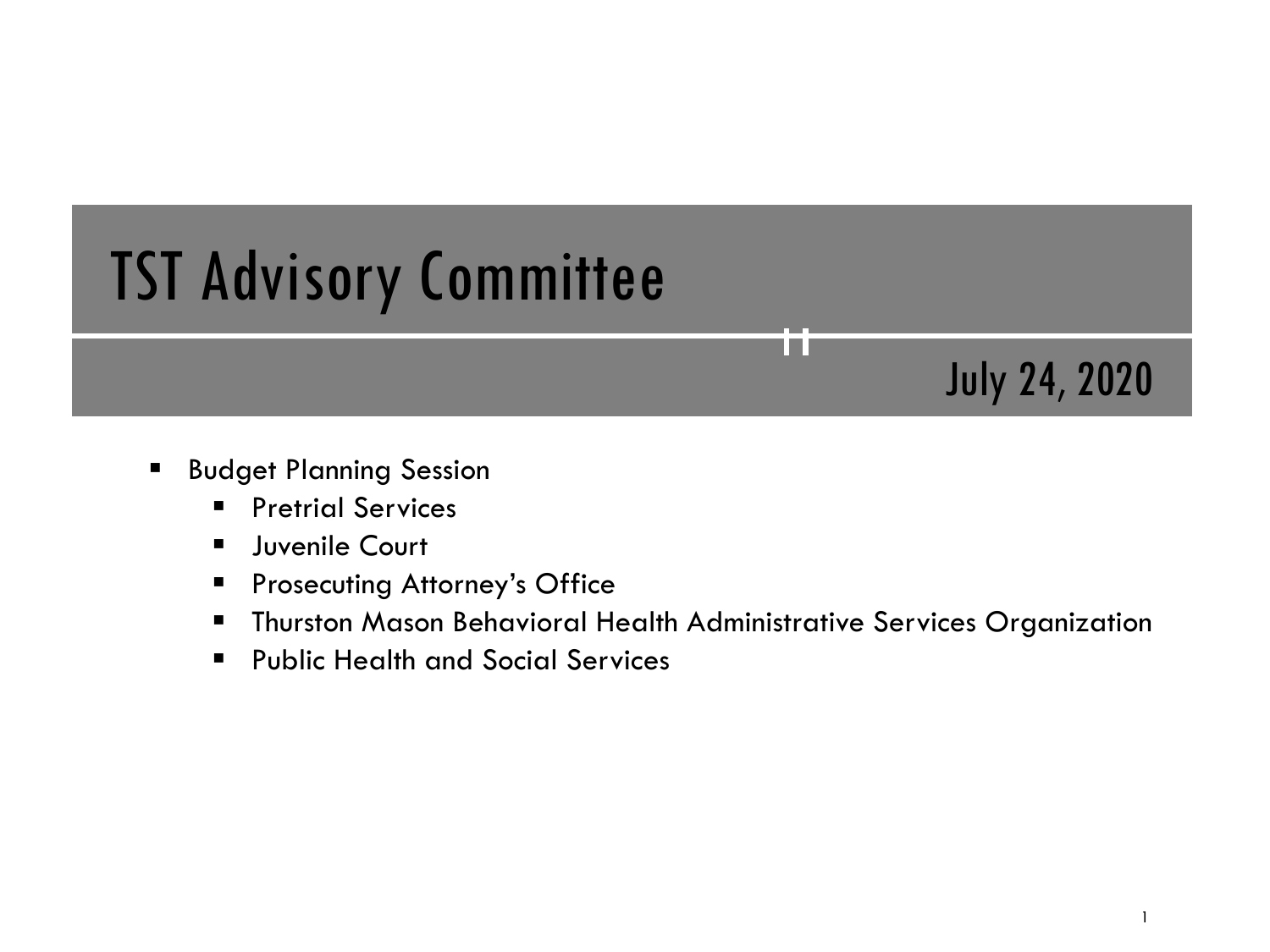# PRETRIAL SERVICES

**Pretrial Services Diversion** 

n n l II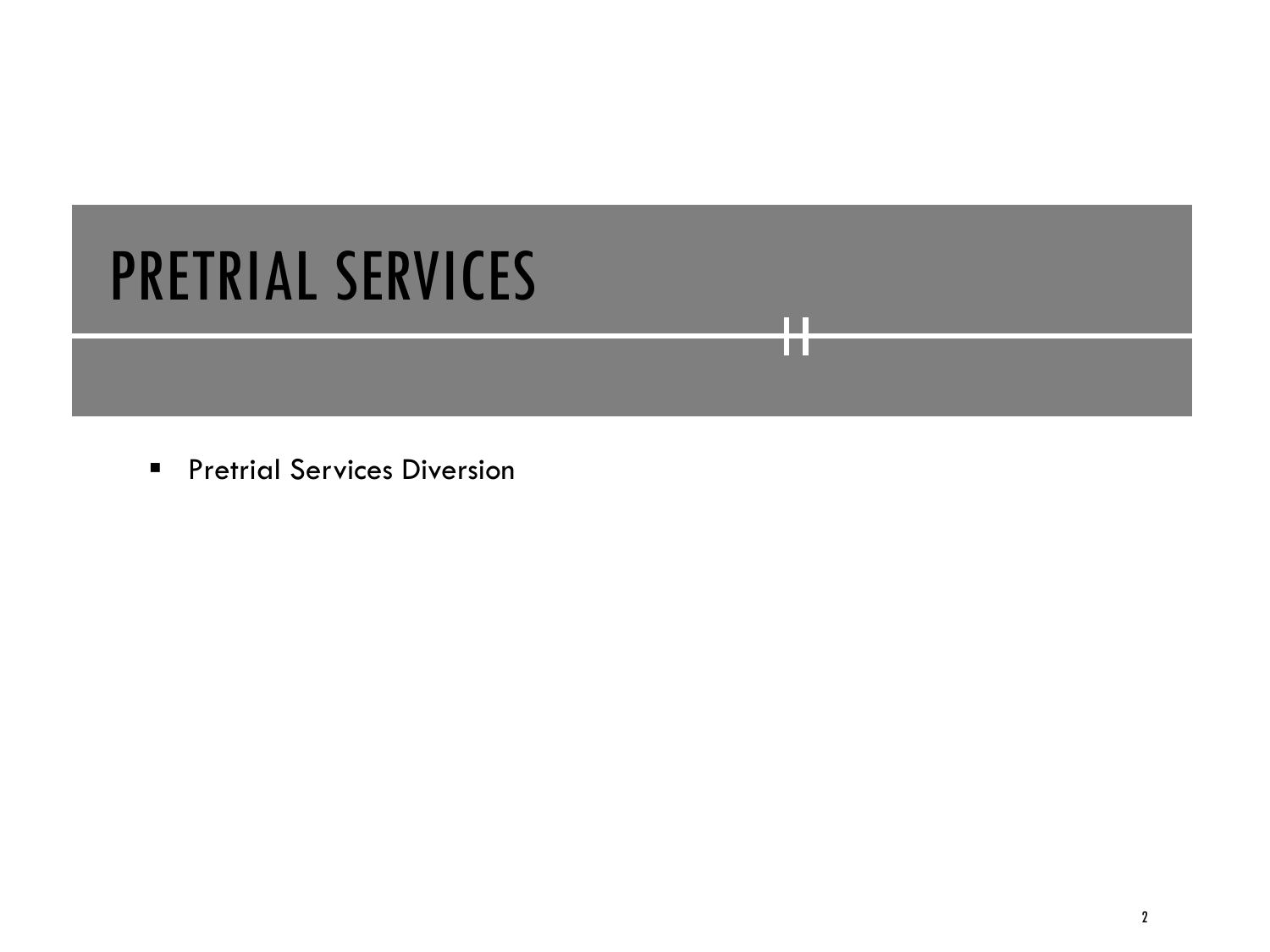## PRETRIAL SERVICES DIVERSION

#### Administration: Thurston County Office Name

Program Description: The Pretrial Services Diversion Unit provides needs assessments, referrals to community resources, monitoring in the community and case management services to justice-involved individuals with behavioral health disorders.

|      | <b>Budget</b> | <b>Actual</b> | <b>Variance</b> | Number Served in Year   | <b>Other</b>                                                                             |
|------|---------------|---------------|-----------------|-------------------------|------------------------------------------------------------------------------------------|
| 2018 |               |               |                 | Program was new in 2019 |                                                                                          |
| 2019 | \$101,571     | \$53,913      | \$47,658        | 31                      | Underspending due to being a new<br>program- hiring didn't occur until middle of<br>year |
| 2020 | \$119,990     | <b>NA</b>     | <b>NA</b>       | <b>NA</b>               | Caseload now full                                                                        |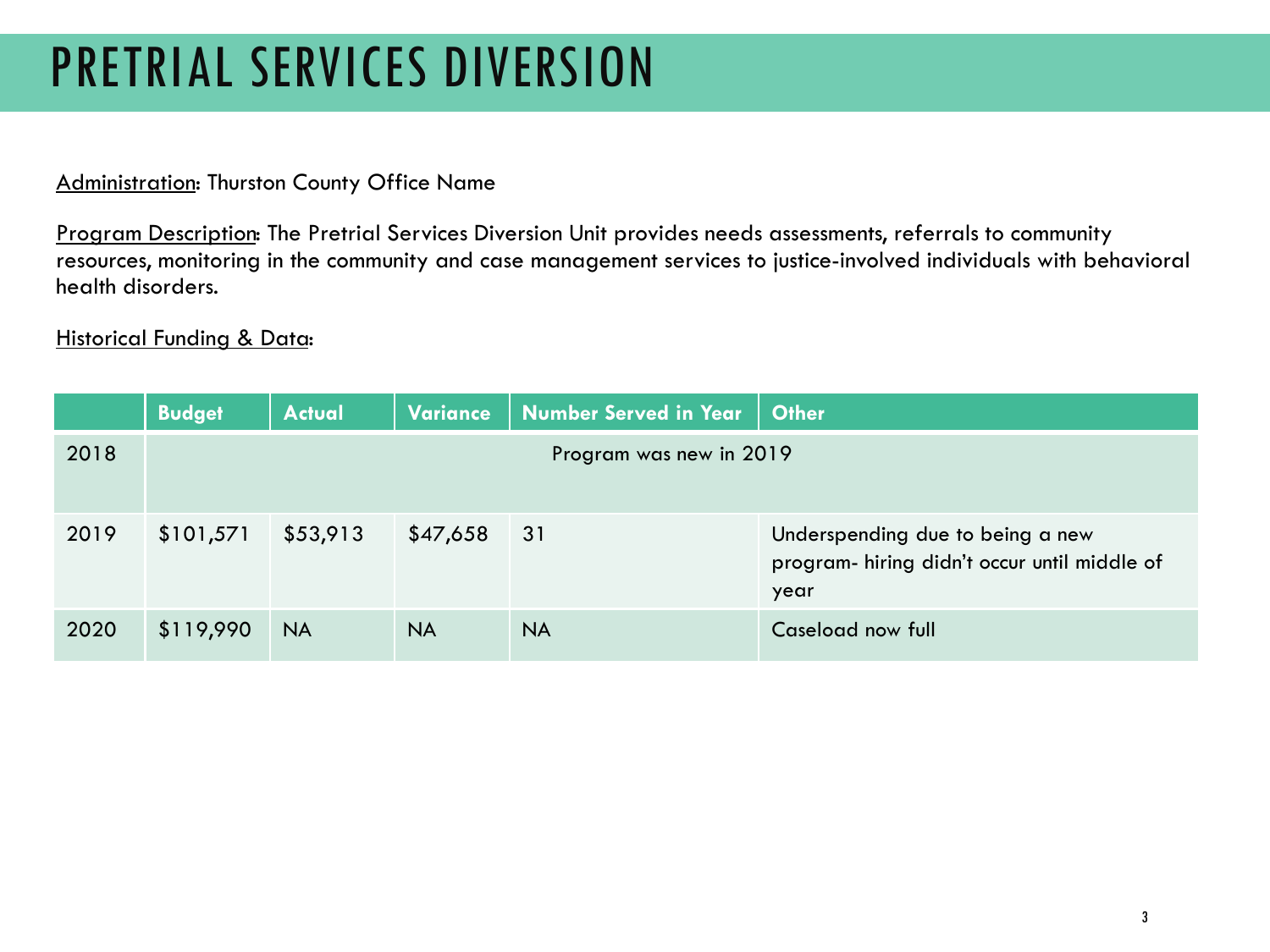# PRETRIAL SERVICES DIVERSION

### 2021-2022 Key Issues:

Diversity, Equity & Inclusion<br>• See next slide, percentages are of total referrals to Pretrial Services Diversion and of Total Enrollments to Pretrial Services Diversion

- COVID-19 Operations and Costs
	- Provided services to all current diversion participants; work cell phone for increased communication
	- Stopped accepting referrals for the months of April and May due to no out of custody hearings
	- Office re-opened on June 1, 2020 for in-person appointments Program Demand
	- - Program demand stayed stagnant while the "Stay Home, Stay Healthy" order was in effect; wait-list resolved in June<br>• Thurston County Prosecuting Attorney's Office has 350-400 referrals not yet filed
		-

- 
- Other Goals<br>• Urinalysis testing randomized<br>• Expanding to include Pre-Charge Diversion to decrease criminal justice system cost/early intervention point

### 2021-2022 Budget Preview:

Funds to maintain current diversion services and expand to earlier intervention

- Policy level request to increase funds by \$190,000 per year for 2 Diversion Officer positions to divert cases earlier in their justice involvement.
- 
- Major objectives of pre-charge pretrial diversion are: To prevent future criminal activity from certain criminal offenders by diverting them from traditional processing into community supervision and services
	- To save prosecutorial, defense, judicial, clerk and jail resources for concentration on major cases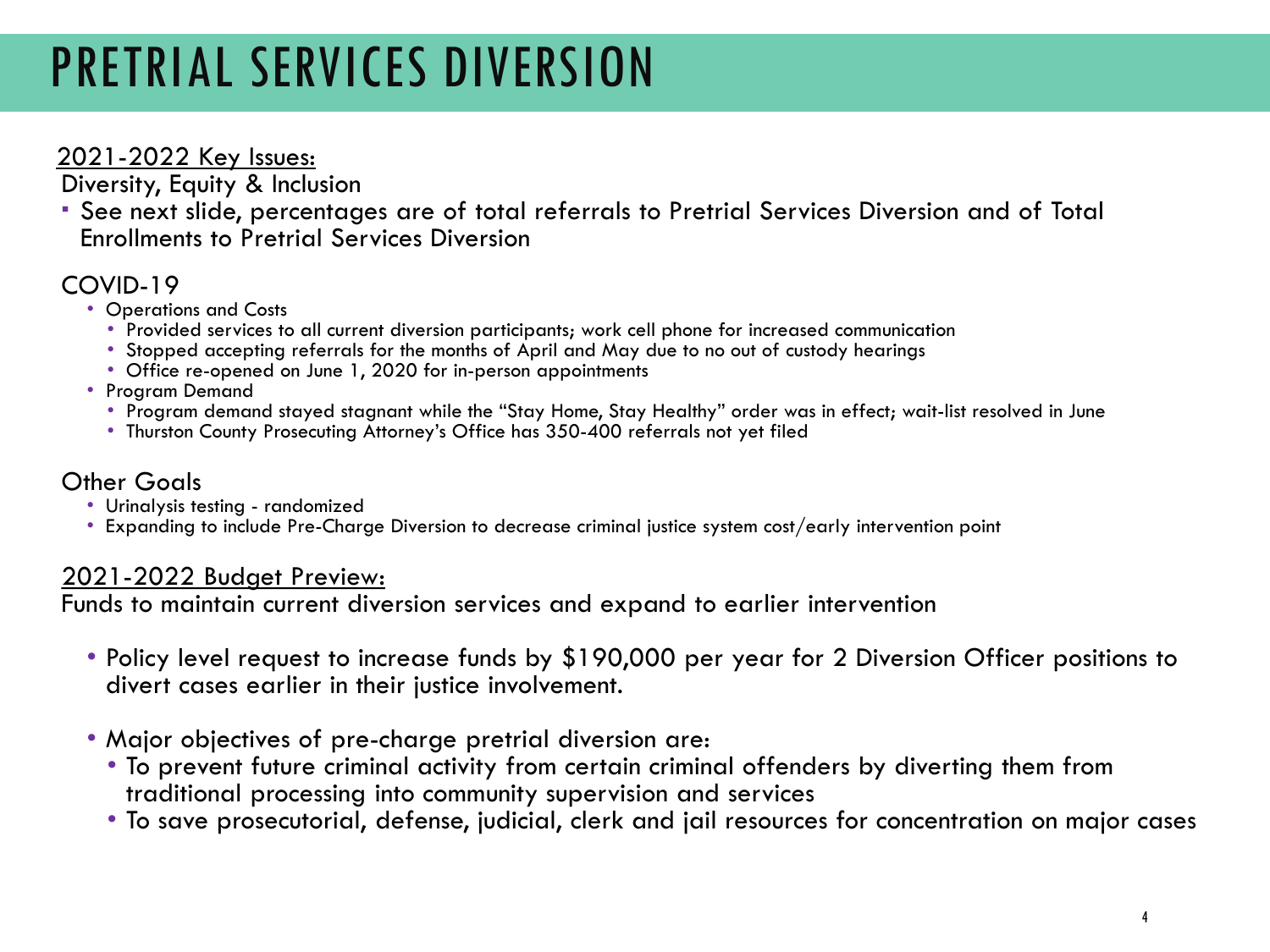# PRETRIAL SERVICES DIVERSION EQUITY & DEMOGRAPHICS

Pretrial Services Diversion Program maintains transparency and openness throughout the process of Thurston County's role as a Research Action Site for the Advancing Pretrial Policy and Research process work with the Center for Effective Public Policy to ensure inclusivity. The program follows the guidelines as set forth by the National Association of Pretrial Services Agencies, including allowing participation by those who maintain innocence and focusing on rehabilitation. This program is committed to evaluating numbers and its role in the overall system to monitor continuous improvement and accessibility.

| <b>Race</b>                      | <b>Referrals</b> | <b>Enrollments</b> |
|----------------------------------|------------------|--------------------|
| White                            | 80%              | 77%                |
| <b>Black</b>                     | 11%              | 11%                |
| American<br>Indian               | 2.5%             | 4%                 |
| Asian/Pacific<br><b>Islander</b> | 2.5%             | 2%                 |
| Multiple<br><b>Races</b>         | 2.5%             | 4%                 |
| Other                            | $1\%$            | 2%                 |

| <b>Gender</b> | <b>Referrals</b> | <b>Enrollments</b> |
|---------------|------------------|--------------------|
| Male          | 53%              | 51%                |
| Female        | 46%              | 47%                |
| Non-Binary    | $1\%$            | 2%                 |

| <b>Ethnicity</b> | <b>Referrals</b> | <b>Enrollments</b> |
|------------------|------------------|--------------------|
| Hispanic         | 2%               | $4\%$              |
| Non-Hispanic     | 98%              | 96%                |

| <b>Housing</b><br><b>Status</b> | <b>Referrals</b> | <b>Enrollments</b> |
|---------------------------------|------------------|--------------------|
| Housed                          | 68%              | 66%                |
| Transient                       | 32%              | 34%                |

| Age       | <b>Referrals</b> | <b>Enrollments</b> |
|-----------|------------------|--------------------|
| $18-24$   | 28%              | 26%                |
| $25 - 54$ | 69%              | 72%                |
| $55+$     | 2%               | 2%                 |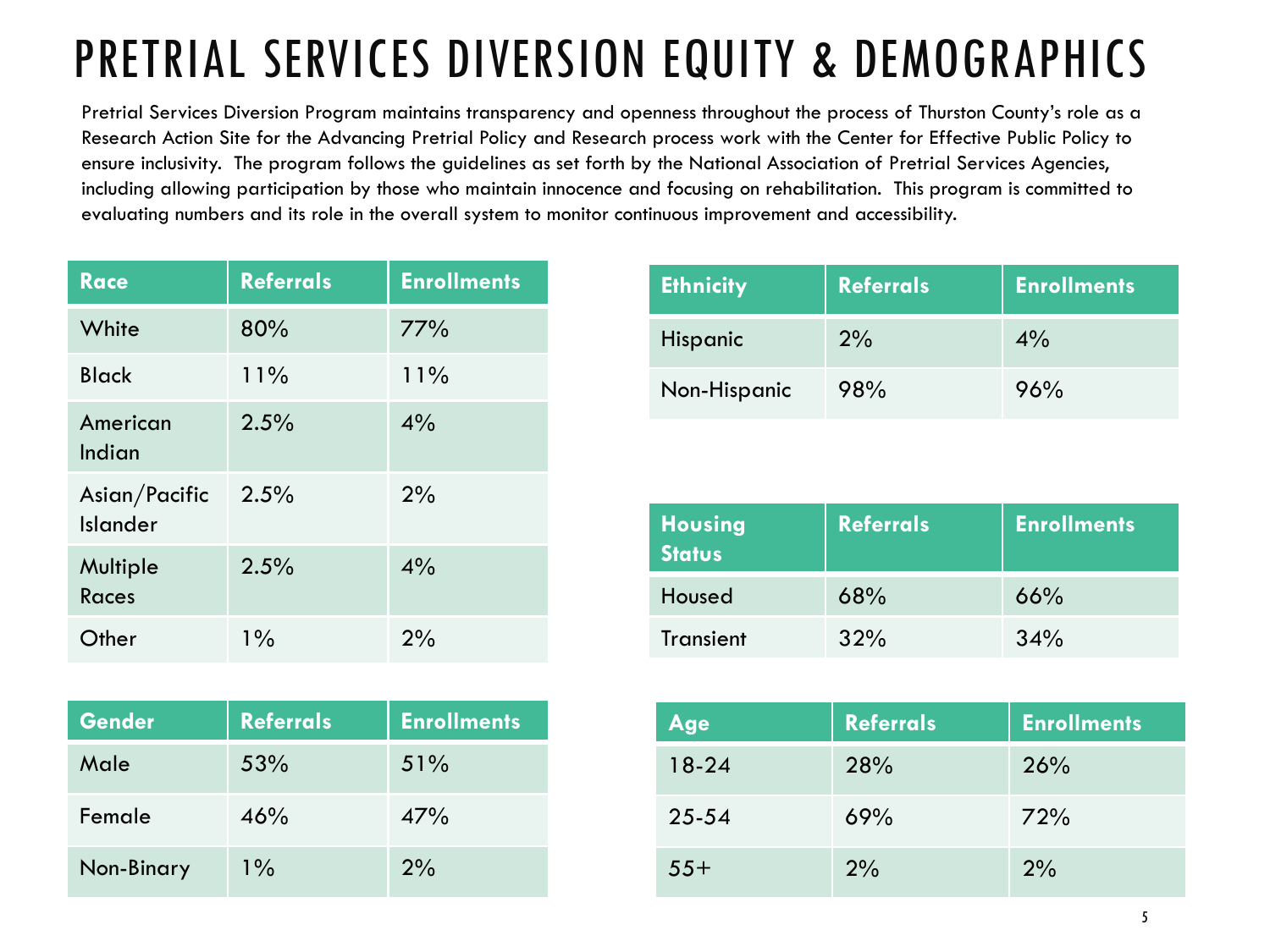# JUVENILE COURT

**ULTA:** Juvenile Justice Behavioral Health Alternative

П TП

**Equine Assisted Youth Peer Support**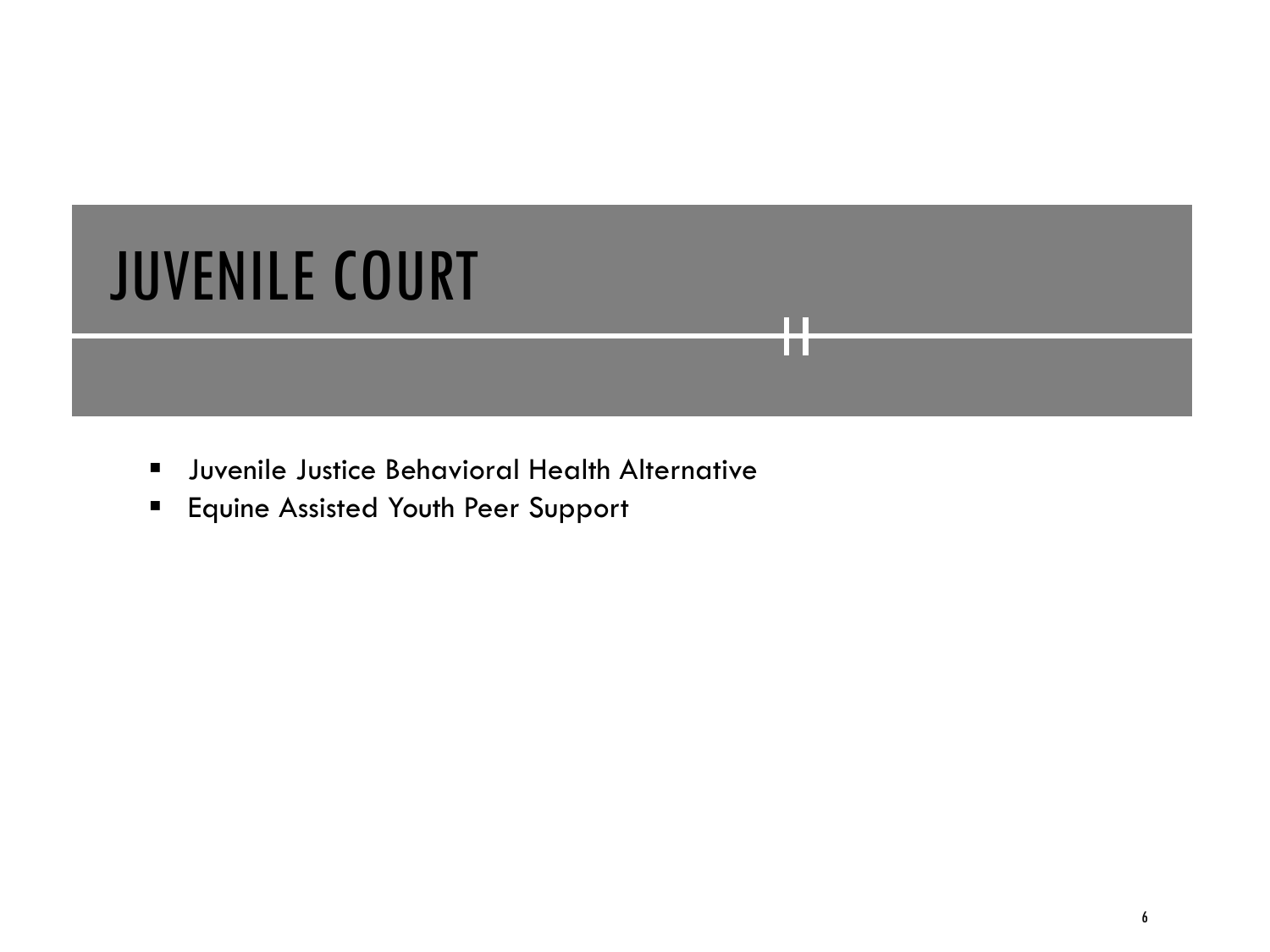## JUVENILE JUSTICE BEHAVIORAL HEALTH ALTERNATIVE

#### Administration: Thurston County Juvenile Court

Program Description: JJBHA is a dispositional alternative for non-violent offenders age 13-17 with mental health or substance use disorders. The intent of the program is to immediately intervene in the lives of eligible, criminal-justice involved youth with mental health services, substance use treatment, and developmentally appropriate support services.

#### Historical Funding & Data:

|      | <b>Budget</b> | <b>Actual</b> | Variance  | <b>Number Served in</b><br>Year | <b>Other</b>         |
|------|---------------|---------------|-----------|---------------------------------|----------------------|
| 2018 | \$130,163     | \$112,270     | \$17,893  | 28                              | Graduation rate 100% |
| 2019 | \$109,899     | \$95,893      | \$14,006  | 21                              | Graduation rate 80%  |
| 2020 | $$205,331*$   | <b>NA</b>     | <b>NA</b> | <b>NA</b>                       |                      |

\*In July 2020, the BOCC added funding to this program for an additional FTE due to loss of state funds for a related program.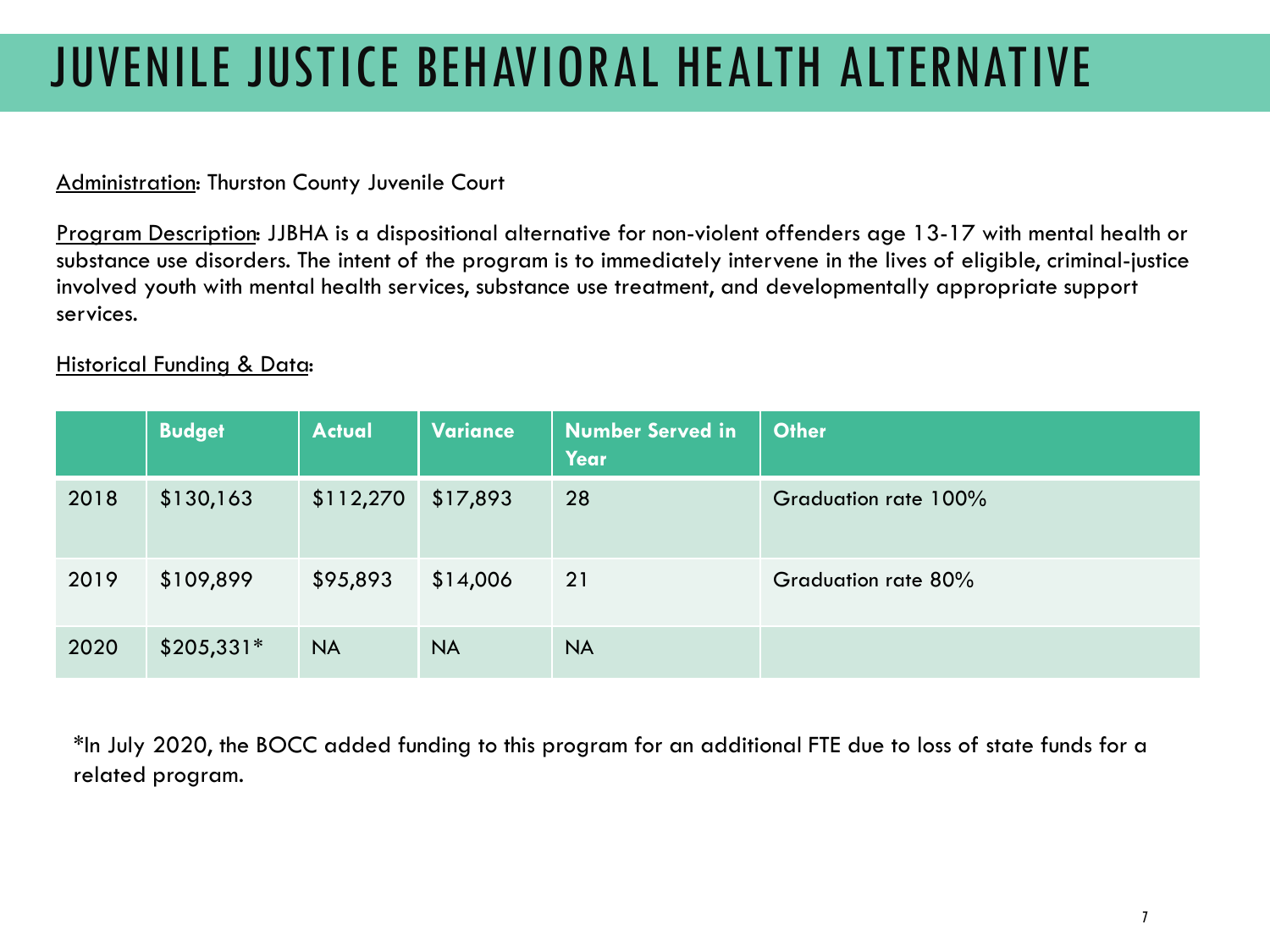## JUVENILE JUSTICE BEHAVIORAL HEALTH ALTERNATIVE

2021-2022 Key Issues: • Diversity, Equity & Inclusion

The Juvenile Court has adopted a mindset that supports equity in the utilization of support services offered by the department. In order to achieve this goal, we first must have a clear understanding of the degree to which we are equitably offering our services and the degree to which disproportionality may exist. Over the last several years, we have implemented data management systems that track race/ethnicity in various capacities in the work of the Juvenile Court. Having this data available allows us to examine our practices through a race/ethnicity lens and address areas where we may see disparities.

### • COVID-19 Context

This program has been impacted by COVID-19 over the last four months. Much of the processes in the Juvenile Court were suspended as a result of directives from the State Supreme Court and the Thurston County Superior Court Judges. The impact has resulted in no new JJBHA cases during this time period. Supervision and treatment activities have also been impacted as most services were suspended during this crisis. The Probation Department has been able to maintain supervisory contact with minimal case management opportunities. Consequentially, youth in the JJBHA program have had little in the way of ongoing support.

2021-2022 Budget Preview:<br>• Juvenile Court is requesting maintenance level funding, including continuation of the new TST funding added by the BOCC in July 2020. This funding supports an additional Probation Counselor for our JJBHA program. Salary and benefits for 2021: \$109,070.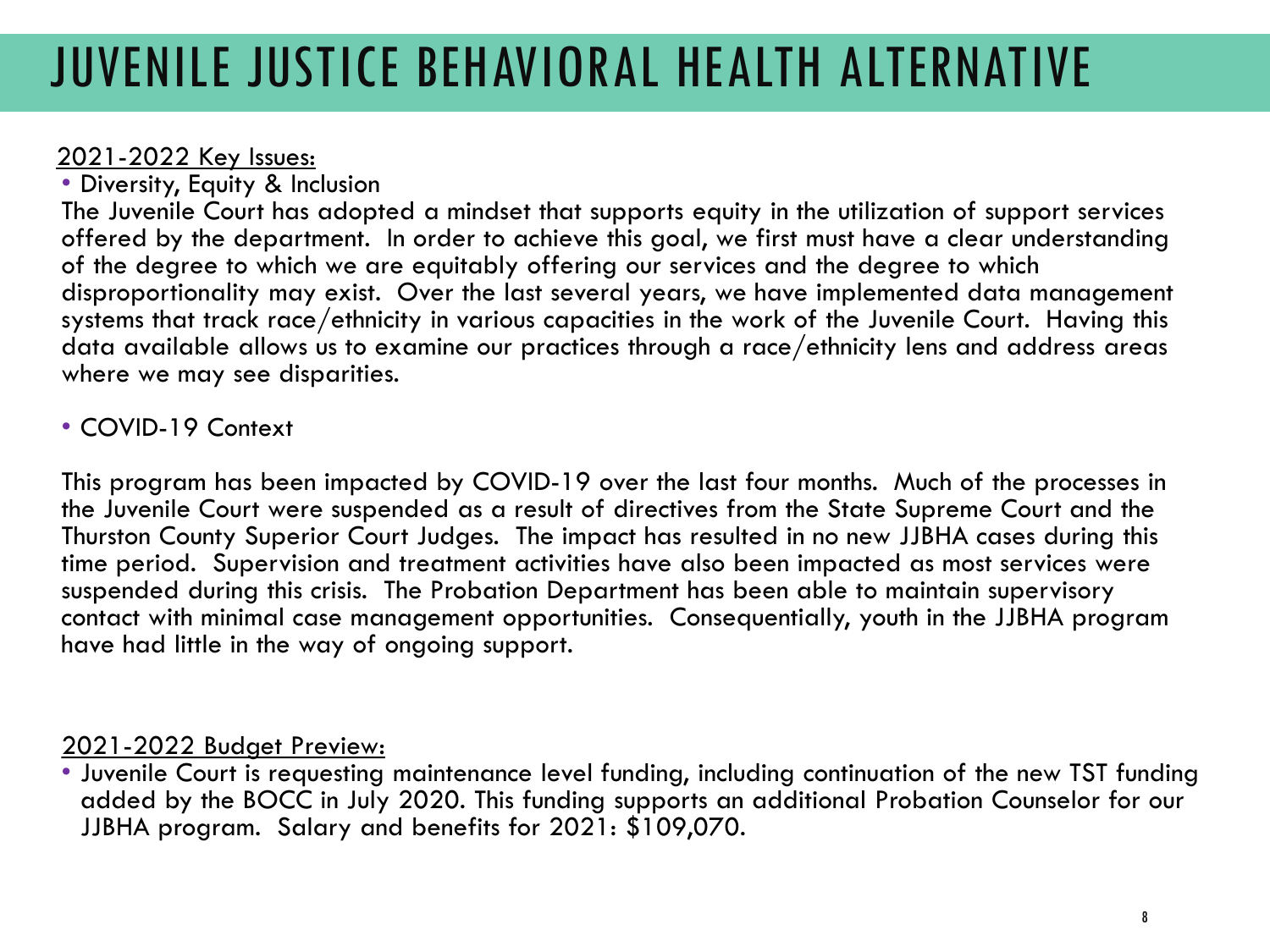## EQUINE ASSISTED YOUTH PEER SUPPORT

#### Administration: Thurston County Office Name

Program Description: EAYPS provides youth (ages 12-17) who are receiving services through any program at the Juvenile Court and who have mental health or substance use disorders with equine therapy and peer supports.

|      | <b>Budget</b> | <b>Actual</b> | Variance       | <b>Number Served in Year</b> | <b>Other</b>            |
|------|---------------|---------------|----------------|------------------------------|-------------------------|
| 2018 | \$26,560      | \$26,560      | $\overline{O}$ | 35                           | 74% exited successfully |
| 2019 | \$53,120      | \$53,122      | $-2$           | 40                           | 78% exited successfully |
| 2020 | \$53,120      | <b>NA</b>     | <b>NA</b>      | <b>NA</b>                    |                         |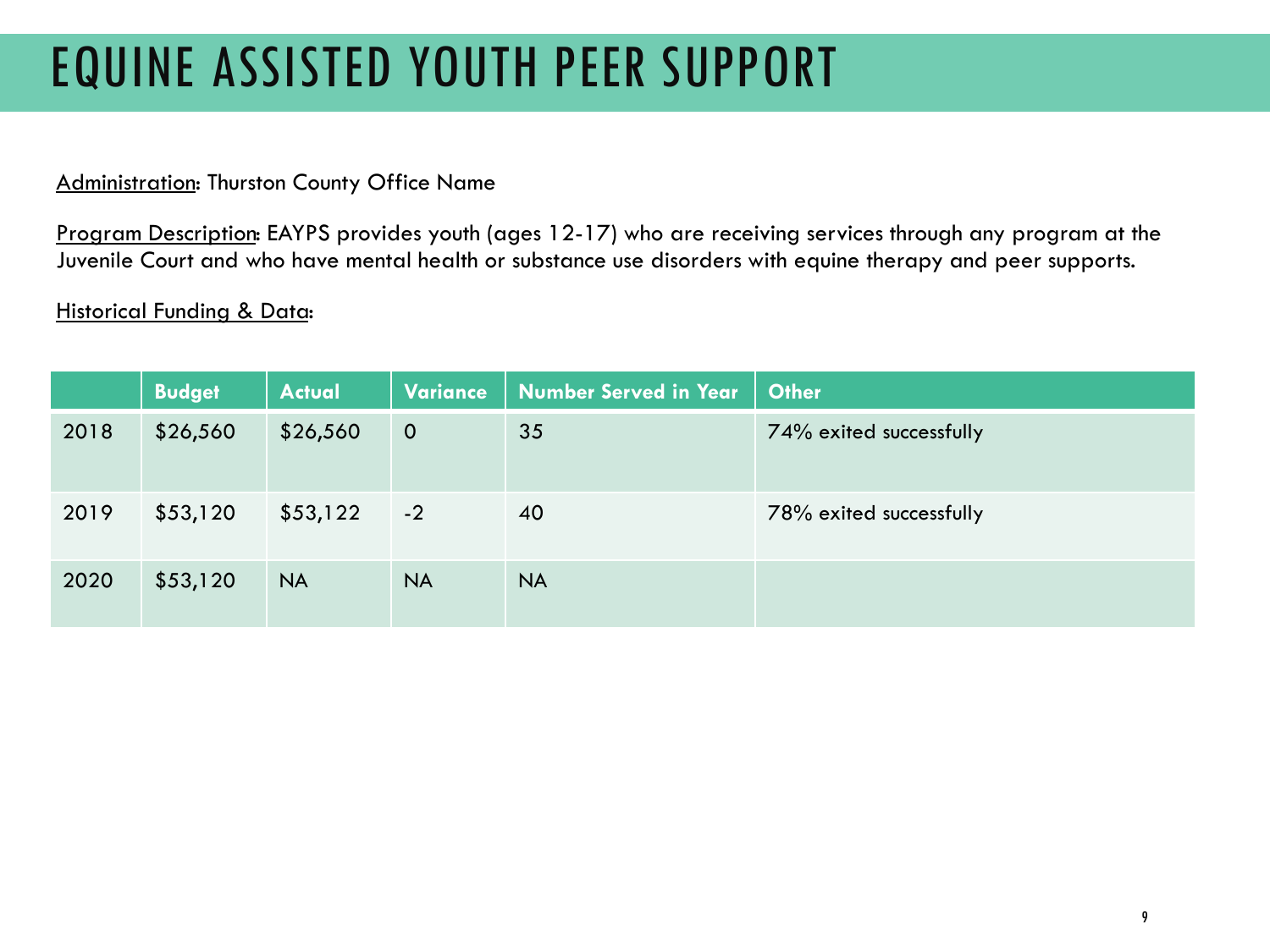## EQUINE ASSISTED YOUTH PEER SUPPORT

### 2021-2022 Key Issues:

• Diversity, Equity & Inclusion

The Juvenile Court has adopted a mindset that supports equity in the utilization of support services offered by the department. In order to achieve this goal, we first must have a clear understanding of the degree to which we are equitably offering our services and the degree to which disproportionality may exist. Over the last several years, we have implemented data management systems that track race/ethnicity in various capacities in the work of the Juvenile Court. Having this data available allows us to examine our practices through a race/ethnicity lens and address areas where we may see disparities.

### • COVID-19 Context

This program was suspended during the first two phases of the shutdown. This action affected the first planned cohort of EAYPS participants. EAYPS staff have recently been able to engage with some youth in small groups and some individual sessions while complying with all public health directives. The first cohort completed the program in early July 2020. Moving forward, the program will operate taking all public health recommended precautions.

### 2021-2022 Budget Preview:

• Juvenile Court is requesting maintenance level funding for EAYPS.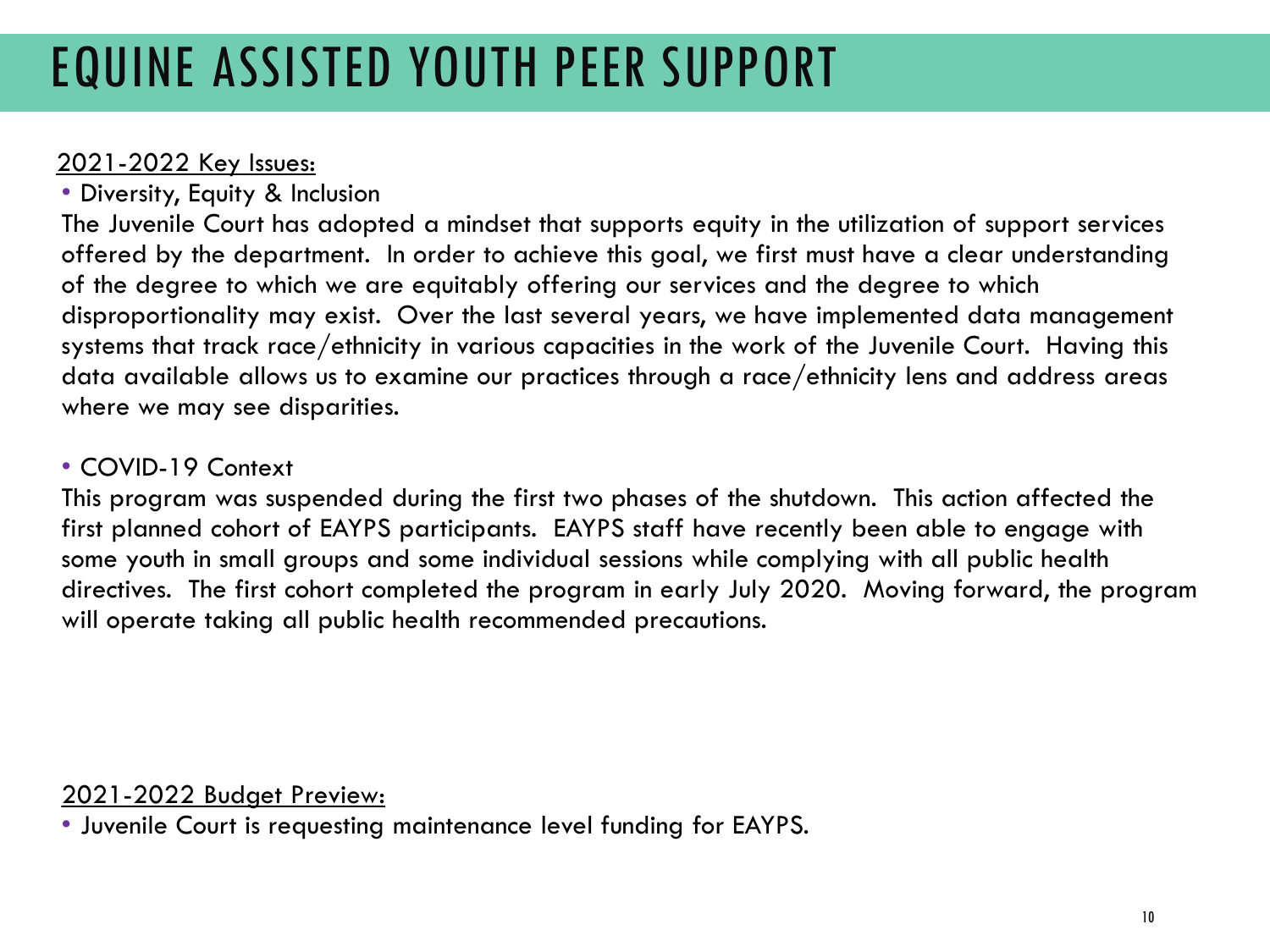# PROSECUTING ATTORNEY'S OFFICE

TП

- **F** Treatment Courts
	- **Adult Drug/DUI Court**
	- **Mental Health Court**
	- **U** Veterans' Court
	- **JJBHA (Juvenile Treatment Court)**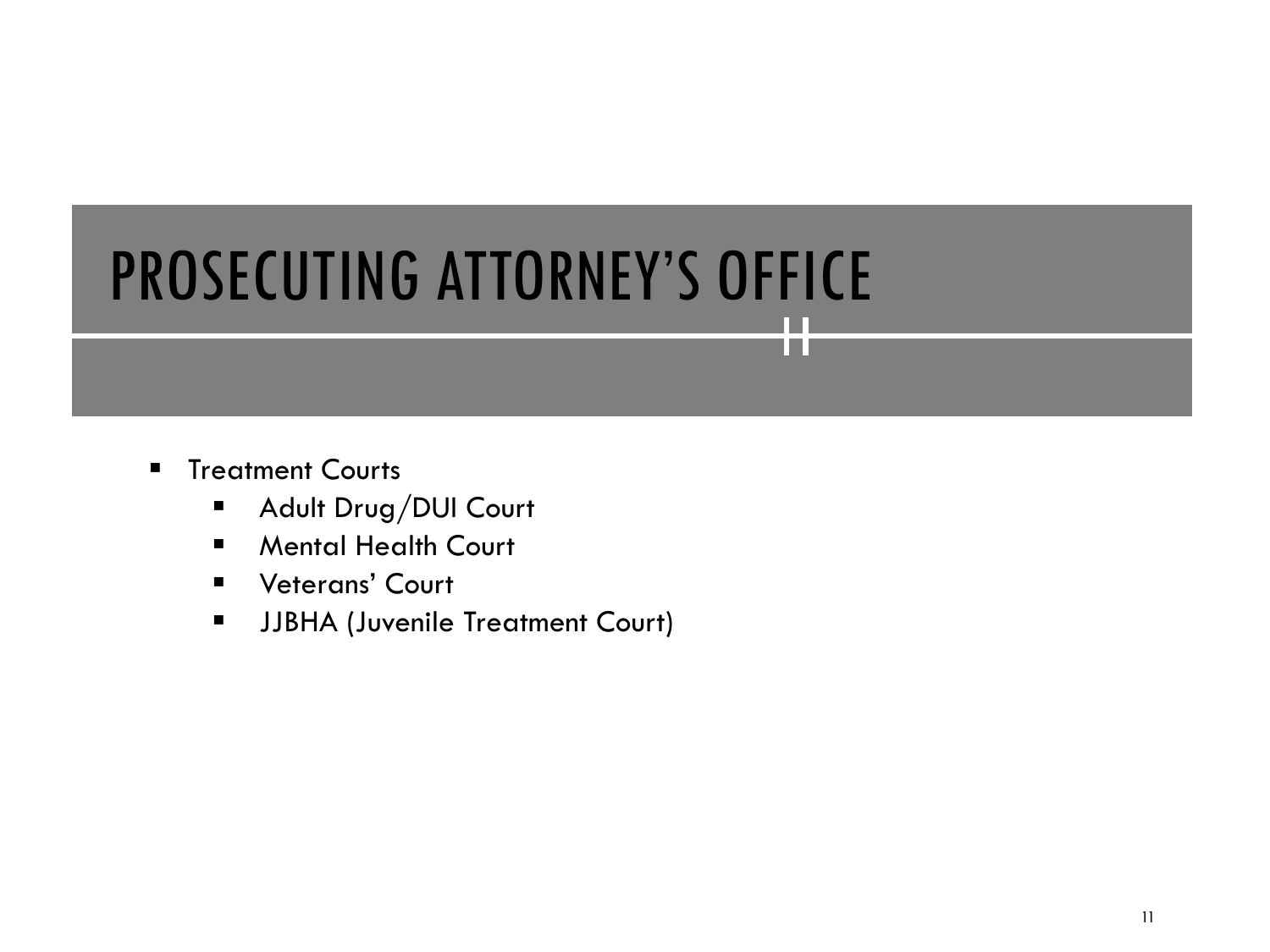## PROSECUTING ATTORNEY'S OFFICE- TREAMENT COURTS

#### Administration: Thurston County Prosecuting Attorney's Office

Program Description: Screens cases for and makes referrals to treatment courts and serves as essential member of treatment court team by providing serving as prosecutor for treatment court cases.

|      | <b>Budget</b> | <b>Actual</b> | Variance       | <b>Number Served in Year</b>           | <b>Other</b> |
|------|---------------|---------------|----------------|----------------------------------------|--------------|
| 2018 | \$480,716     | \$480,716     | $\overline{0}$ | Data collected via<br>treatment courts |              |
| 2019 | \$451,245     | \$371,280     | \$79,965       | Data collected via<br>treatment courts |              |
| 2020 | \$421,245     | <b>NA</b>     | <b>NA</b>      | <b>NA</b>                              |              |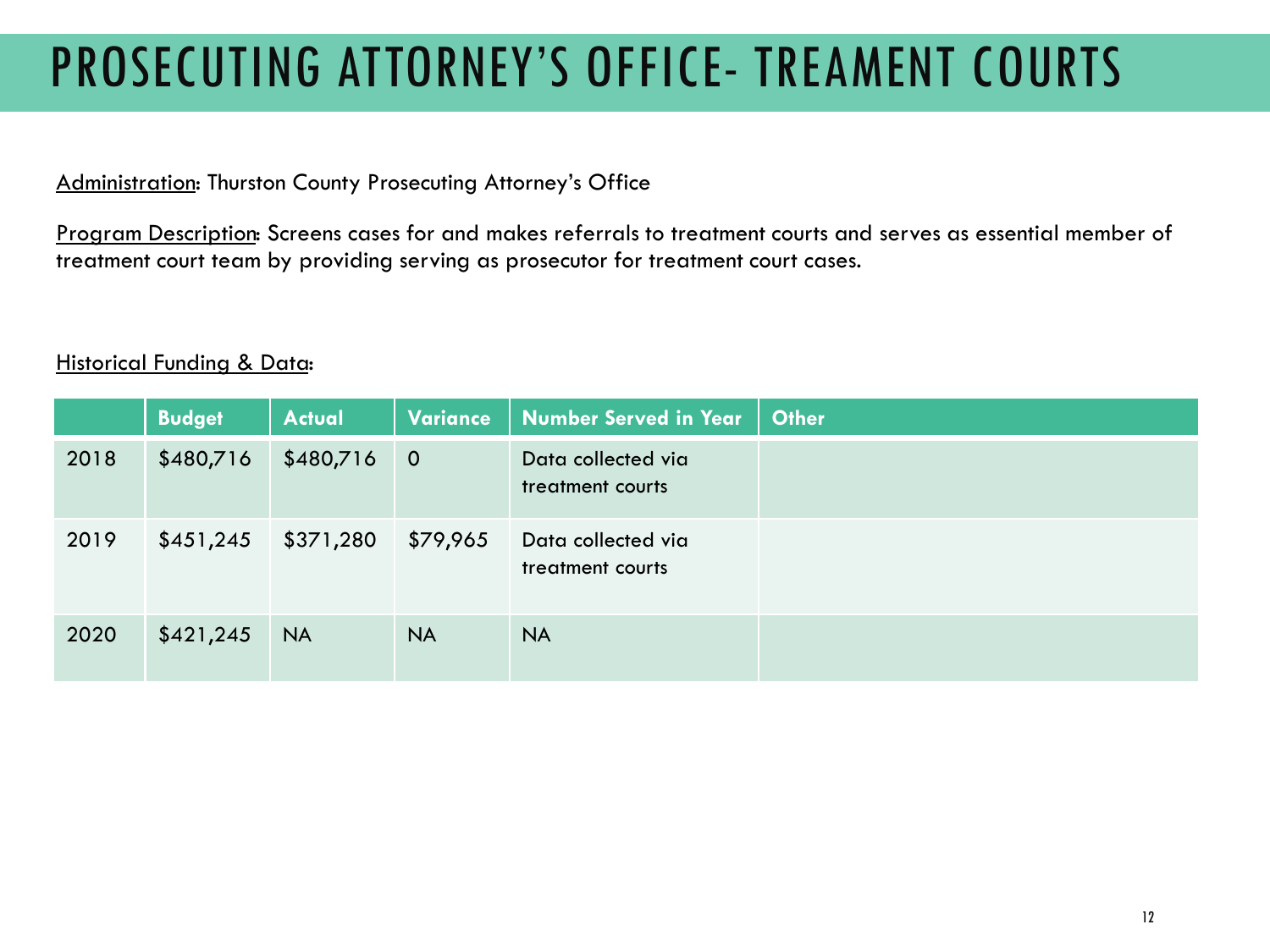# PROSECUTING ATTORNEY'S OFFICE- TREATMENT COURTS

### 2021-2022 Key Issues:

• Diversity, Equity & Inclusion

1. Evaluate data regarding diversity and inclusion: including but not limited to Jail Population, Cases Charged, Cases Referred

- 2. Implement Equity & Justice workgroup within the PAO
- 3. Implement training program for Equity and Diversity for all PAO staff
- COVID-19 Context

#### Expenses & Operations

- 1. COVID-19 has had am impact on the process for reviewing appropriate cases for treatment courts as a majority of the office staff now works from home; working in the office when necessary. Court has continued in both District Court and Superior Court in a remote/virtual setting; however, fewer cases have been referred due to lack of out- of-custody and First Look calendars.
- 2. Costs to make a rapid transition to a remote environment has incurred additional technology costs in addition to cleaning supplies, hand sanitizers, plexiglass shields, personal protective gear, and other costs that were not needed or planned for prior to COVID-19.

#### Demand for Services

1. Due to the increased stress on Thurston County residents (similar to residents in WA State, U.S., and the world) the need for alternative treatment courts is even greater than prior to the pandemic.

#### • Other Goals/ Context

• COVID-19 has greatly affected the Thurston County budget and budgetary cuts to the PAO has affected and will continue to affect the ability of DPAs and staff as resources (primarily personnel) are reduced.

#### 2021-2022 Budget Preview:

PAO is requesting a maintenance budget for TST 2021-2022 consistent with 2019-2020

- $-2021 $421.245$
- $-2022 $421,245$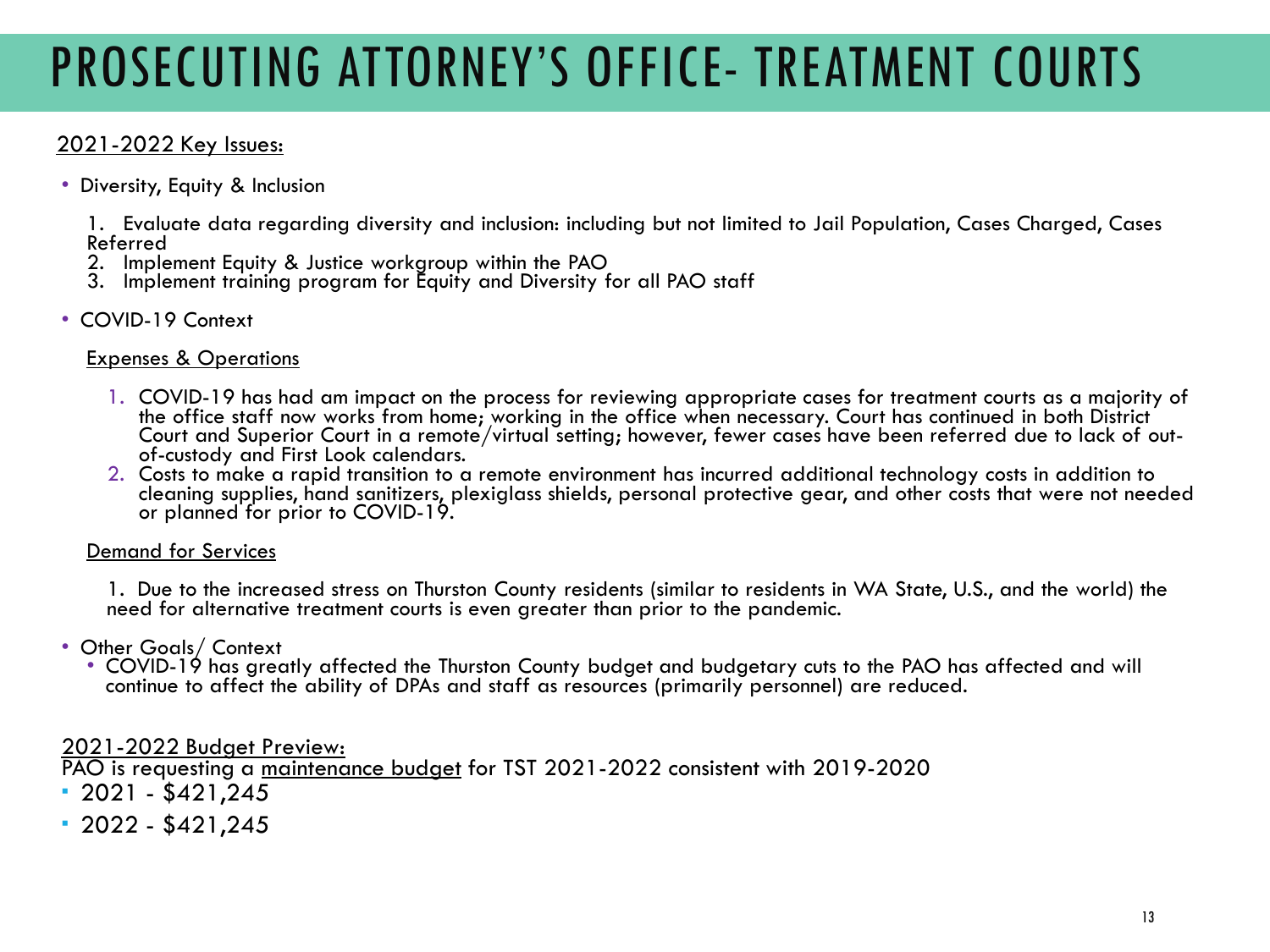# THURSTON MASON BEHAVIORAL HEALTH ADMINISTRATIVE SERVICES ORG.

- Youth programs
	- Children's Mobile Crisis
	- Juvenile Court & Detention Transitions
	- **Nultisystemic Therapy**
	- **Steps to Wellness**
	- Wraparound with Intensive Services (WISe)
	- **The Vouth Outpatient Treatment**
	- Proposed New Program– Transition Aged Youth WISe
- Adult programs
	- **F** Jail Behavioral Health
	- **Housing Case Management**
	- **Inmate Housing Case Management**
	- **Intensive Case Management**
	- **Nisqually Jail Pretrial Release and Reentry**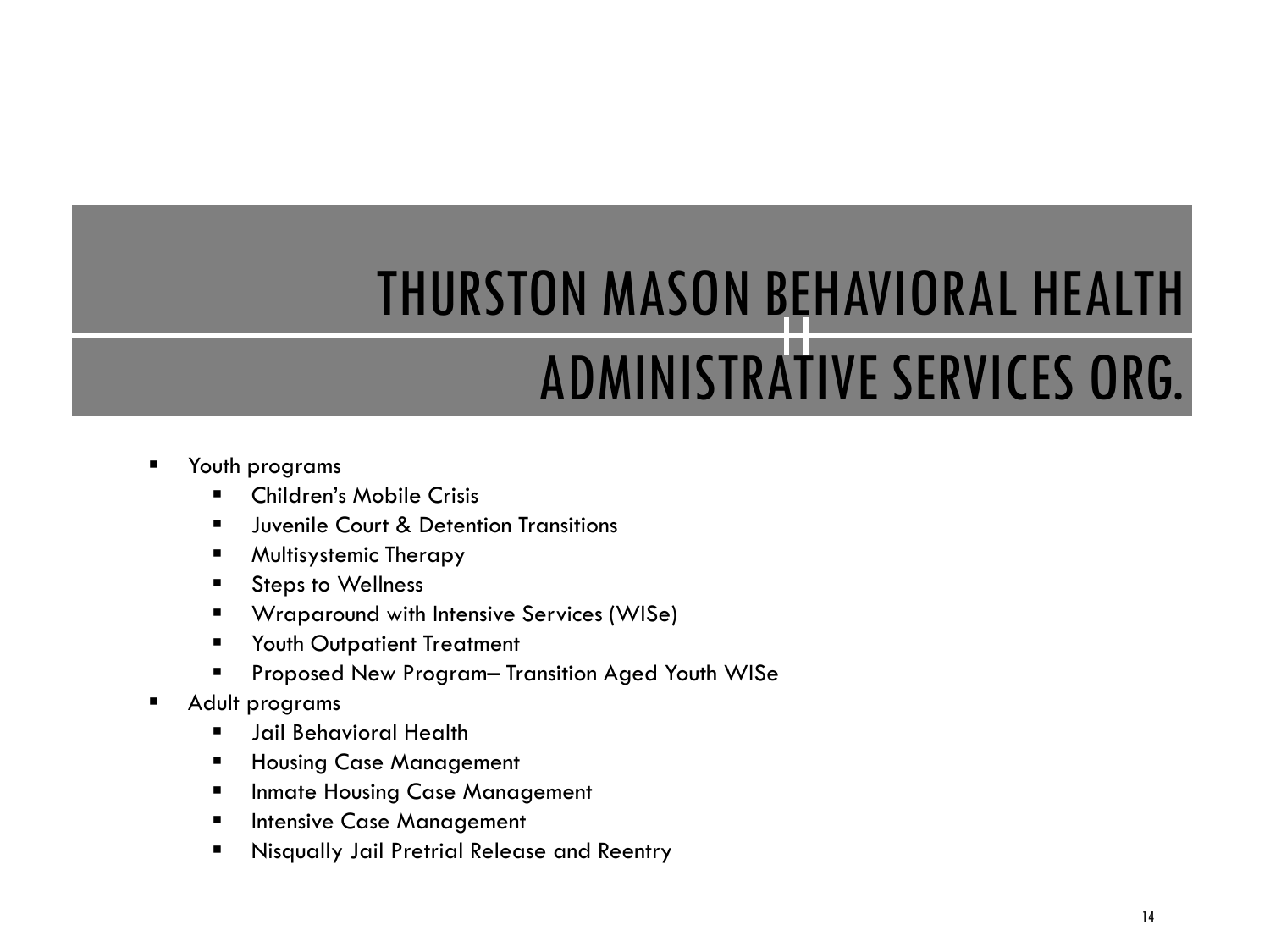## CHILDREN'S MOBILE CRISIS

Administration: Thurston Mason Behavioral Health Administrative Services Organization

Program Description: The Children's Mobile Crisis is a community-based crisis and stabilization service that may include assessment, crisis response and intervention, high-intensity and community supports, and extended stabilization care.

|      | <b>Budget</b> | <b>Actual</b> | Variance       | <b>Number Served in Year</b> | <b>Other</b>                                                                                           |
|------|---------------|---------------|----------------|------------------------------|--------------------------------------------------------------------------------------------------------|
| 2018 |               |               |                | Program was new in 2019      |                                                                                                        |
| 2019 | \$106,466     | \$106,466     | $\overline{O}$ | 407                          | 37% of clients were Medicaid ineligible and<br>wouldn't have had access to this service<br>without TST |
| 2020 | \$106,466     | <b>NA</b>     | <b>NA</b>      | <b>NA</b>                    |                                                                                                        |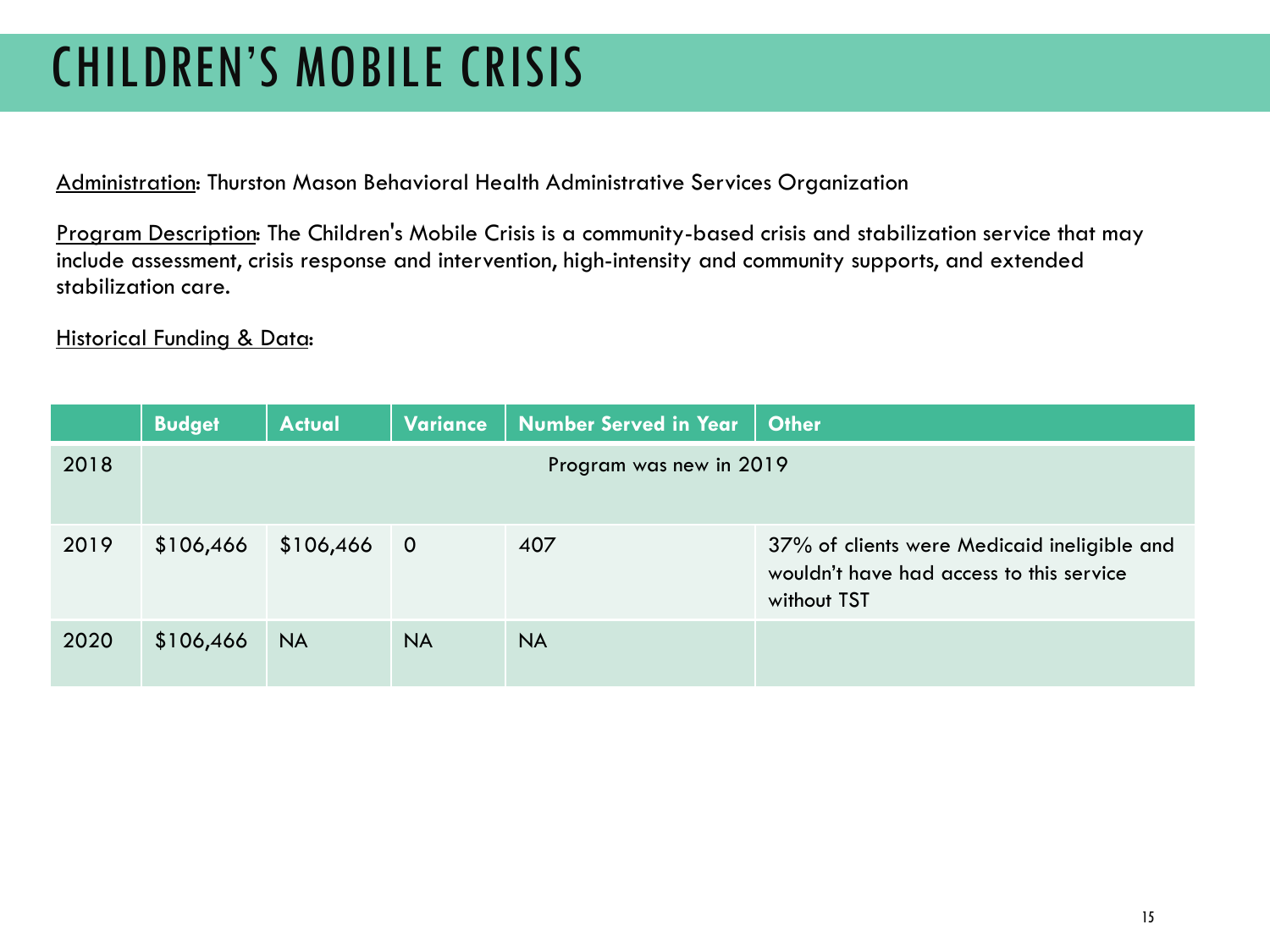## CHILDREN'S MOBILE CRISIS

### 2021-2022 Key Issues: Diversity, Equity & Inclusion

- CCS of Western Washington has committed to being an activist organization, to call for equity, respect and safety for all
- Staff and leadership representatives are participating in monthly, ongoing discussions and planning to ensure culturally relevant<br>policies, mindset and procedures are implemented across CCS Family Behavioral Health.
- policies, mindset and procedures are implemented across CCS Family Behavioral Health. CCS Family Behavioral Health has convened a People of Color Steering Committee made up of representatives from different
- the adership and staff will participate in Cultural Humility training as well as implementing ongoing cultural diversity activities,<br>events and training throughout the year.
- CCS staff have participated in both site and system-based discussions to determine our challenges around diversity, equity and inclusion. We are so aware of the need to work toward a better place ongoing. We continue to develop plans on a variety of levels to make sure we never lose sight of these issues.

- COVID-19 Context<br>• Staff's immediate transition to tele-health required prompt training and coaching to ensure continuity of care while maximizing<br>protection of staff, clients and community.
	-
	- Numerous planning, coaching and supervision meetings with leadership and staff.<br>• <u>Expenses:</u> purchase of technology and hardware to support staff and families including laptops, professional zoom accounts,<br>increase in s
	-
	- " Thoughtful planning and training regarding re-entry following Governor Inslee's and CDC guidelines.<br>" Utilized support from the Thurston and Mason Emergency Management Program to obtain significant amounts for PPE to ena
	-
	- Pemand for Services:<br>Post initially there was a dip in new referrals following the stay safe stay healthy order and closures of schools, which are historically<br>Post initially there was a dip in new referrals following the
	- The CCS Crisis supervisor initiated and maintained specific connection with school-based mental health personnel to ensure continued connection opportunities for students in need.
	- CCS continues to partner with the St. Peters Hospital Emergency Services provider group to make sure community partners can<br>easily access Crisis services for those they serve.
	- State projections indicate a substantial increase in need following this global health pandemic.
- 
- Other Goals/ Context<br>• CCS continues to look for ways to serve non-Medicaid youth beyond 72 hours.
	- CCCS ways to maintain our co-located crisis program with a local primary care clinic. We constantly look for opportunities to continue to build our skills in the collaborative care model and to share these skills across all of the programs at CCS.

### 2021-2022 Budget Preview:<br>• Requesting maintenance level funding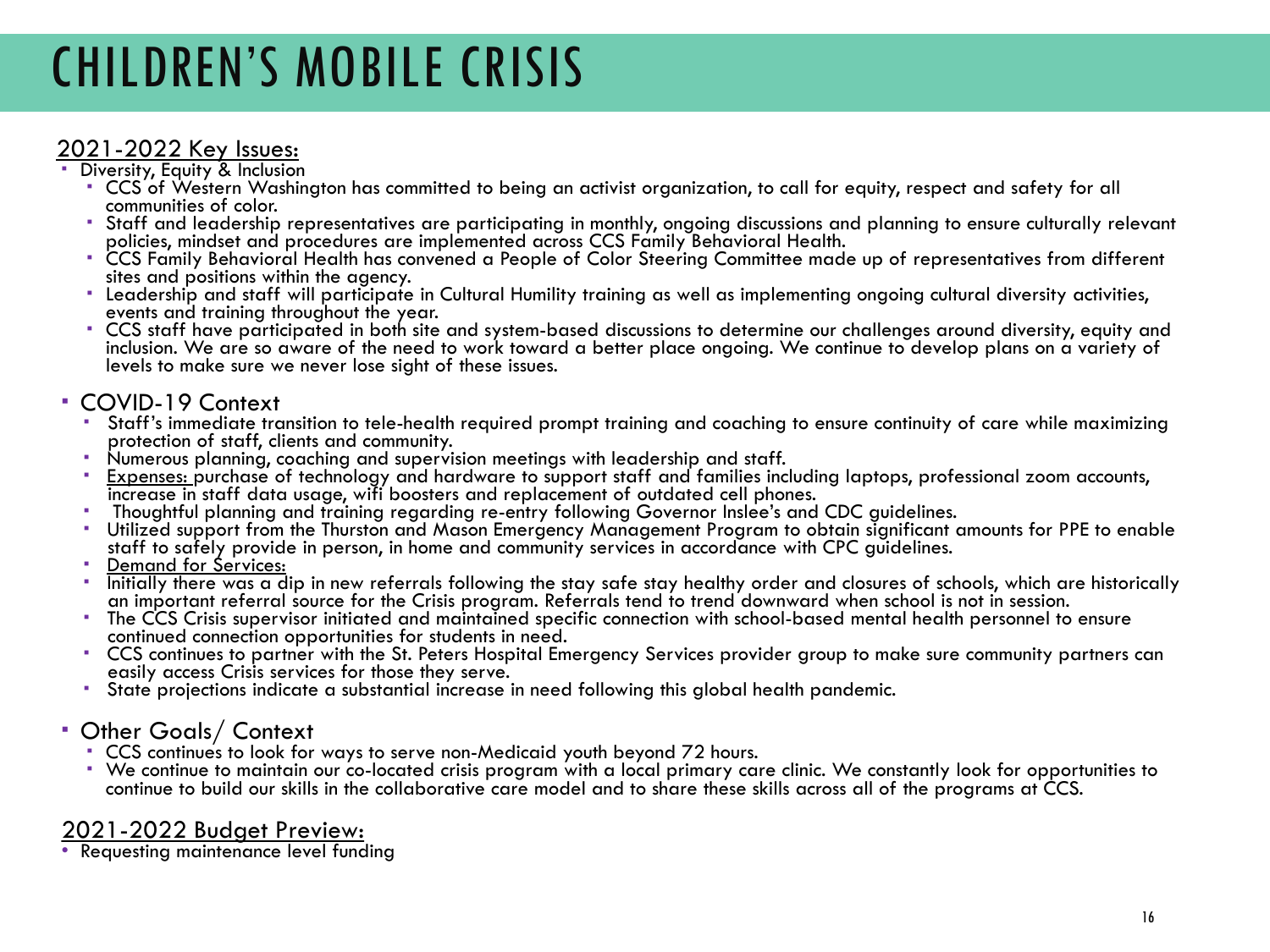# JUVENILE COURT & DETENTION TRANSITIONS

Administration: Thurston Mason Behavioral Health Administrative Services Organization

Program Description: JCDT provides mental health and crisis services to incarcerated youth in the detention/court setting to support stabilization of youth while in detention, assessment of community needs and linkage to appropriate community supports following release.

|      | <b>Budget</b> | <b>Actual</b> | Variance  | <b>Number Served in Year</b> | <b>Other</b>                                                                                                           |
|------|---------------|---------------|-----------|------------------------------|------------------------------------------------------------------------------------------------------------------------|
| 2018 | \$166,154     | \$140,327     | \$25,827  | 181                          | 54% engaged in treatment                                                                                               |
| 2019 | \$176,402     | \$135,264     | \$41,138  | 103                          | 52% engaged in treatment                                                                                               |
| 2020 | \$95,601      | <b>NA</b>     | <b>NA</b> | <b>NA</b>                    | Shifted budget out of this program in 2020<br>due to declining census in juvenile detention<br>and gaps in other areas |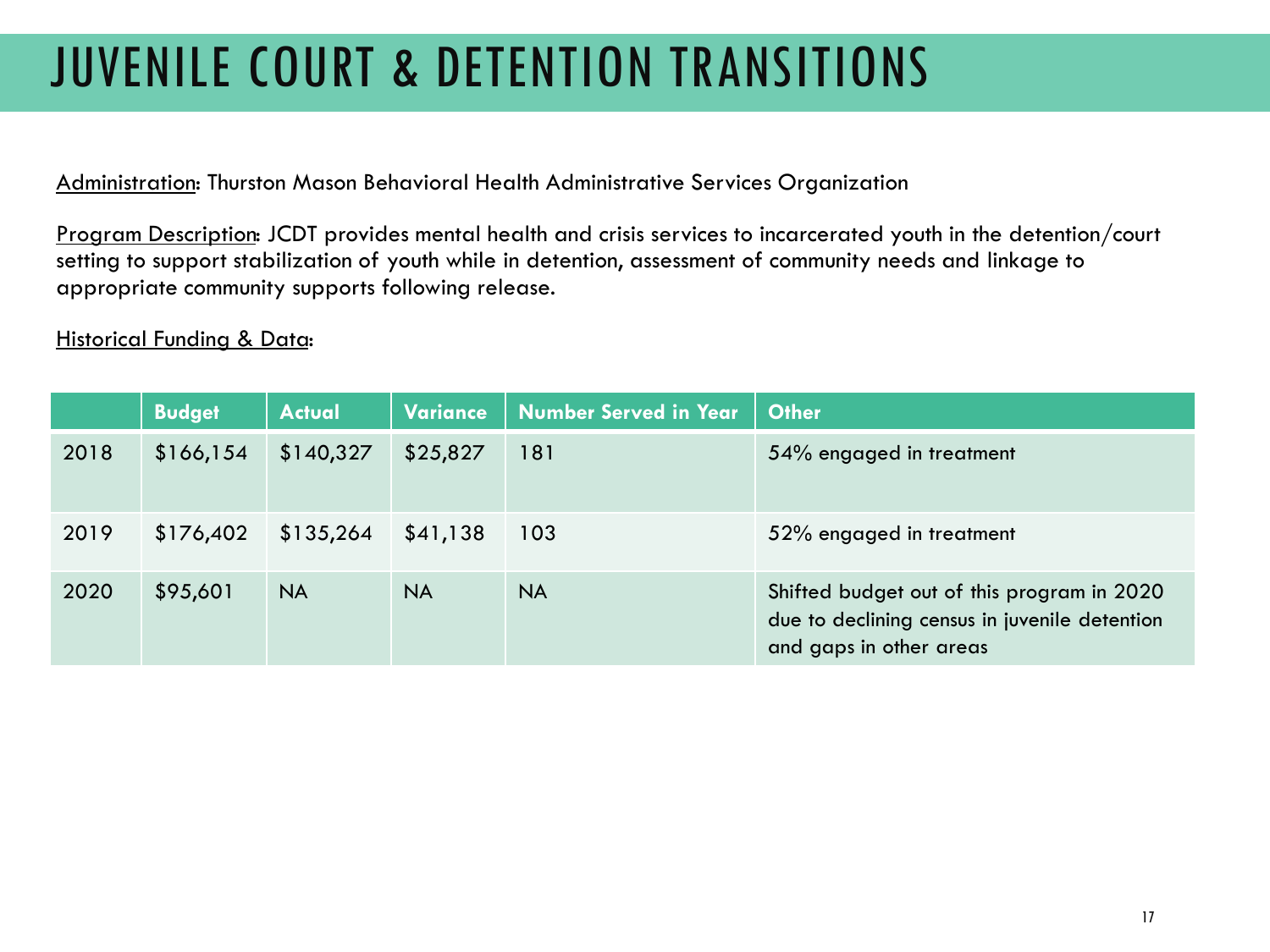# JUVENILE COURT & DETENTION TRANSITIONS

### 2021-2022 Key Issues:

### • Diversity, Equity & Inclusion

- Targeting known challenges with specific strategies to reduce staffing disparities, including:
	- Career pathway within agency from entry-level (HS diploma/GED) to master's level clinicians Paid internships
	-
	- Tuition assistance in some cases
	- Use of Medicaid Enhancement Funds to recruit and retain
	- Partnership with the YWCA Intercultural Foundations Program to deepen social justice work and ensure workplace is on of
- Use of data analytics to show the demographics of participants crossed with outputs (e.g., referrals, engagement) and treatment outcomes
- Use this data to create action steps around advertising/marketing, operations, staff training, supervision, and case oversight to ensure addressing needs of marginalized populations
- Individualized and flexible services to meet unique needs of marginalized youth and families
- Given disproportionality of justice system involvement requires continuous training, consultation, partnering with justice system to address anti-racist, social justice efforts

- 
- COVID-19 Context<br>• Initially continued serving in detention as usual<br>• Once governor instituted the stay-at-home order, JCDT staff were only allowed to go into the facility for crisis services
	-
	- At this point services primarily included phone consultations and phone check-ins with families<br>• Early May, started going back into the facility and have been using the no contact room to see youth face-to-face<br>• Due to
	- program
	- Starting May 22<sup>nd</sup>, JCDT staff discontinued splitting time with STW as amount of need increased in juvenile detention and to decrease exposure for JCDT youth

### • Other Goals/ Context

- JCDT and Juvenile Justice management exploring potential of offering a formal rehabilitation model
- Targeted at reducing recidivism through learned skills such as emotional self-regulation Would be built into the existing JCDT program
- 

2021-2022 Budget Preview:<br>• Requesting maintenance level funding with flexibility between JCDT and STW program staffing and services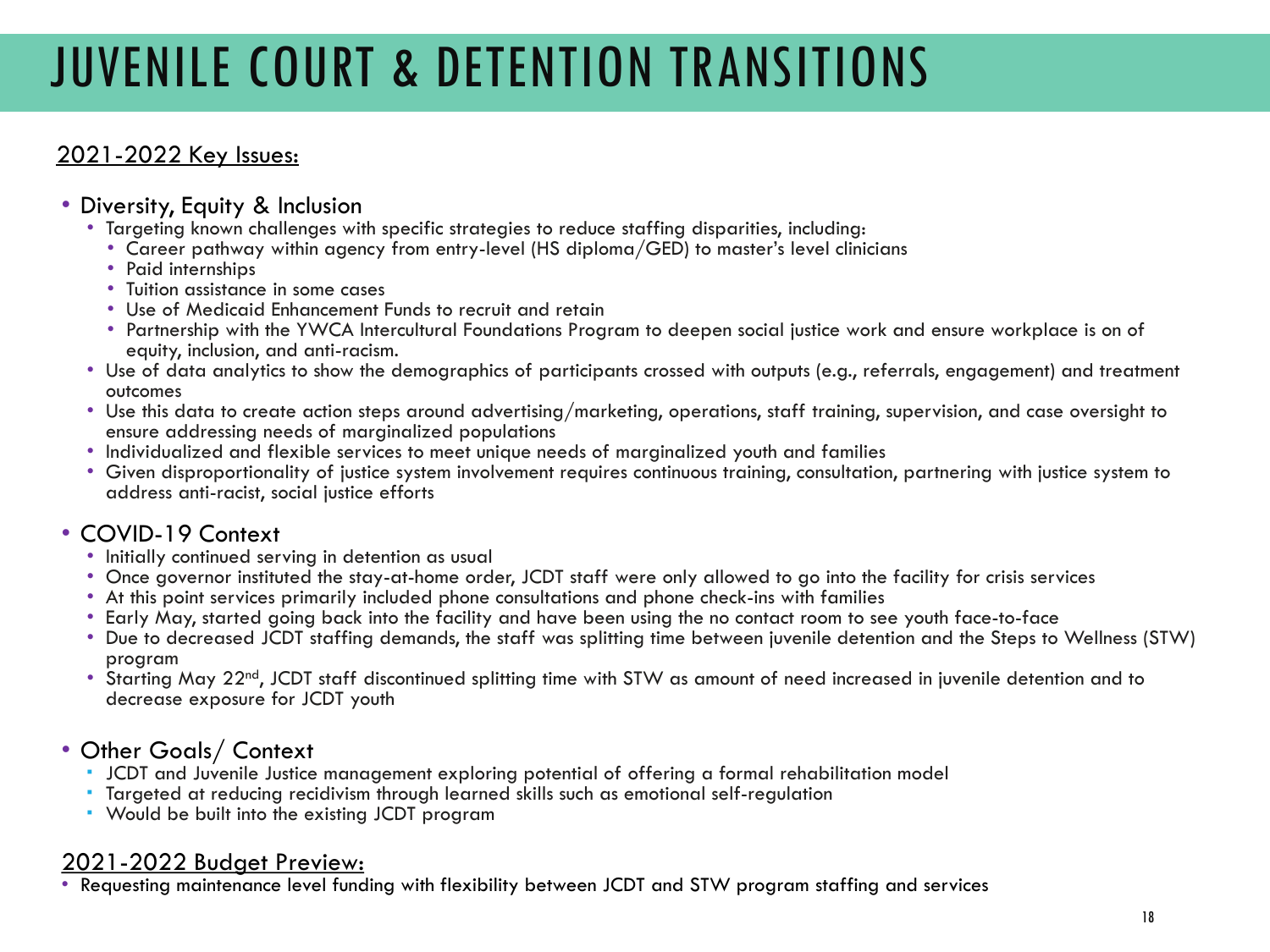## MULTISYSTEMIC THERAPY

Administration: Thurston Mason Behavioral Health Administrative Services Organization

Program Description: MST is a treatment program used with severely behaviorally challenged juvenile offenders, youth with substance use disorders, and at-risk youth age 12-18. Therapy focuses on promoting positive social behavior while decreasing antisocial behavior and can occur in a home, school or other community setting.

|      | <b>Budget</b> | <b>Actual</b> | Variance       | Number Served in Year | <b>Other</b>            |
|------|---------------|---------------|----------------|-----------------------|-------------------------|
| 2018 | \$386,884     | \$386,884     | $\overline{0}$ | 52                    | 83% exited successfully |
| 2019 | \$410,744     | \$389,307     | \$21,437       | 46                    | 78% exited successfully |
| 2020 | \$410,744     | <b>NA</b>     | <b>NA</b>      |                       |                         |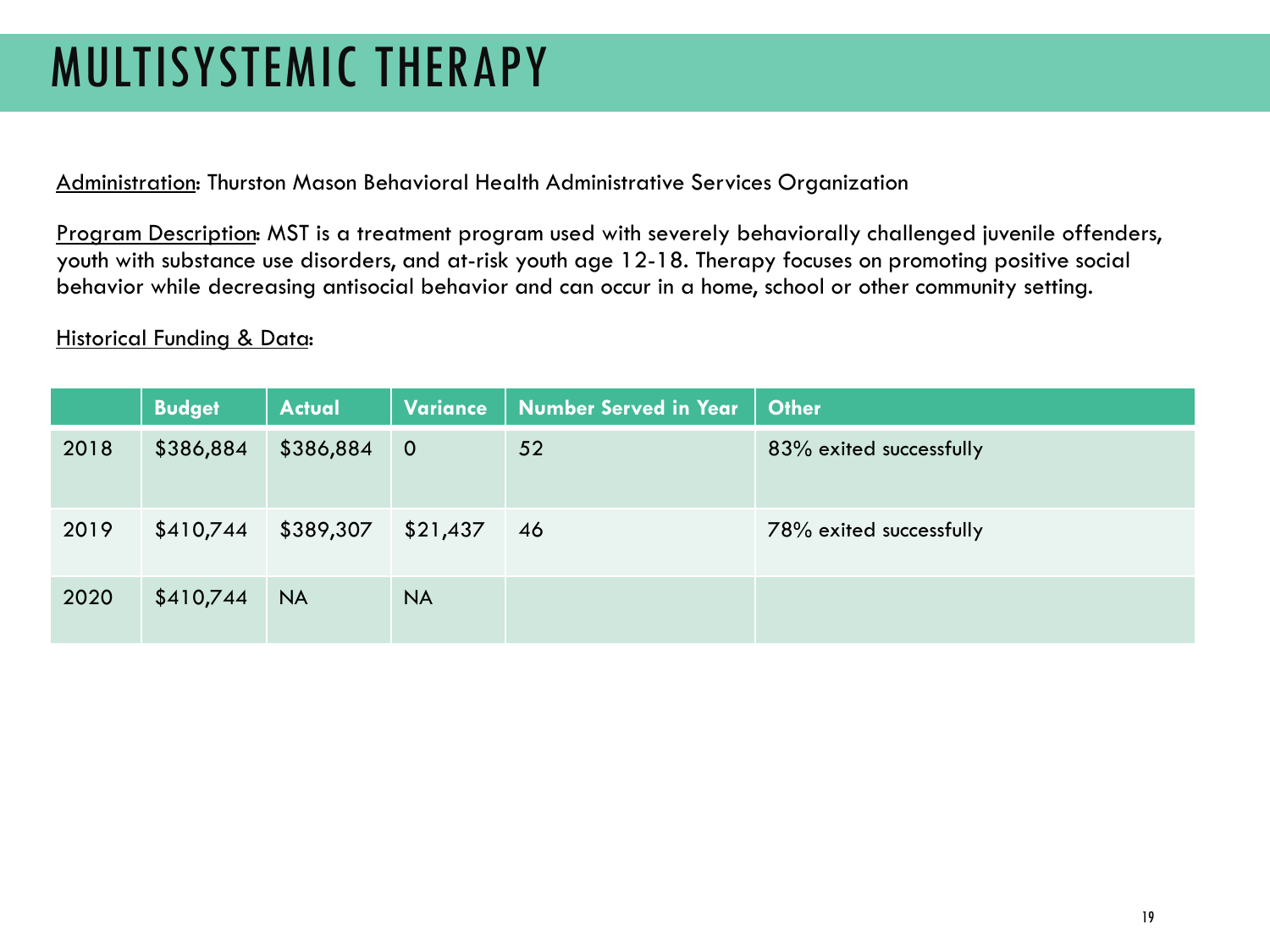## MULTISYSTEMIC THERAPY

### 2021-2022 Key Issues:

#### • Diversity, Equity & Inclusion

- Targeting known challenges with specific strategies to reduce staffing disparities, including:
	- Career pathway within agency from entry-level (HS diploma/GED) to master's level clinicians
	- Paid internships
	- Tuition assistance in some cases
	- Use of Medicaid Enhancement Funds to recruit and retain
	- Partnership with the YWCA Intercultural Foundations Program to deepen social justice work and ensure workplace is on of equity, inclusion, and anti-racism.
- Use of data analytics to show the demographics of participants crossed with outputs (e.g., referrals, engagement) and treatment outcomes
- Use this data to create action steps around advertising/marketing, operations, staff training, supervision, and case oversight to ensure addressing needs of marginalized populations
- MST Team currently creating strategies for tracking and measuring proportionality and outcomes
- Ensure that CYS' clientele mirrors the community and that desired outcomes are being achieved across populations
- Recent hiring efforts have resulted in a full team of 6 therapists and a more diverse staff with multiple races represented and a bilingual therapist

### • COVID-19 Context

- CYS responded quickly to ensure services to youth and families could continue while prioritizing health and safety of families and staff
- Services via Telehealth and phone modalities
- Reduction of referrals during pandemic for variety of reasons, including youth not in schools so education not referring, parents overwhelmed and placing less expectations on youth, youth are home more and spending less time with peers, less eyes on youth
- To address low referral rates increased marketing is planned requires creative marketing strategies
- Number of applicants for MST Therapist positions increased during pandemic

### • Other Goals/ Context

- Continue quality services and adherence to MST model throughout pandemic
- Provide services at full capacity now that all positions filled
- Implement specific marketing strategies for non-Medicaid population

### 2021-2022 Budget Preview:

• Requesting maintenance level funding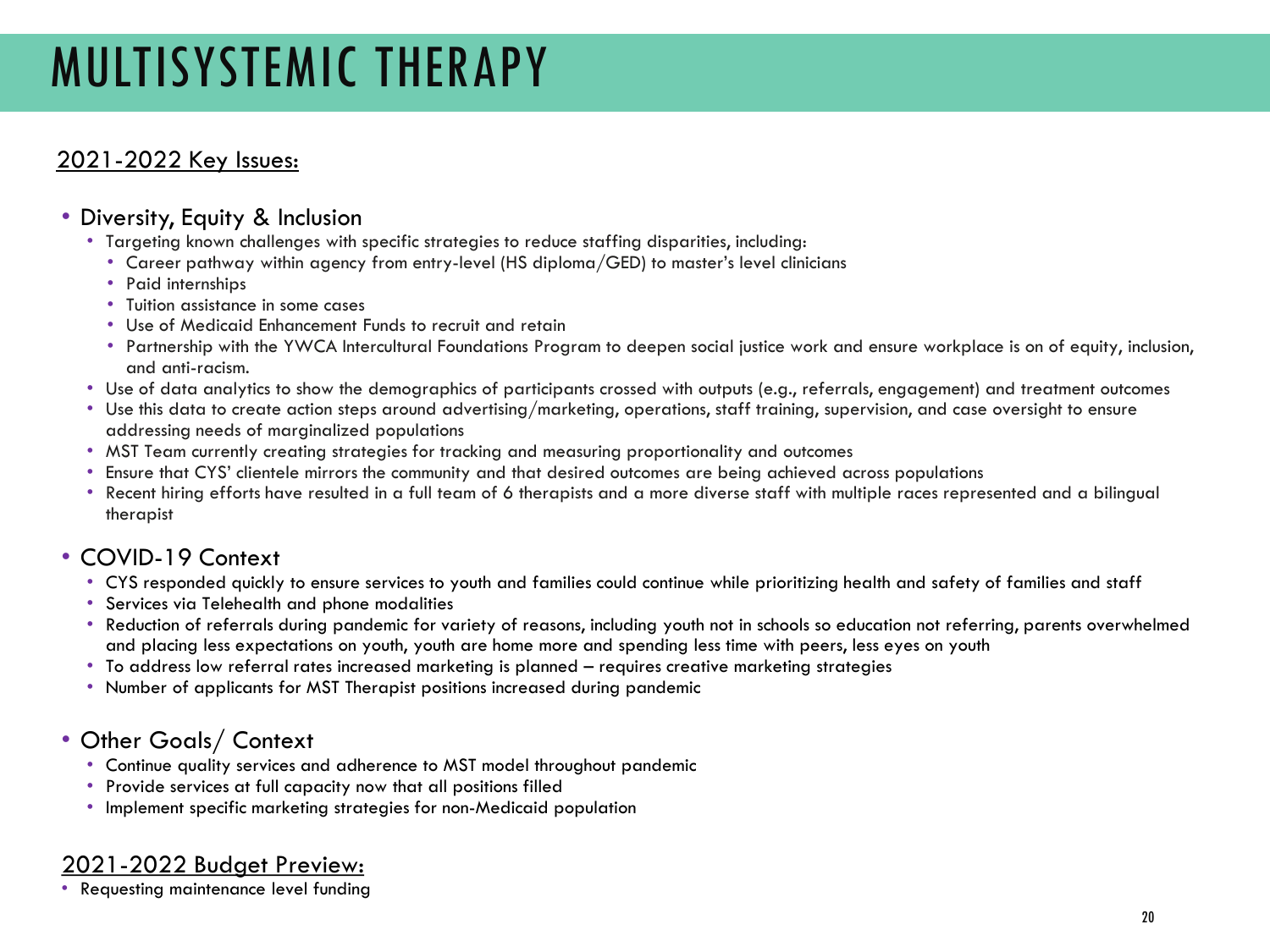## STEPS TO WELLNESS

Administration: Thurston Mason Behavioral Health Administrative Services Organization

Program Description: Steps to Wellness provides brief mental health treatment interventions and connections to services for youth and young adults experiencing homelessness at a drop-in center.

|      | <b>Budget</b> | <b>Actual</b> | Variance    | Number Served in Year | <b>Other</b>                                                                                                     |
|------|---------------|---------------|-------------|-----------------------|------------------------------------------------------------------------------------------------------------------|
| 2018 | \$25,902      | \$25,902      | $\Omega$    | 67                    | 321 interventions conducted                                                                                      |
| 2019 | \$55,000      | \$55,000      | $\mathbf 0$ | 74                    | 335 interventions conducted                                                                                      |
| 2020 | \$135,801     | <b>NA</b>     | <b>NA</b>   | <b>NA</b>             | Shifted budget to this program in 2020 due<br>to gaps created by transition to Integrated<br><b>Managed Care</b> |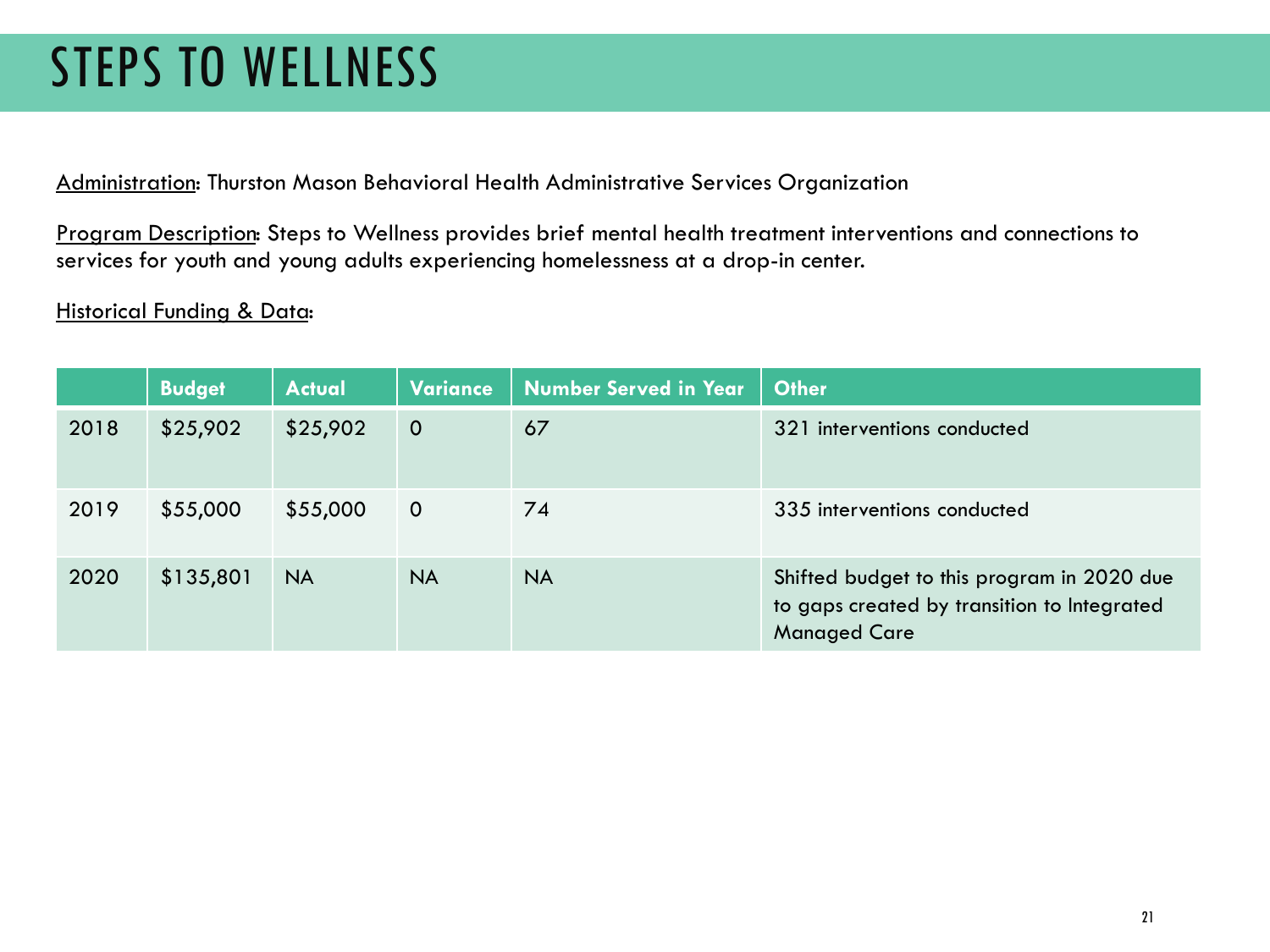# STEPS TO WELLNESS

## 2021-2022 Key Issues: • Diversity, Equity & Inclusion

- Targeting known challenges with specific strategies to reduce staffing disparities, including:
	- Career pathway within agency from entry-level (HS diploma/GED) to master's level clinicians Paid internships
	-
	- Tuition assistance in some cases
	- Use of Medicaid Enhancement Funds to recruit and retain
	- Partnership with the YWCA Intercultural Foundations Program to deepen social justice work and ensure workplace is on of
- Use of data analytics to show the demographics of participants crossed with outputs (e.g., referrals, engagement) and treatment outcomes
- Use this data to create action steps around advertising/marketing, operations, staff training, supervision, and case oversight to ensure addressing needs of marginalized populations
- 
- Addresses many of the challenges that marginalized populations typically encounter accessing services Andre<br>• Engages systems adverse youth builds trust and interest in behavioral health services
- 
- 
- Warm handoffs to fully-integrated services adapted to meet their needs<br>• Developing method of capturing multiracial data while also capturing race(s) the person identifies with

- COVID-19 Context Rosie's Place drop-in center significantly impacted by COVID Reduced number youth able to access center
	-
	- Reduced number youth receiving services from therapist
	- Staff in facility during busiest times
	- STW staff also providing telehealth/phone sessions with some success
	- Therapist available by phone or in-person during regular operating hours

### • Other Goals/ Context

- Address potential staffing challenges by having ability for JCDT and STW staff provide temporary, immediate back up to each other
- Only 1 FTE per program makes susceptible to staffing shortages (illness, vacation, etc.)
- Operationally, would formalize with updated contracts, job descriptions, and tracking

2021-2022 Budget Preview:<br>• Requesting maintenance level funding with flexibility between JCDT and STW program staffing and services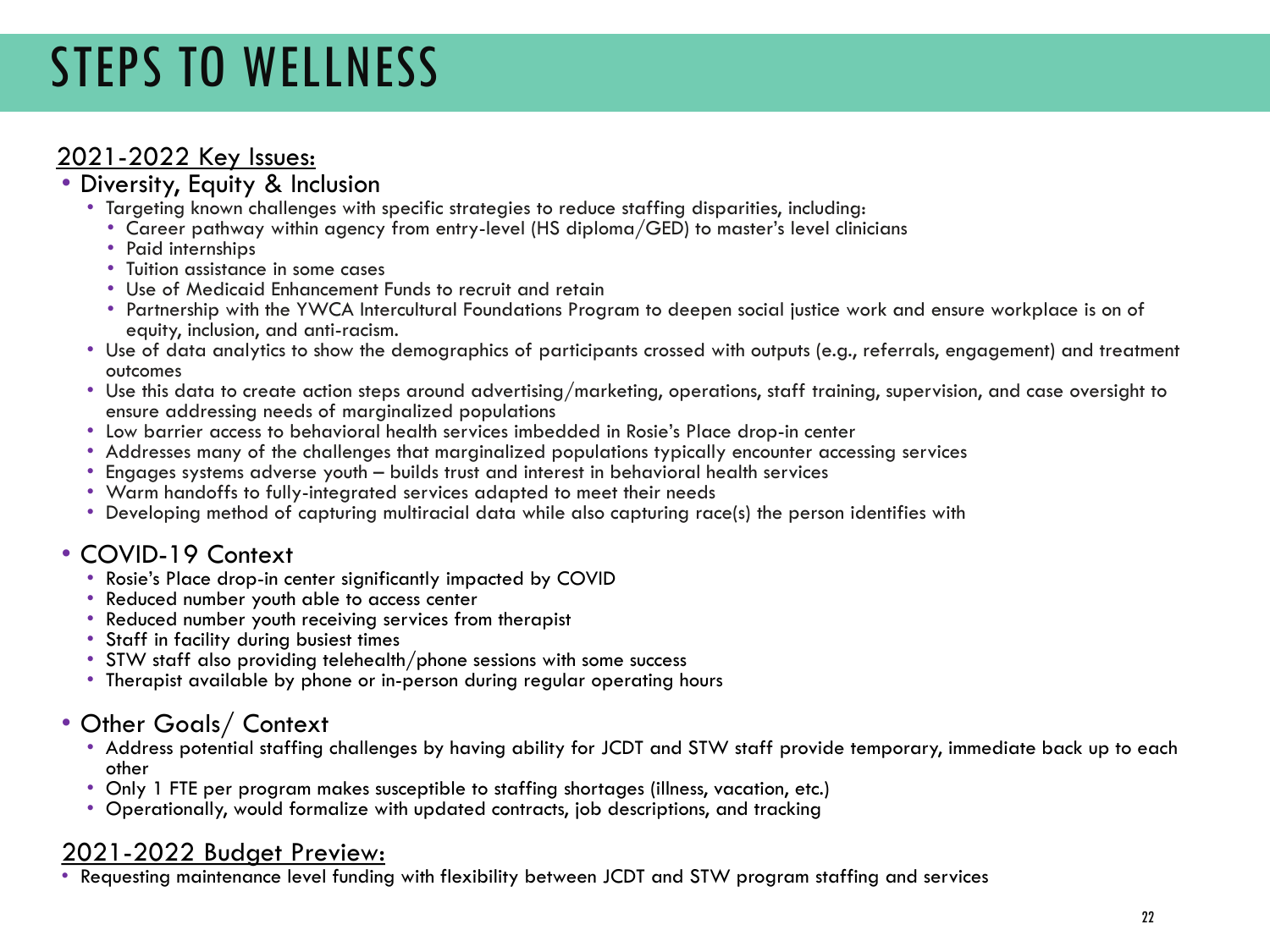## WRAPAROUND WITH INTENSIVE SERVICES

Administration: Thurston Mason Behavioral Health Administrative Services Organization

Program Description: WISE supports families with children ages 5-20 who are at high risk for criminal justice involvement due to complex problem behaviors and/or mental illness community-based treatment planning process with adjunctive therapy.

|      | <b>Budget</b> | <b>Actual</b> | Variance  | <b>Number Served in Year</b> | <b>Other</b>            |
|------|---------------|---------------|-----------|------------------------------|-------------------------|
| 2018 | \$362,635     | \$364,117     | $-1,482$  | 293                          | 53% exited successfully |
| 2019 | \$442,117     | \$432,557     | \$9,560   | 317                          | 64% exited successfully |
| 2020 | \$442,117     | <b>NA</b>     | <b>NA</b> | <b>NA</b>                    |                         |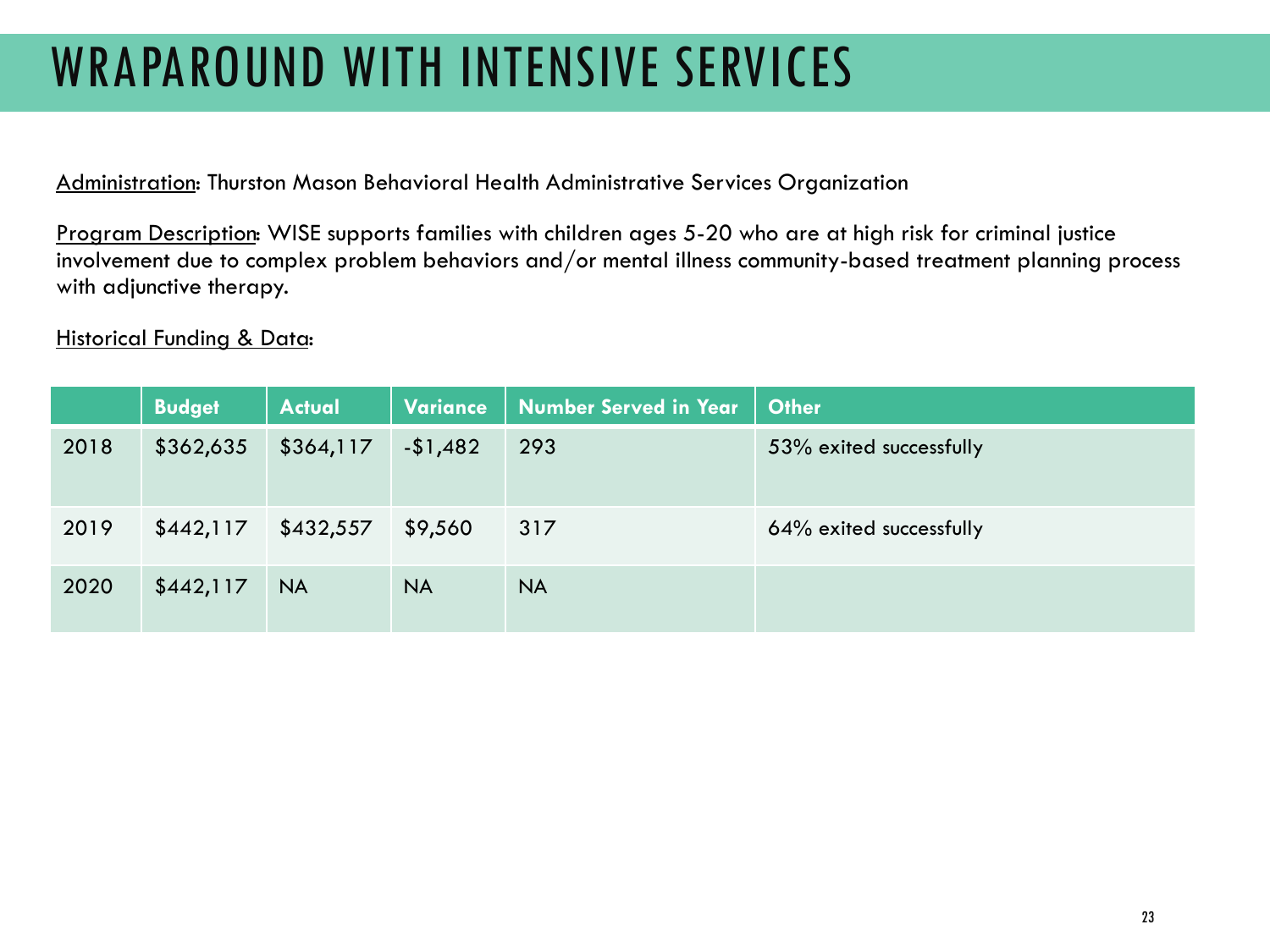## WRAPAROUND WITH INTENSIVE SERVICES

### 2021-2022 Key Issues:<br>• Diversity, Equity & Inclusion

- - CCS of Western Washington has committed to being an activist organization, to call for equity, respect and safety for all
	- Staff and leadership representatives participating in monthly-ongoing discussions and planning to ensure culturally relevant<br>policies, mindset and procedures are implemented across CCS Family Behavioral Health.
	- Policies, Mindset and procedures are implemented a People of Color Steering Committee made up of representatives from different sites and positions within the agency.
	- Leadership and staff will participate in Cultural Humility training as well as implementing ongoing cultural diversity activities,<br>events and training throughout the year.
	- CCS in Thurston and Mason counties are taking a second look to focus effort on hiring a diverse workforce. Our goal is to ensure staff demographics reflect the communities we serve.

- COVID-19 Context<br>• Staff's immediate transition to tele-health required prompt training and coaching to ensure continuity of care while maximizing<br>protection of staff, clients and community.
	-
	- protection of staff, clients and community.<br>• Numerous planning, coaching and supervision meetings with leadership and staff.<br>• <u>Expenses: p</u>urchase of technology and hardware to support staff and families including laptop
	-
	- increase in staff data usage, wifi boosters and replacement of outdated cell phones.<br>• Thoughtful planning and training regarding re-entry following Governor Inslee's and CDC guidelines.<br>• Utilized support from the Thursto
	-
	- staff to safely provide in person, in home and community services in accordance with CDC guidelines.<br>• <u>Demand for Services:</u><br>• Referrals for WISe were down from March 2020-June 2020 as compared to 2019. It's likely that t
	- Historically interest in WISe services in our community has outpaced capacity and many families have had to wait for a period of time before entering services. At this time the waitlist for CCS WISe has decreased, so families are served relatively quickly when<br>they are referred.
	- CCS WISe Screener communicated with each family on the interest list to identify those families who wished to delay the start of<br>services until in-person services were offered.
	- Despite the decrease in referrals, CCS WISe maintained the expected number of 180 Medicaid funded and 8 TST funded youth and families throughout the period of time that COVID forced telehealth rather than in-person services, while respecting the wishes of families to begin services remotely. At this point the agency has moved to a mix of remote and in-person services.

#### • Other Goals/ Context

• Continuing to work on wise collaborative care with medical professionals

### 2021-2022 Budget Preview: Requesting maintenance level funding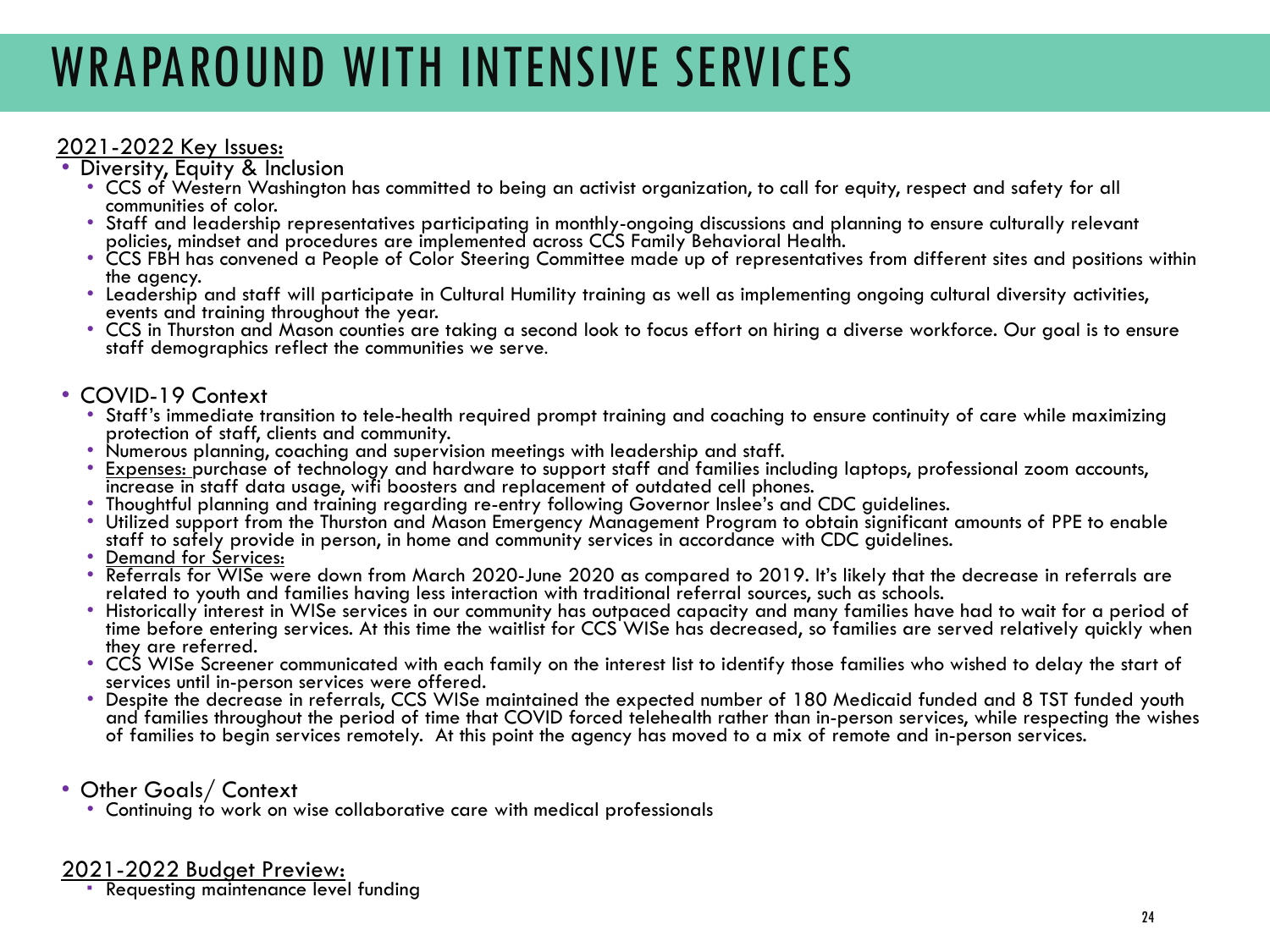## YOUTH OUTPATIENT TREATMENT

Administration: Thurston Mason Behavioral Health Administrative Services Organization

Program Description: Youth Outpatient Substance Use Disorder Treatment (YOT) provides services to youth ages 13- 19 with a substance use disorder who voluntarily agree to engage in treatment. Services may include individual and/or group treatment, intensive outpatient treatment, individual family sessions and regular urinalysis (UA) testing.

|      | <b>Budget</b> | <b>Actual</b> | Variance       | Number Served in Year | <b>Other</b>            |
|------|---------------|---------------|----------------|-----------------------|-------------------------|
| 2018 | \$155,415     | \$155,415     | $\overline{0}$ | 303                   | 57% exited successfully |
| 2019 | \$165,000     | \$165,000     | $\overline{0}$ | 326                   | 56% exited successfully |
| 2020 | \$165,000     | <b>NA</b>     | <b>NA</b>      | <b>NA</b>             |                         |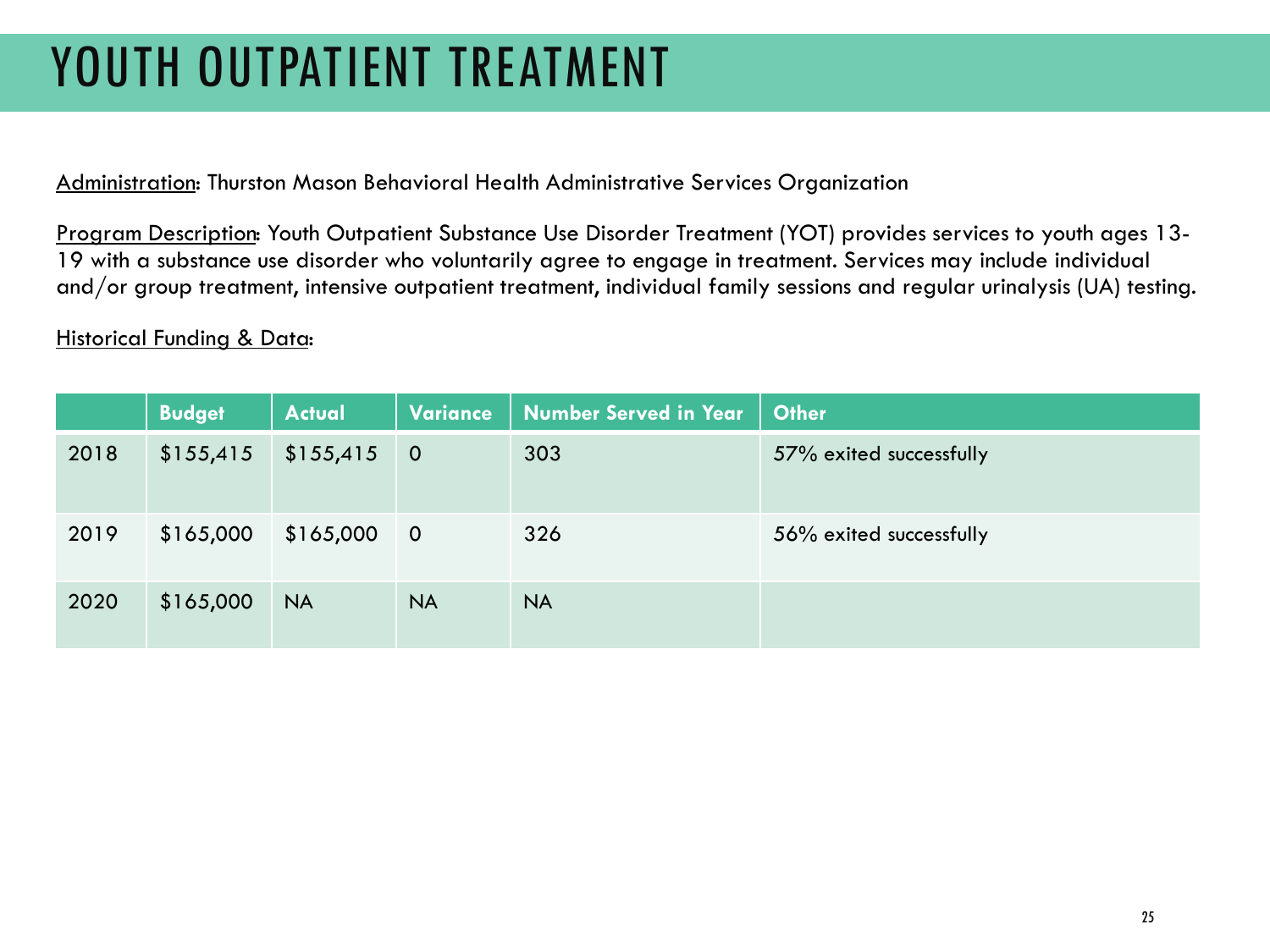# YOUTH OUTPATIENT TREATMENT

- 
- 2021-2022 Key Issues:<br>• Diversity, Equity & Inclusion<br>• ESD adopted a 4<sup>th</sup> strategic goal to "Eradicate Racism" in June 2020
	- We confront inequity based on race, and recognize and address our own biases<br>• True North representation and participation as part of the ESD Equity Team
	-
	- Capital Region ESD #113 Equity Team is a voluntary, employee-led group that fosters diverse, inclusive, and belonging workplace aligned with the agencies mission, values, goals, and objectives
	- Supporting increased training opportunities focused on equity, inclusion, and adapting practices to meet the needs of diverse clients

- COVID-19 Context<br>• Implementing telehealth services to connect True North counselors located in branch offices (or school buildings) to clients in their homes or other offsite locations using Zoom Health platform
	-
	-
	- Adopted emergency policies and procedures to respond to service delivery changes related to COVID-19<br>• Implemented use of PPE, physical distancing, and cleaning and sanitizing protocols for in-person service delivery<br>• S
	-
	- group size and aligning with PPE, physical distancing, and cleaning/sanitizing protocols
	- Participation on National, State and local COVID-behavioral health technical assistance calls and webinars
	- Created a behavioral health COVID support page on the ESD 113 website for districts and partners.
	- Leadership participation in the Regional weekly superintendents COVID support meetings
	- Hosted training for the District in the region on Trauma informed practices and Social Emotional considerations for returning to School with Care

### • Other Goals/ Context

- Working with schools/districts to adapt school-based service delivery model to meet needs of various return to school plans<br>• Plan to maintain telehealth as part of service delivery spectrum post-COVID
- 

### 2021-2022 Budget Preview:

Requesting maintenance level funding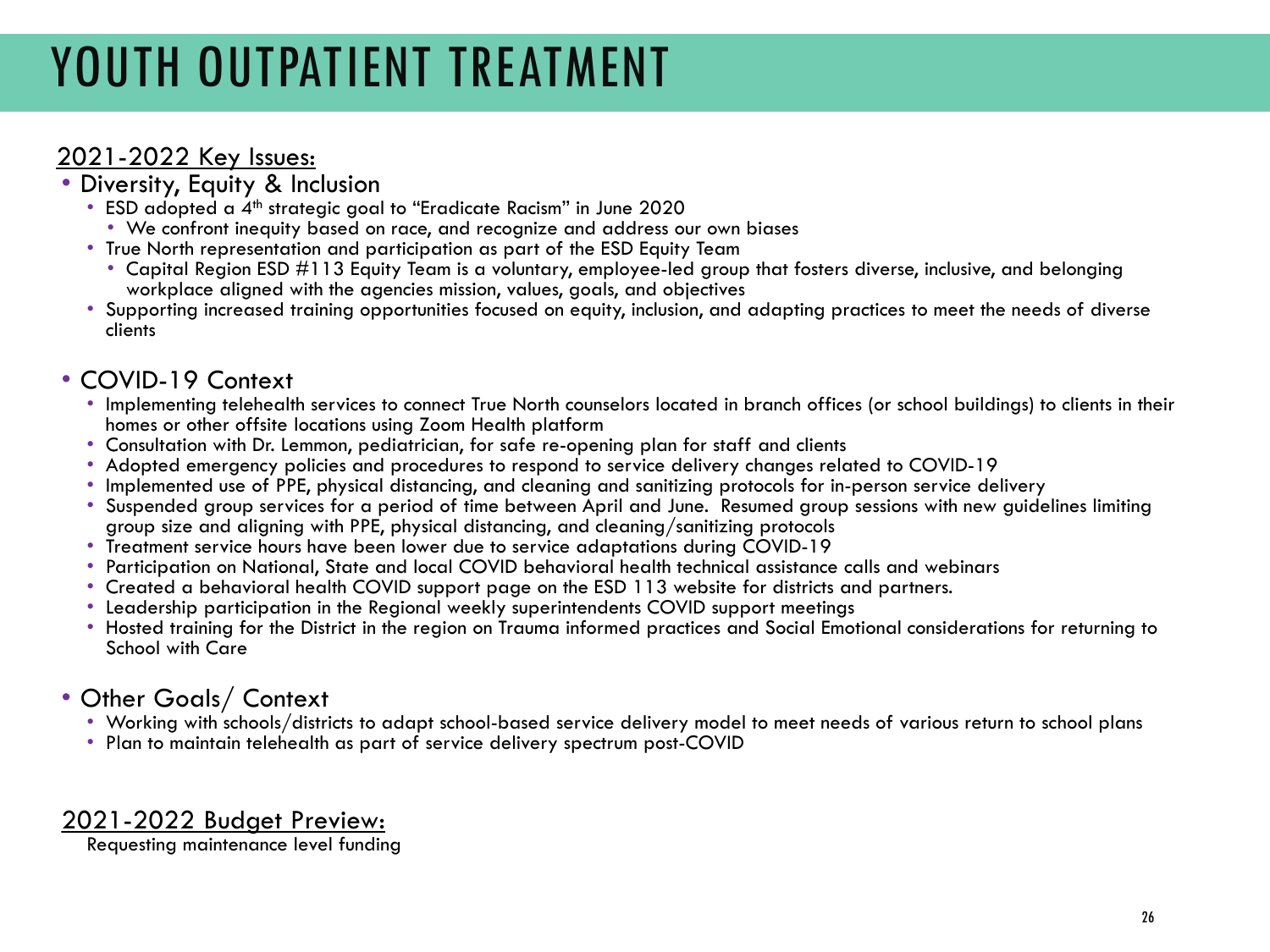# PROPOSED NEW PROGRAM – TAY WISE

Administration: Thurston Mason Behavioral Health Administrative Services Organization

<u>Program Description</u>: Community Youth Services' Transitional Age Youth (TAY) Wraparound with Intensive Services (WISe) Support<br>Program offers treatment that is designed to meet the unique developmental needs of adolescent underserved in the behavioral health system. Their services are dual-diagnosis enhanced to provide fully integrated mental health and substance use treatment. They meet youth and families when and where they need services at whatever level of intensity they need to<br>stabilize and thrive within their home and community. TAY WISe services are trauma-informe based. CYS offers a team approach using dual-licensed clinicians, youth peer counselors, family peer counselors and wraparound facilitators to address the individual, family and systems needs of the participants we serve.

### 2021-2022 Key Issues: • Diversity, Equity & Inclusion

- Targeting known challenges with specific strategies to reduce staffing disparities, including:<br>• Career pathway within agency from entry-level (HS diploma/GED) to master's level clinicians
	-
	-
	-
	-
	- Paid internships<br>• Tuition assistance in some cases<br>• Use of Medicaid Enhancement Funds to recruit and retain<br>• Partnership with the YWCA Intercultural Foundations Program to deepen social justice work and ensure workpla
- 
- Use of data analytics to show the demographics of participants crossed with outputs (e.g., referrals, engagement) and treatment outcomes<br>• Use this data to create action steps around advertising/marketing, operations, st
- 
- MST Team currently creating strategies for tracking and measuring proportionality and outcomes<br>• Ensure that CYS' clientele mirrors the community and that desired outcomes are being achieved across populations<br>• Individu
- 

- COVID-19 Context<br>• CYS is equipped to provide a full array of telehealth (and in-person as needed and allowed) services to this population<br>• CYS is currently providing TAY WISe services to the TAY Medicaid population in
	-

#### • Other Goals/ Context

• There is a significant need in our community for non-Medicaid behavioral health services that are intensive, flexible, engaging, integrated and outcome-based. Youth and families that are not on Medicaid do not have access to a higher level of community-based care that can meet their needs. These youth are often restricted to only private practice traditional outpatient care of once a week, one-hour office visits, or institutionalization with nothing in between to stabilize them.

2021-2022 Budget Preview:<br>• Anticipated cost would be similar to the cost per slot for MST, i.e., approximately \$275,000 per year for four (4) slots at all times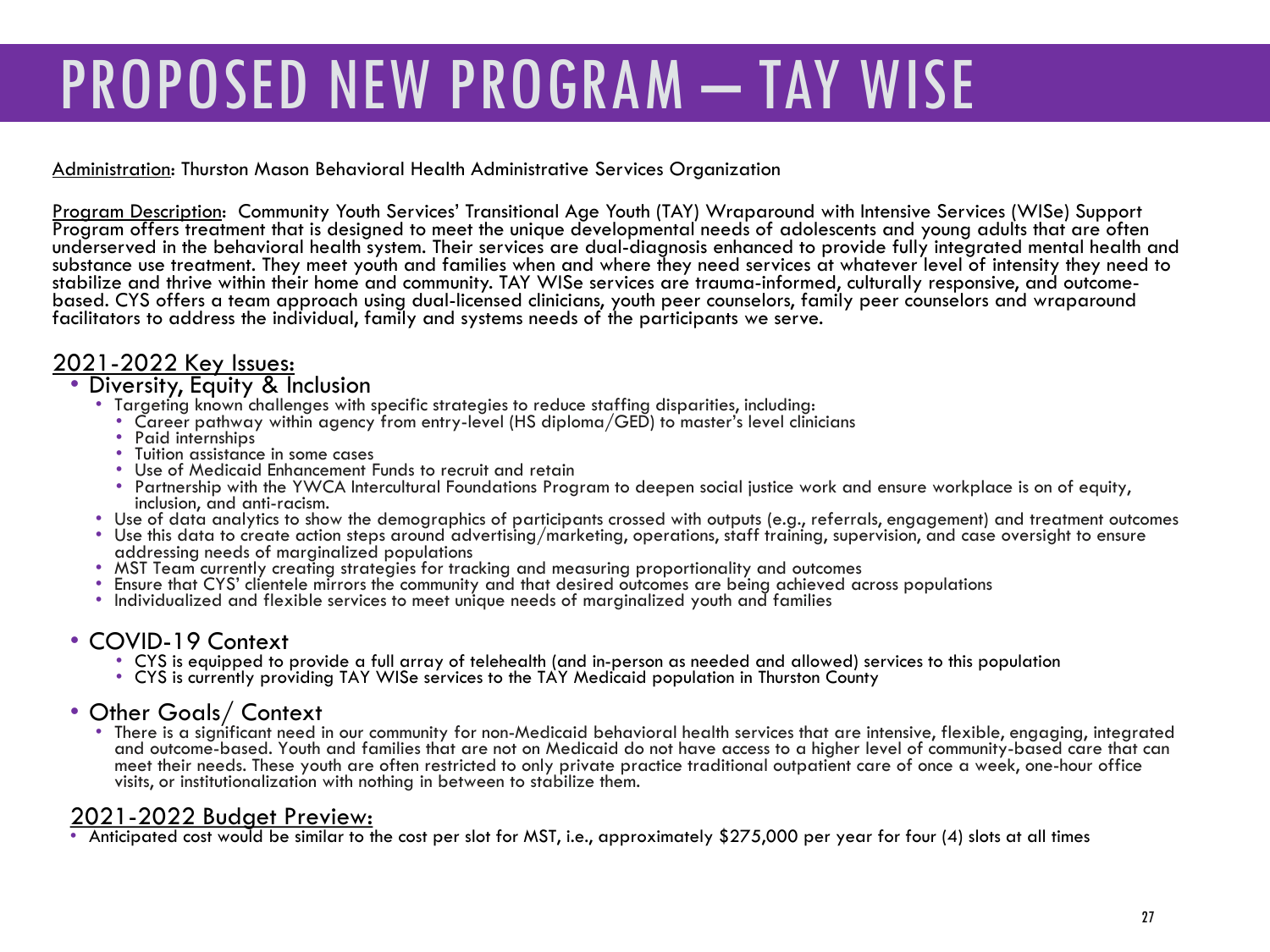## JAIL BEHAVIORAL HEALTH

Administration: Thurston Mason Behavioral Health Administrative Services Organization

Program Description: Jail Behavioral Health Program (TJ Jail) provides clinical mental health and crisis services to adults in the Thurston County Correctional Facility. Previously called "Mentally Ill Offender Program"

|      | <b>Budget</b> | <b>Actual</b> | <b>Variance</b> | <b>Number Served in Year</b> | <b>Other</b>                                                                                                                 |
|------|---------------|---------------|-----------------|------------------------------|------------------------------------------------------------------------------------------------------------------------------|
| 2018 | \$86,659      | \$86,659      | $\overline{O}$  | 1,201                        |                                                                                                                              |
| 2019 | \$92,004      | \$91,049      | 955             | 1,362                        |                                                                                                                              |
| 2020 | \$431,980     | <b>NA</b>     | <b>NA</b>       | <b>NA</b>                    | Significant additional TST investment in 2020<br>due to changes in availability of other<br>funding to support jail services |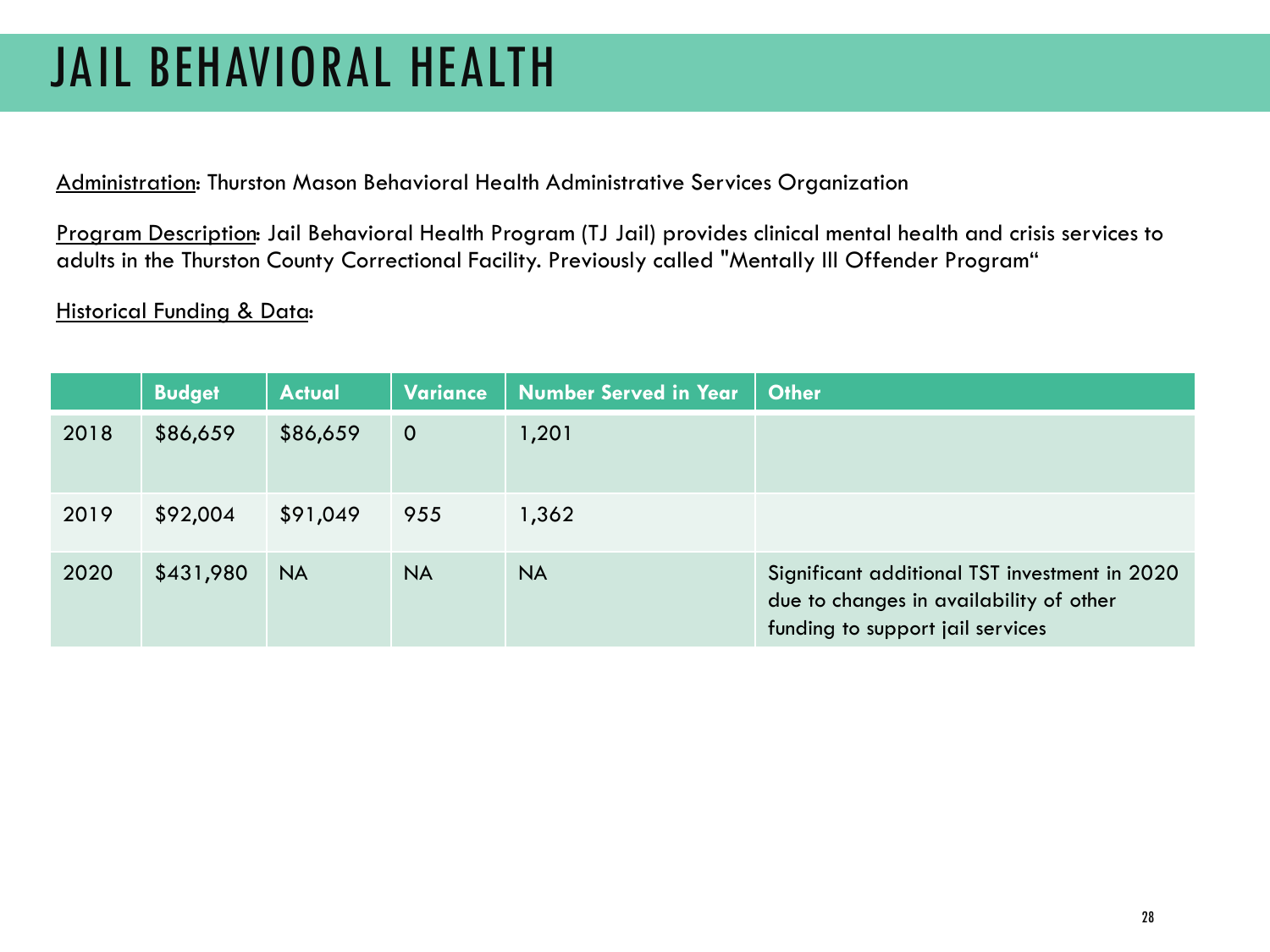## JAIL BEHAVIORAL HEALTH

- 2021-2022 Key Issues: Diversity, Equity & Inclusion
	- Olympic Health and Recovery Services (OHRS) leadership team and Governing Board have taken a stance on racial justice to promote diversity, equity and inclusion (see ohrs.org/racial-justice). These values are prioritized in providing services in our community in the following ways:
	- OHRS participates in county sponsored criminal justice reform groups and advocates for jail diversion and social justice for individuals involved or at risk of being involved in the criminal justice system.
	- OHRS considers individuals' culture and language when providing assessments and treatment.
	- OHRS utilizes evidence-based treatment approaches that reduce barriers to individuals getting on their individualized path toward recovery.

- COVID-19 Context<br>• Expenses: Since COVID-19 began, the Thurston County Corrections Facility (TCCF) has only allowed essential staff into the jail, including Jail-ICM MHPs. Peer Counselors have been able to keep in contact with inmates remotely and are refocusing working with individuals in the community at the time of release from custody. Also, for social distancing concerns, group therapies at TCCF were placed on hold until further notice. Regardless, program staff continue to provide essential services while utilizing Personal Protective Equipment (PPE) for everyone's health and safety.
	- Demand: The demand has not changed significantly. Program staff continue to see significant behavioral health needs with added anxiety over COVID-19 from the inmates. Due to the pandemic, WSH had to shut down to admissions temporarily. Inmates waiting for transfer for competency restoration had to remain in custody longer than normal while experiencing acute mental health symptoms. WSH recently reopened to admissions with a rigorous health screening process in place.

### • Other Goals/ Context

- The program is working toward increased care coordination and follow up with services at time of release/re-entry by:<br>• Increased engagement with the MHP therapist for brief therapy while in custody.
- 
- Increased handoff to community providers at the time of release.
- Increased re-entry services with a Peer Counselor.

### 2021-2022 Budget Preview:

Requesting maintenance level funding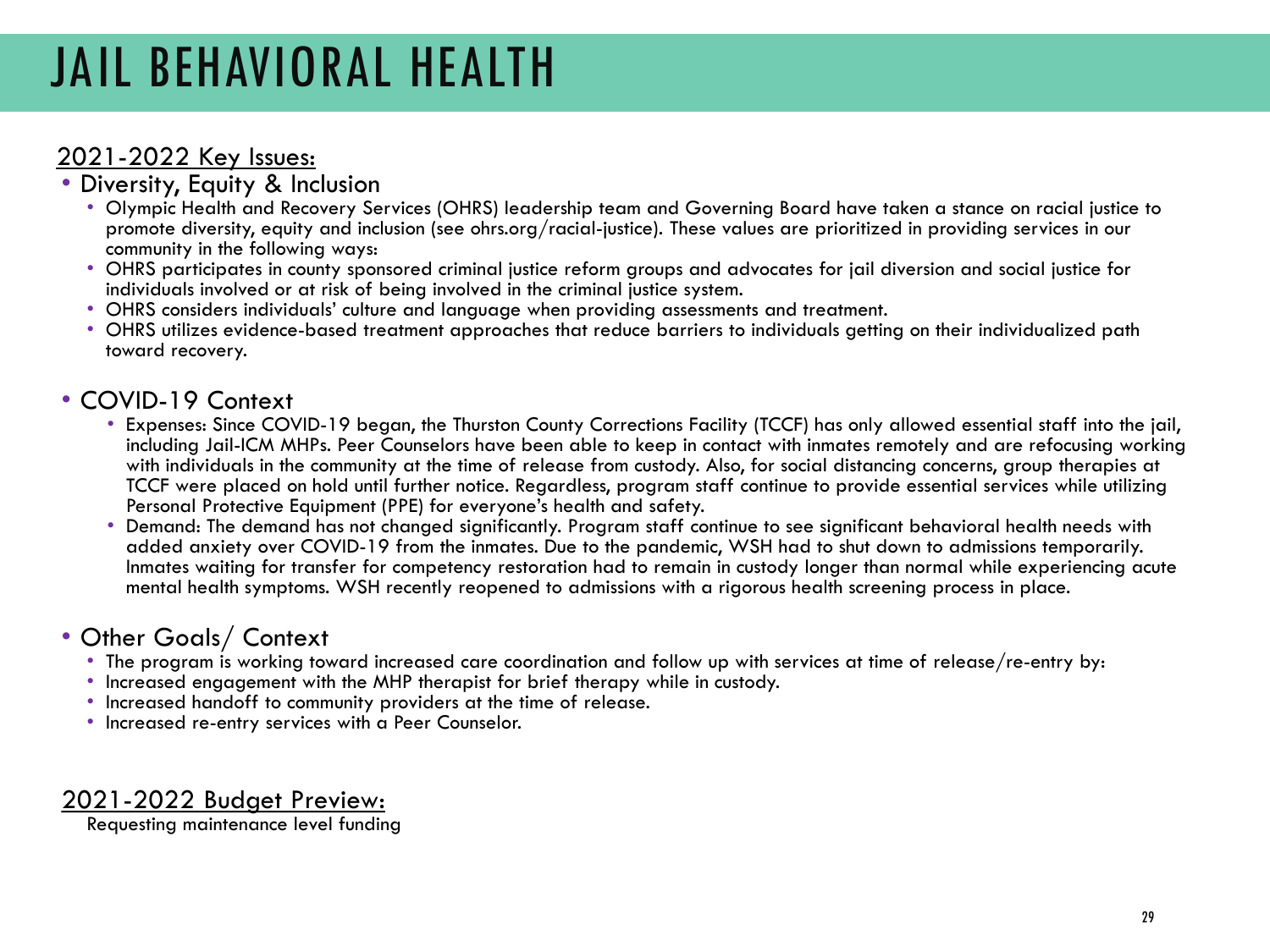## HOUSING CASE MANAGEMENT

Administration: Thurston Mason Behavioral Health Administrative Services Organization

Program Description: Housing Case Management (HCM) provides housing case management and rental assistance to individuals with behavioral health disorders with the goal of supporting stabilization and recovery. HCM primarily serves individuals participating in other TST-funded programs.

|      | <b>Budget</b> | <b>Actual</b> | Variance  | <b>Number Served in Year</b> | <b>Other</b>                                        |
|------|---------------|---------------|-----------|------------------------------|-----------------------------------------------------|
| 2018 | \$195,312     | \$194,115     | \$1,197   | 283                          | 56% placed into housing<br>Average waitlist size 44 |
| 2019 | \$295,358     | \$288,605     | \$6,753   | 295                          | 56% placed into housing<br>Average waitlist size 58 |
| 2020 | \$281,358     | <b>NA</b>     | <b>NA</b> | <b>NA</b>                    |                                                     |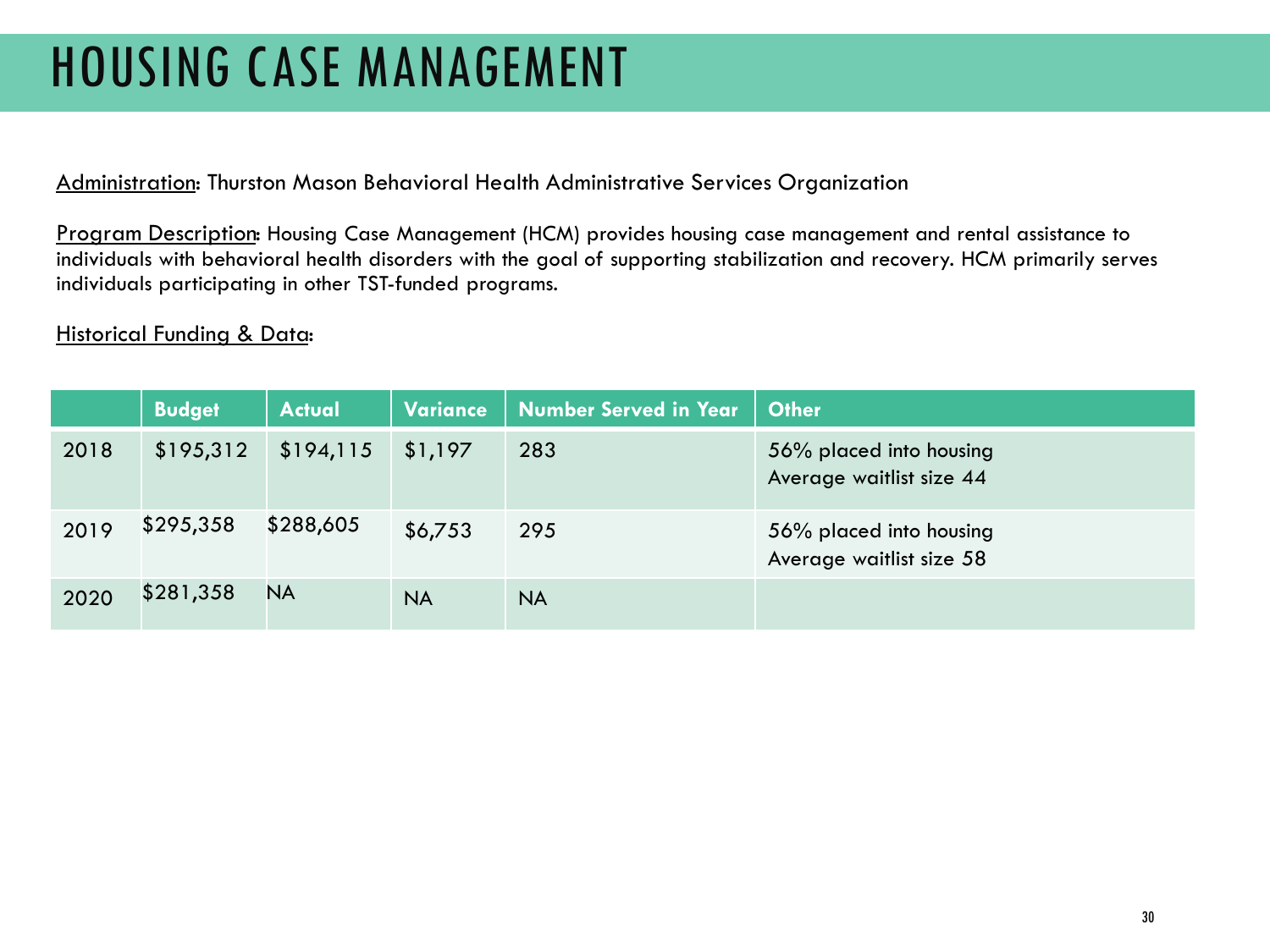## HOUSING CASE MANAGEMENT

- 2021-2022 Key Issues:<br>• Diversity, Equity & Inclusion
	- This program is currently operating with the mindset that individuals off all races, ethnicities, gender, religion, sexual orientation and backgrounds be accepted into services, should they meet qualifying factors (residence, income, treatment needs, etc.). In addition, all individuals regardless of race, ethnicity, gender, religion, sexual orientation and backgrounds are all provided the highest quality services. Our current case manager and supervisor share these values and individuals who do not are not considered for employment in this program. We are happy that this question is being asked and fully support other programs/agencies adopting this mindset, as well as any policies/procedures which increase diversity, equality and inclusion. We would love the opportunity to participate in any discussions and/or exercises focused on advancing these goals and objectives in Thurston County and the larger community.

- COVID-19 Context Expenses/ Operations: Operating impacts include extra sanitation measures in our buildings, client/visitor/employee temperature checks and symptoms screenings, social distancing requirements, facial coverings requirements and, most impactfully, the limiting of face-to-face interactions with program clients, beginning on 04/03/2020. All interactions with clients takes place via telephone and/or via computer applications such as Zoom and Microsoft Teams. Face-to-face interactions are only allowed in extreme circumstances, must be approved by a supervisor and must include strict protocols including screening,<br>temperature checks, social distancing, facial coverings, etc. The COVID-19 pandemic has not neg of individuals served and/or referred to the program, nor has it impacted the costs associated with the program. If anything, it has increased need in the community, for which more rental assistance funding and funding for a 2<sup>nd</sup> case manager would benefit all parties.
	- Demand: As mentioned above, the COVID-19 pandemic has not negatively impacted the amount of individuals served and/or referred to the program, nor has it impacted the costs associated with the program. If anything, it has increased need in the community, for which more rental assistance funding and funding for a  $2<sup>nd</sup>$  case manager would benefit all parties.

### • Other Goals/ Context

• Referrals for program services continue to increase. Our goals center around serving the most participants as possible, while creating the best opportunity for long-term success.

2021-2022 Budget Preview:

Requesting maintenance level funding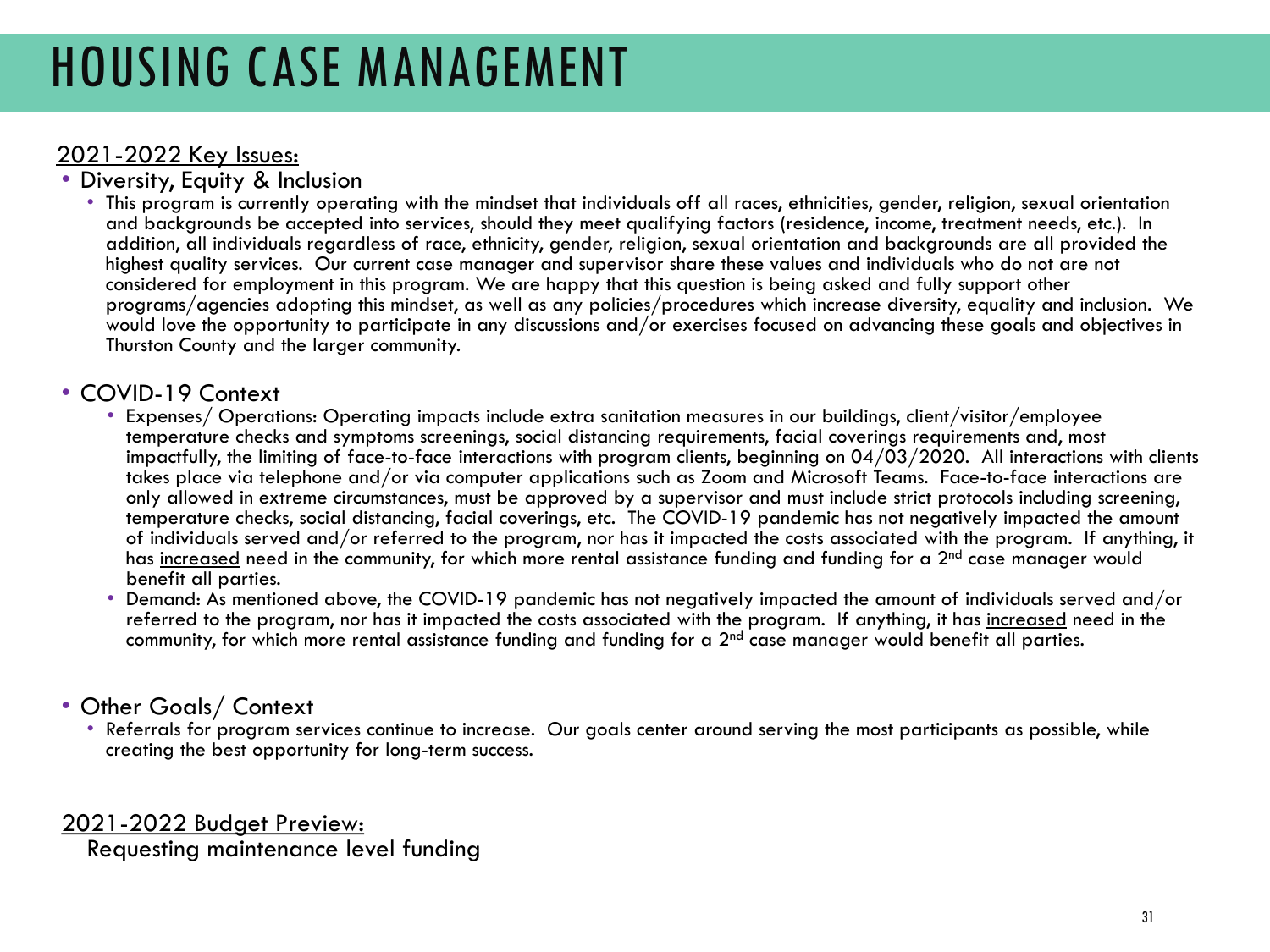## INMATE HOUSING CASE MANAGEMENT

Administration: Thurston Mason Behavioral Health Administrative Services Organization

Program Description: Inmate Housing Case Management (I-HCM) provides housing case management and rental assistance to individuals with behavioral health disorders exiting the Thurston County Correctional Facility with the goal of supporting stabilization and recovery.

|      | <b>Budget</b> | <b>Actual</b> | Variance  | <b>Number Served in Year</b> | <b>Other</b>            |
|------|---------------|---------------|-----------|------------------------------|-------------------------|
| 2018 | \$153,143     | \$150,013     | \$3,130   | 138                          | 51% placed into housing |
| 2019 | \$162,587     | \$163,936     | $-1,349$  | 112                          | 55% placed into housing |
| 2020 | \$162,587     | <b>NA</b>     | <b>NA</b> | <b>NA</b>                    |                         |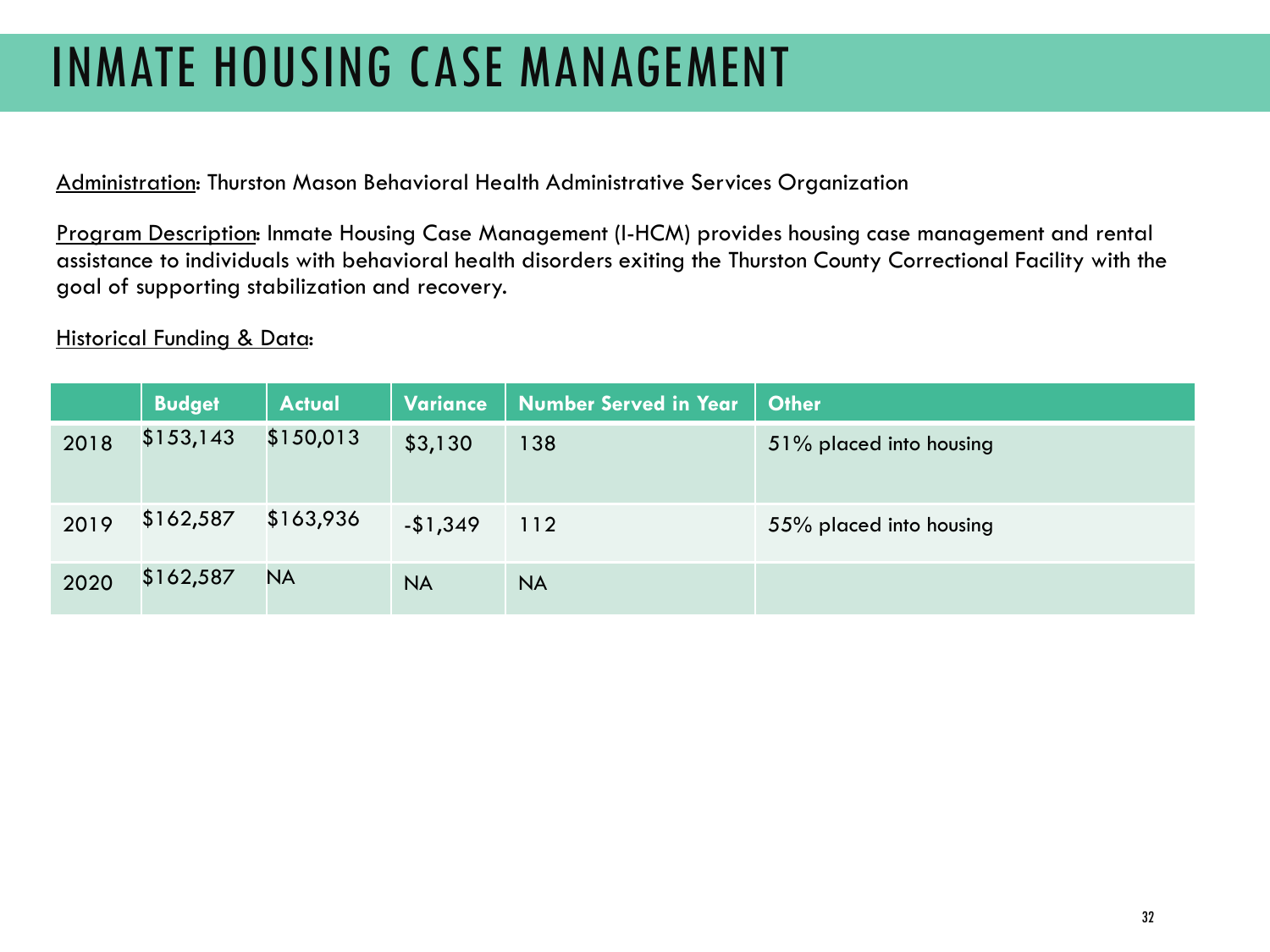## INMATE HOUSING CASE MANAGEMENT

- 2021-2022 Key Issues:<br>• Diversity, Equity & Inclusion
	- This program is currently operating with the mindset that individuals off all races, ethnicities, gender, religion, sexual orientation and backgrounds be accepted into services, should they meet qualifying factors (residence, income, treatment needs, etc.). In addition, all individuals regardless of race, ethnicity, gender, religion, sexual orientation and backgrounds are all provided the highest quality services. Our current case manager and supervisor share these values and individuals who do not are not considered for employment in this program. The reality in this nation, and in our community, is that there is a disproportionate number of individuals of color incarcerated in our correctional facilities. It is extremely important that this program maintain a mindset and supporting policies and procedures which make our services accessible to these individuals. We are happy that this question is being asked and fully support other programs/agencies adopting this mindset, as well as any policies/procedures which increase diversity, equality and inclusion. We would love the opportunity to participate in any discussions and/or exercises focused on advancing these goals and objectives in Thurston County and the larger community.

- COVID-19 Context Expenses/ Operations: The COVID-19 pandemic has severely impacted program operations, beginning on 03/12/2020 and continuing through the date of these comments (07/10/2020). Operating impacts include extra sanitation measures in our buildings, client/visitor/employee temperature checks and symptoms screenings, social distancing requirements, facial coverings requirements and, most impactfully, the limiting of face-to-face interactions with program clients, beginning on 04/03/2020. All interactions with clients takes place via telephone and/or via computer applications such as Zoom and Microsoft Teams. Face-to-face interactions are only allowed in extreme circumstances, must be approved by a supervisor and must include strict protocols including screening, temperature checks, social distancing, facial coverings, etc. Our case manager was not allowed on-site at the Thurston County Jail beginning in March 2020 and ending in late June 2020. This created challenges pertaining to serving existing clients still incarcerated in the facility, as well as screening/enrolling new program participants.
	- Demand: The COVID-19 pandemic has not decreased demand for program services however it has created challenges pertaining to screening/enrolling new individuals. As a result, beginning in March 2020 the program began prioritizing existing clients to provide stability and the best opportunity for long-term success.

#### • Other Goals/ Context

• One goal of note for this program is increasing the number (and percentage) of individuals exited from the program who can pay their own rent. Due to natural barriers faced by individuals releasing from incarceration, our case manager continues to build strong relationships with local landlords and employers to create more housing and employment opportunities. These are great challenges facing this clientele.

#### 2021-2022 Budget Preview:

Requesting maintenance level funding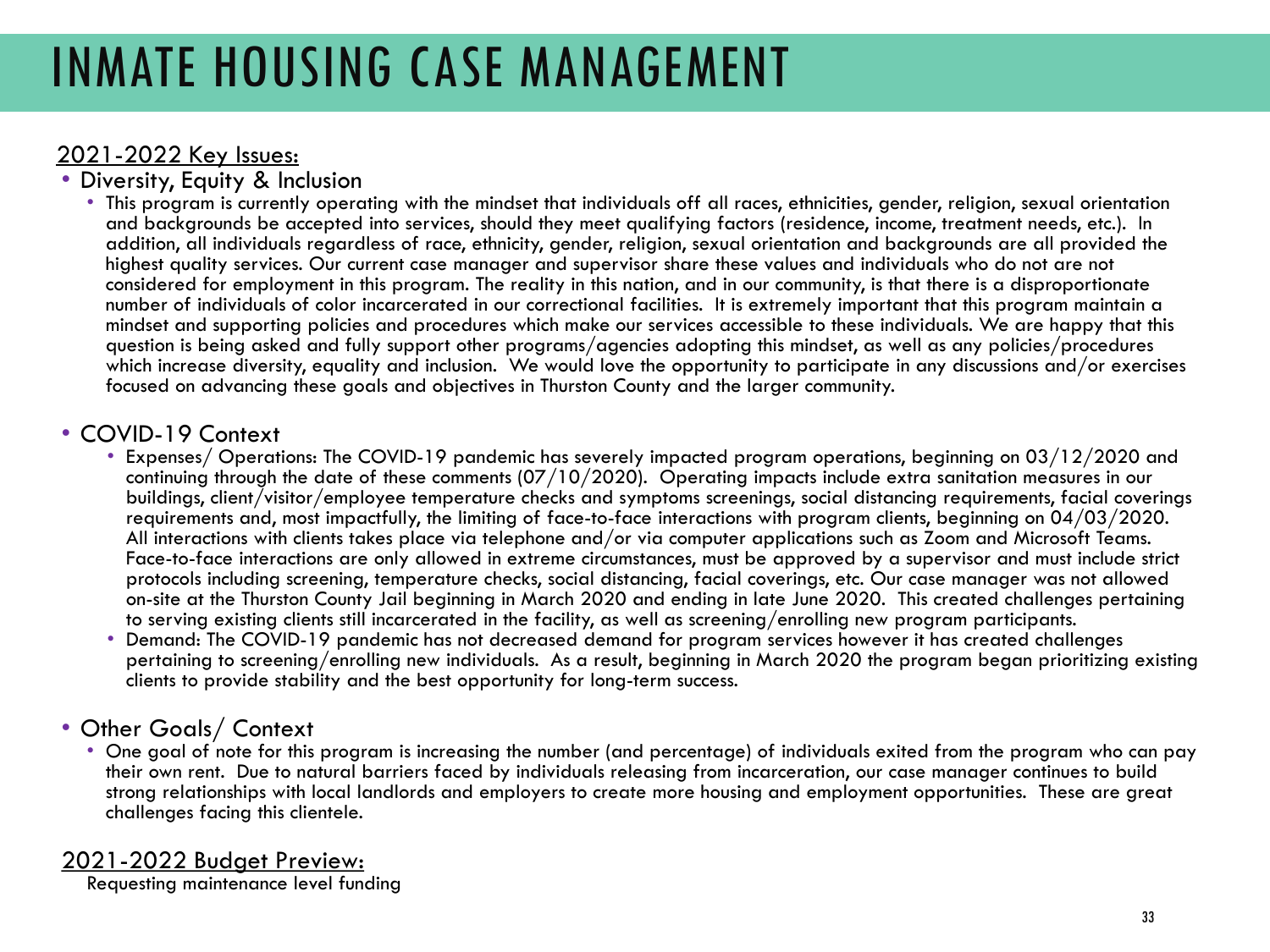## INTENSIVE CASE MANAGEMENT

Administration: Thurston Mason Behavioral Health Administrative Services Organization

Program Description: Intensive Case Management (ICM) services provide substance use disorder assessments and connections to inpatient and other treatment programs to incarcerated individuals, those experiencing homelessness, and other highly vulnerable populations.

|      | <b>Budget</b> | <b>Actual</b> | Variance       | <b>Number Served in Year</b> | <b>Other</b>             |
|------|---------------|---------------|----------------|------------------------------|--------------------------|
| 2018 | \$126,267     | \$123,267     | \$3,000        | 308                          | 80% engaged in treatment |
| 2019 | \$158,369     | \$158,369     | $\overline{0}$ | 379                          | 70% engaged in treatment |
| 2020 | \$158,369     | <b>NA</b>     | <b>NA</b>      | <b>NA</b>                    |                          |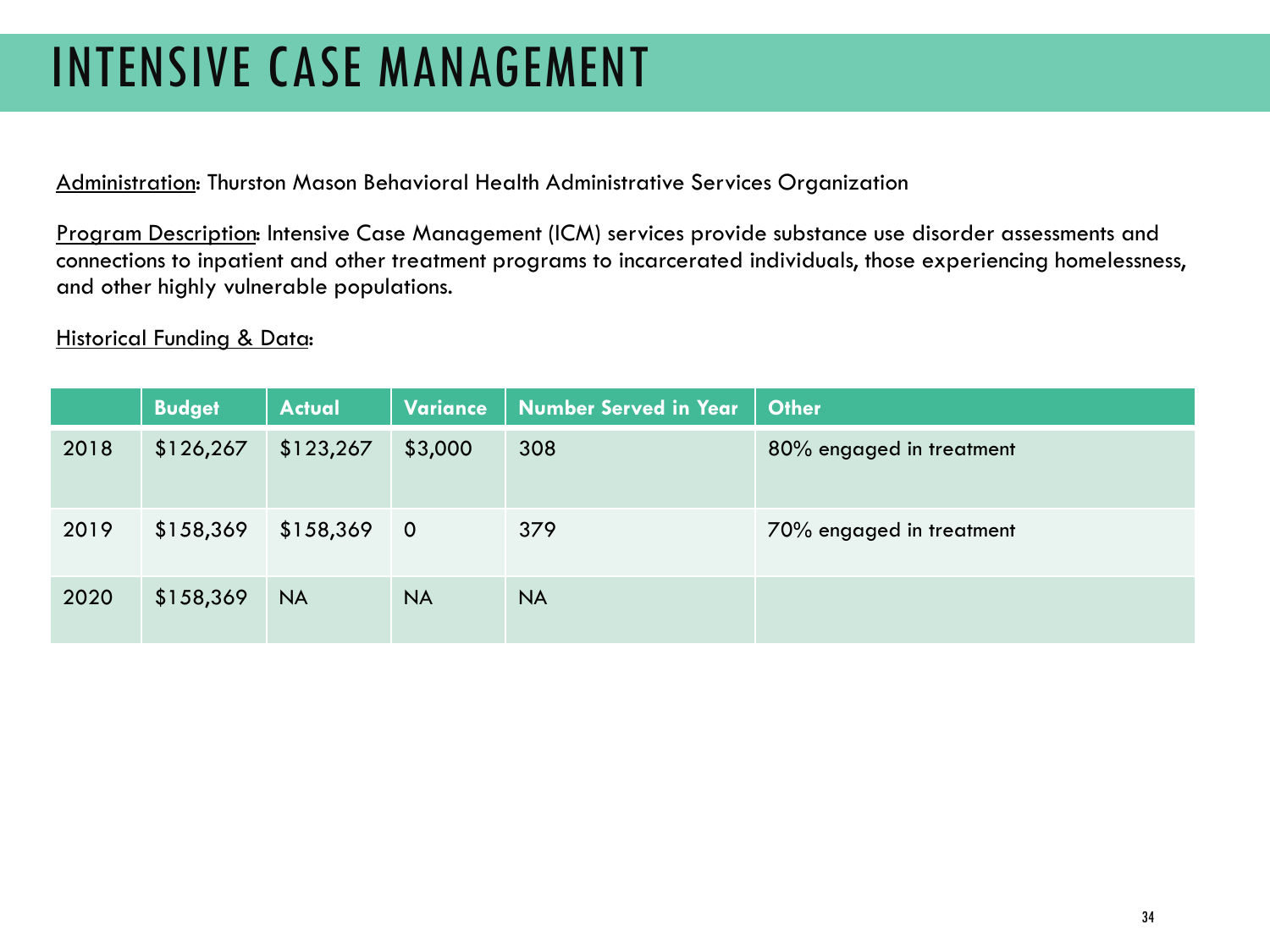## INTENSIVE CASE MANAGEMENT

### 2021-2022 Key Issues:

- Diversity, Equity & Inclusion
	- Northwest Resources is committed to continuing to address issues of diversity, equity, and inclusion though ongoing training and supervision.
	- This program frequently serves marginalized people and advocates for them as they attempt to overcome barriers to services. ICM will continue to identify and address systemic inequalities and barriers that impact and prevent individuals of ethnic and racial groups from engaging in treatment services.

### • COVID-19 Context

- Expenses: cost for transportation due to transportation shutdowns.
- Demand/ Operations: More case management time per ICM individual due to higher stress and mental health symptoms, heavier substance use and longer treatment wait times due to reduced inpatient bed availability.
- More difficult to get individuals into treatment, some facilities are requiring COVID-19 tests.
- In the last 4-6 weeks, ICM referrals have increased past ICM capacity; past ICM individuals re-engaging due to relapsing during COVID-19, increase in referrals from jails for incarcerated individuals (courts opening back up).
- Higher risk to case managers due to frequent contact with a vulnerable population that has less access to hygiene products, PPE supplies, and ability to follow CDC guidelines.

### • Other Goals/ Context

- Help all ICM individuals apply and establish health insurance
- ICM individuals establish primary care provider and have medical check-ups when appropriate for engage in treatment services.
- Facilitate engagement with housing case management to support gaining stable housing and employment.

#### 2021-2022 Budget Preview:

Requesting maintenance level funding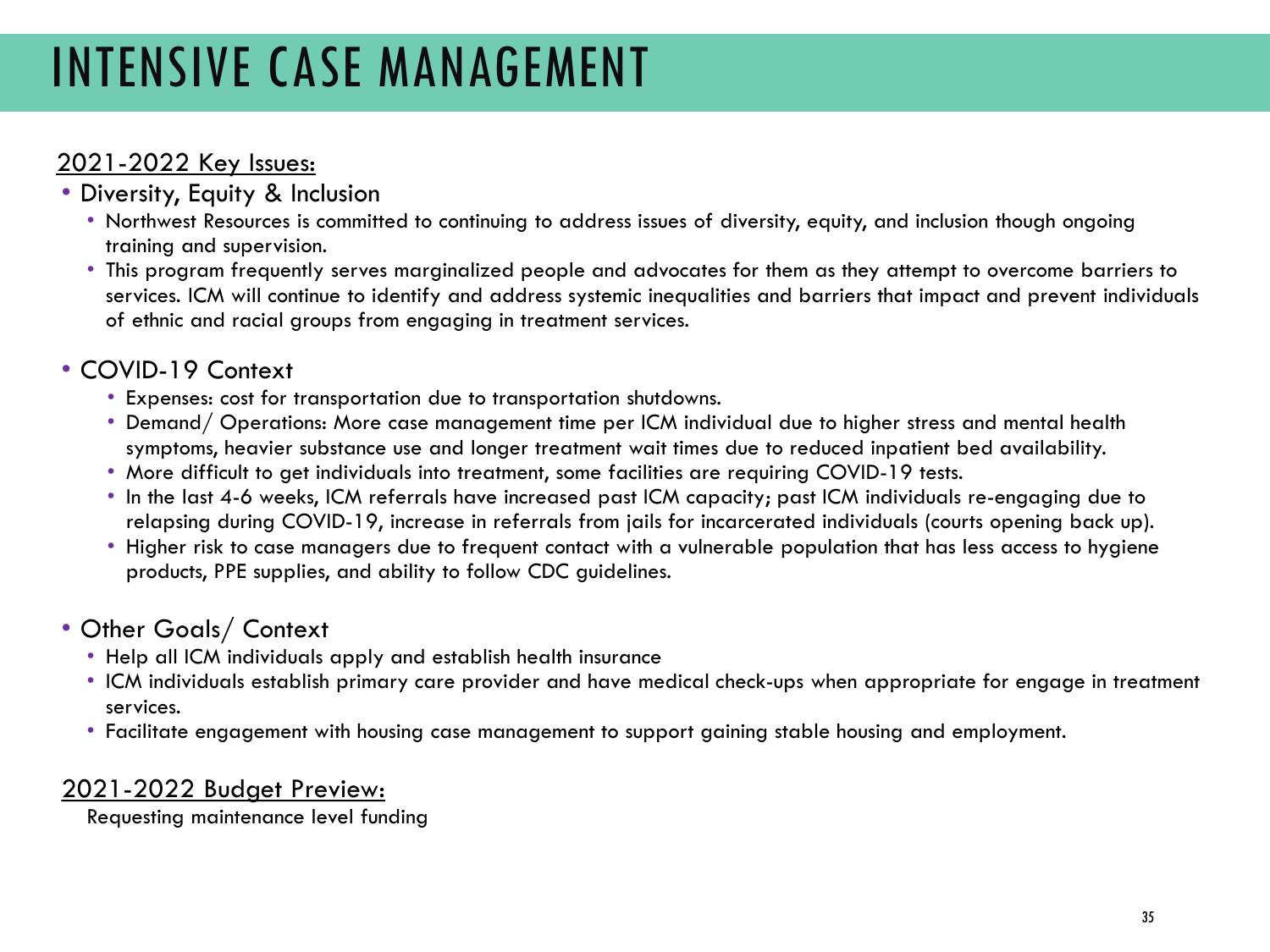# NISQUALLY JAIL PRETRIAL RELEASE AND REENTRY

Administration: Thurston Mason Behavioral Health Administrative Services Organization

#### Program Description:

Pre-Trial Release (Nisqually Jail) focuses on service planning (including connections to treatment and housing) to support the release of individuals with behavioral health disorders while charges are pending (when appropriate).

Re-Entry Assistance (Nisqually Jail) focuses on transition planning and education for inmates with behavioral health disorders who will be released back into the community.

|      | <b>Budget</b> | <b>Actual</b> | <b>Variance</b> | <b>Number Served in Year</b>                | <b>Other</b>                                                                           |
|------|---------------|---------------|-----------------|---------------------------------------------|----------------------------------------------------------------------------------------|
| 2018 | \$129,513     | \$129,513     | $\overline{0}$  | <b>Pretrial Release: 43</b><br>Reentry: 137 | Pretrial Release: 65% of release plans<br>accepted<br>Reentry: 78% linked to treatment |
| 2019 | \$110,000     | \$110,000     | $\overline{0}$  | <b>Pretrial Release: 19</b><br>Reentry: 137 | Pretrial Release: 90% of release plans<br>accepted<br>Reentry: 89% linked to treatment |
| 2020 | \$110,000     | <b>NA</b>     | <b>NA</b>       |                                             |                                                                                        |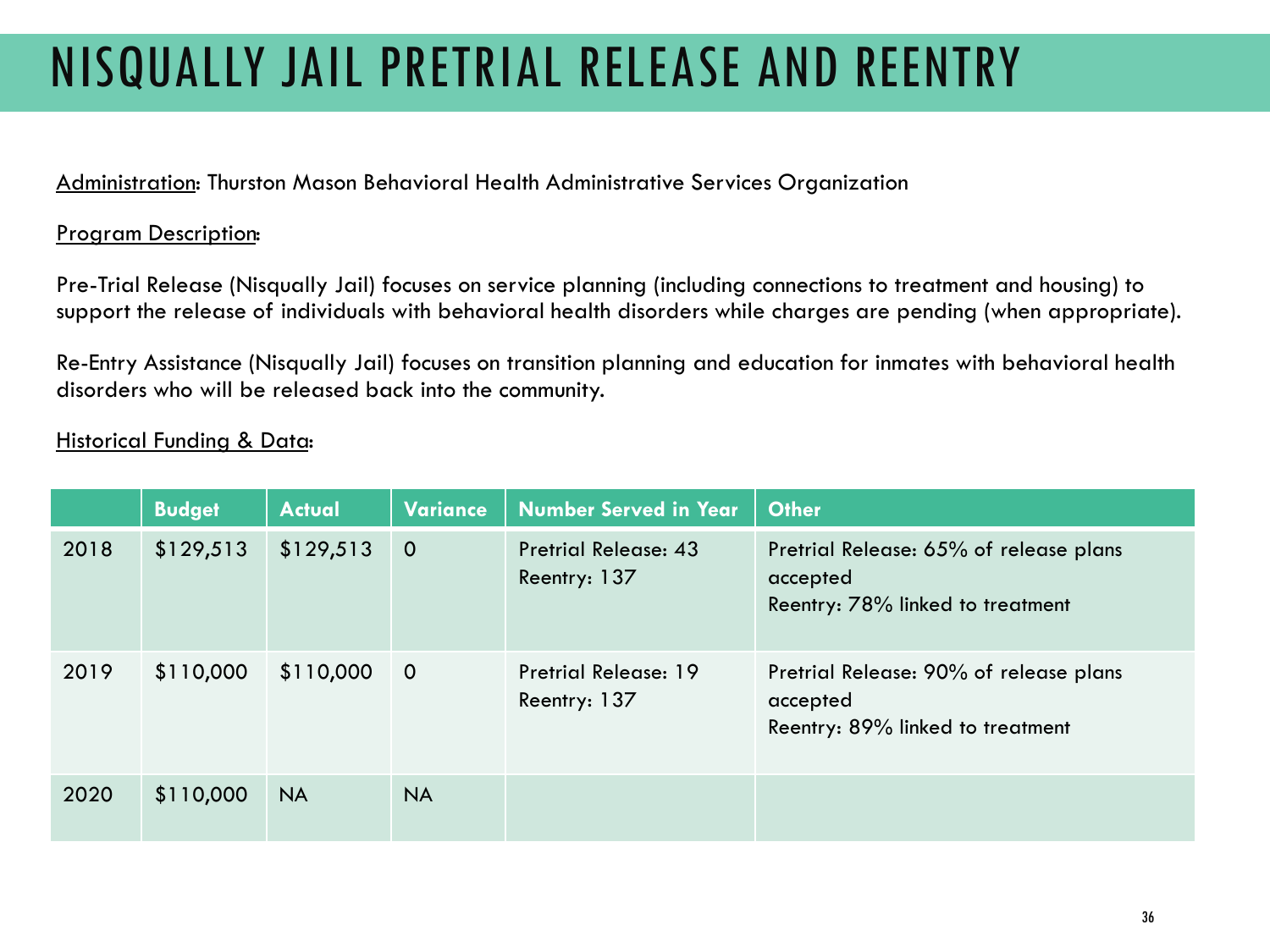# NISQUALLY JAIL PRETRIAL RELEASE AND REENTRY

### 2021-2022 Key Issues: • Diversity, Equity & Inclusion

• This program is currently operating with the mindset that individuals off all races, ethnicities, gender, religion, sexual orientation and backgrounds be accepted into services, should they meet qualifying factors (residence, income, treatment needs, etc.). In addition, all individuals regardless of race, ethnicity, gender, religion, sexual orientation and backgrounds are all provided the highest quality services. Our current case manager and supervisor share these values and individuals who do not are not considered for employment in this program. The reality in this nation, and in our community, is that there is a disproportionate number of individuals of color incarcerated in our correctional facilities. It is extremely important that this program maintain a mindset and supporting policies and procedures which make our<br>services accessible to these individuals. We are happy that this question is bei this mindset, as well as any policies/procedures which increase diversity, equality and inclusion. We would love the opportunity to participate<br>In any discussions and/or exercises focused on advancing these goals and objec

- COVID-19 Context<br>• Expenses/ Operations: The COVID-19 pandemic has severely impacted program operations, beginning on 03/12/2020 and continuing<br>• through the date of these comments (07/10/2020). Operating impacts include client/visitor/employee temperature checks and symptoms screenings, social distancing requirements, facial coverings requirements and, most<br>impactfully, the limiting of face-to-face interactions with program clients, begin via telephone and/or via computer applications such as Zoom and Microsoft Teams. Face-to-face interactions are only allowed in extreme circumstances, must be approved by a supervisor and must include strict protocols including screening, temperature checks, social distancing, facial coverings, etc. Our case manager was not allowed on-site at the Nisqually Public Safety Complex beginning in March 2020 and ending in late June 2020. This created challenges pertaining to serving existing clients still incarcerated in the facility, as well as screening/enrolling new program participants.
	- Demand: The COVID-19 pandemic severely decreased demand for this program's services, simply because the facility released most of their 250 individuals decreased their population to approximately 25 individuals at one point. As the facility population has slowly increased, our case manager is noticing an increase in demand for program services and in custody Substance Use Disorder (SUD) assessments.

#### • Other Goals/ Context

• We are in the process of developing a schedule that best serves the needs of program participants, our program, other community service providers we coordinate with as well as the Nisqually Public Safety Complex. Since our Case Manager is now allowed back on site at the facility, we are piloting a new schedule which balances time between being on site at the facility and being at our NWRII Martin Way office location. This new schedule attempts to balance accessibility of our case manager to current/prospective program participants and alleviating office space challenges at the facility. Our Case Manager continues to create new relationships with service providers in our community, in order to construct release plans which meet the most needs of our program participants.

#### 2021-2022 Budget Preview:

Requesting maintenance level funding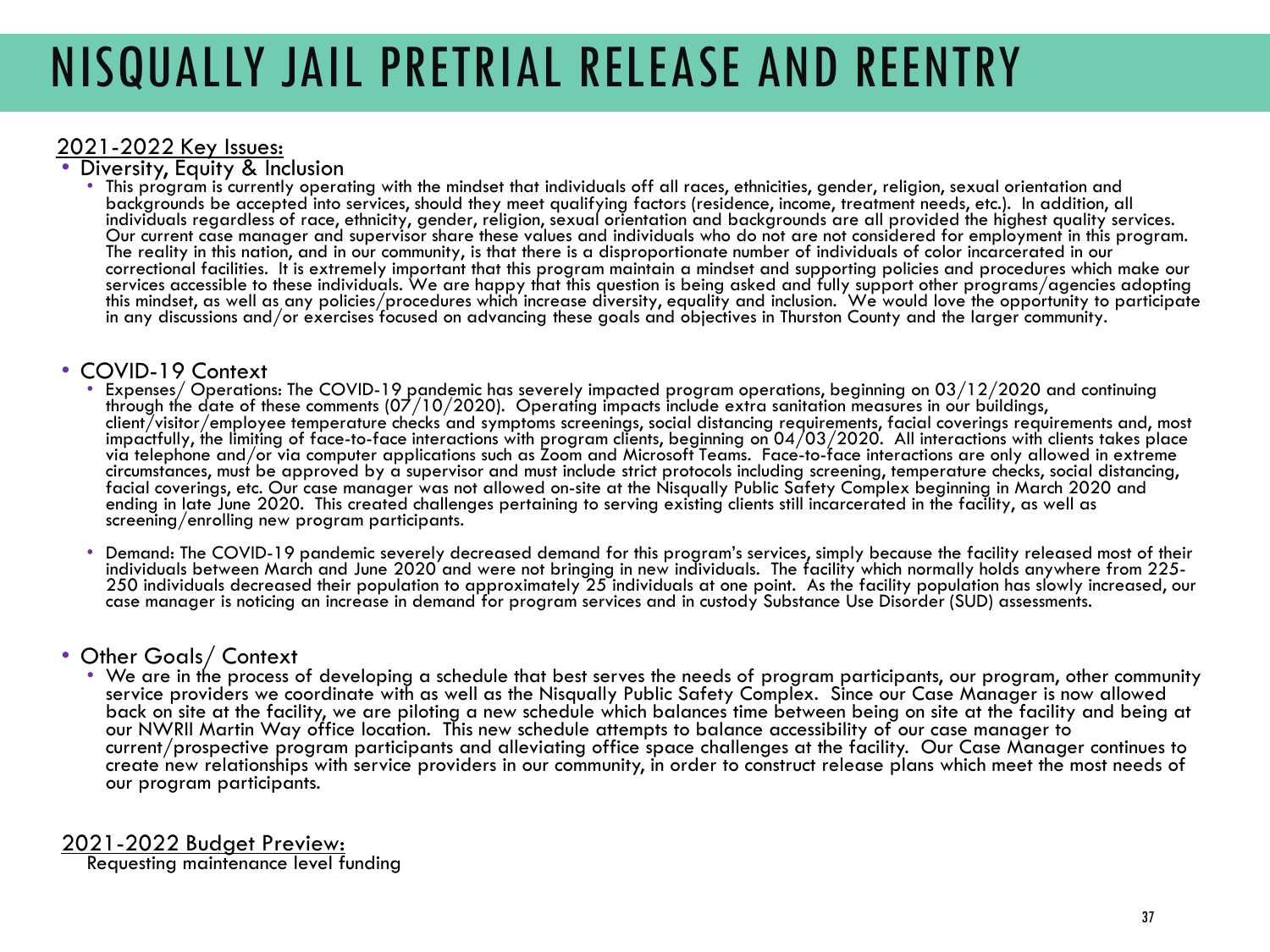# Public Health and Social Services

- **TST Administration**
- **TST Community Grants**
- **Universe** Veterans Case Manager
- **Nurse Family Partnership**
- **Proposed New Programs** 
	- Family Intervention/Familias Unidas Community Health Nurse

H.

**Justice Outreach Program**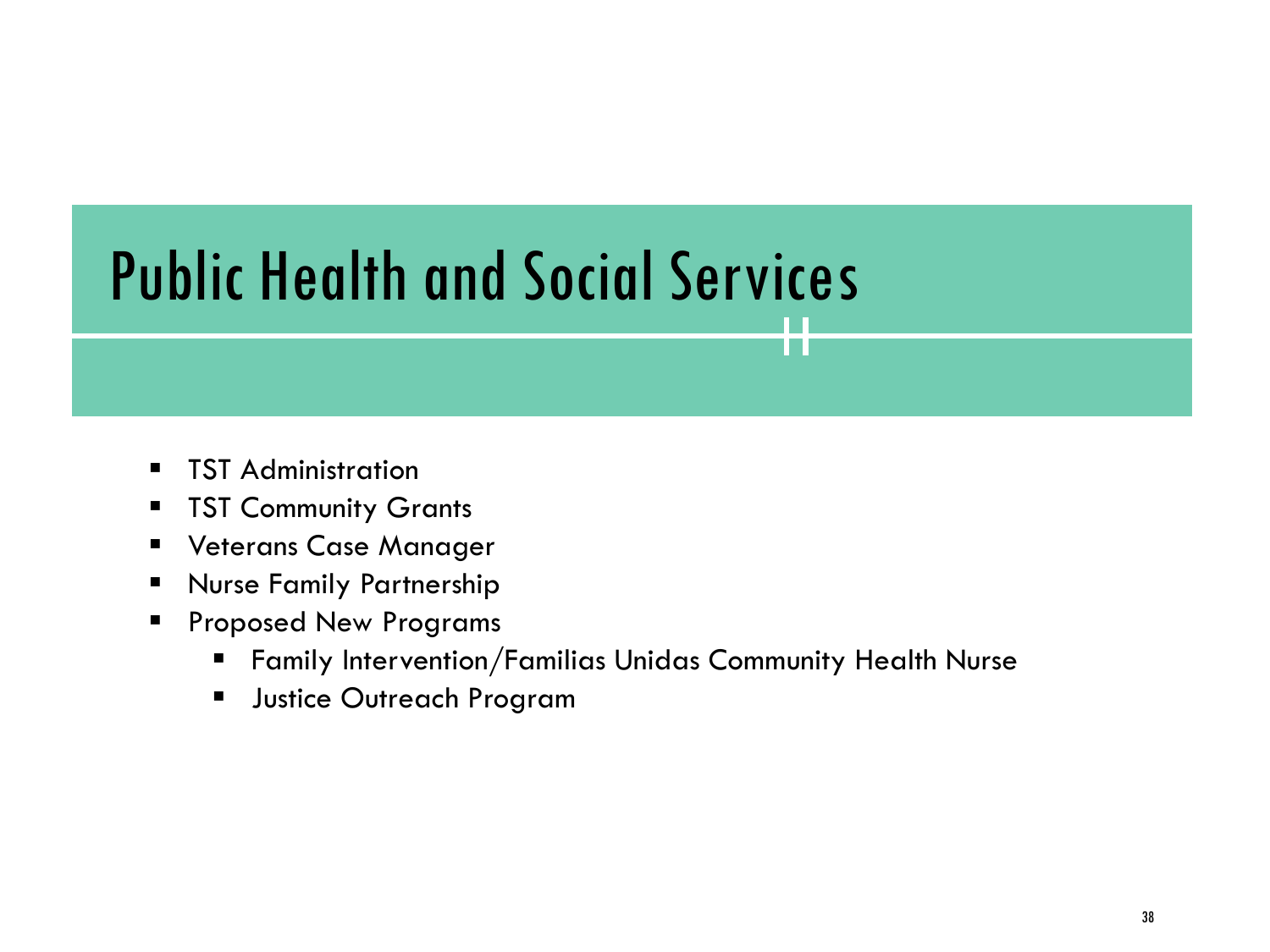### TST ADMINISTRATION

Administration: Thurston County Public Health and Social Services

Program Description: Administers all TST funds (program manager & data analyst). Includes travel by several offices and departments to national conferences. Support for County strategic plan initiative 2 added in 2019.

|      | <b>Budget</b> | <b>Actual</b> | <b>Variance</b> | <b>Number Served in Year</b> | <b>Other</b>                                                                       |
|------|---------------|---------------|-----------------|------------------------------|------------------------------------------------------------------------------------|
| 2018 | \$267,667     | \$246,590     | \$21,077        | <b>NA</b>                    |                                                                                    |
| 2019 | \$370,180     | \$295,773     | \$74,407        | <b>NA</b>                    | As of 2019, includes \$70,000 in support of<br>County strategic plan Initiative 2. |
| 2020 | \$393,290     | <b>NA</b>     | <b>NA</b>       | <b>NA</b>                    |                                                                                    |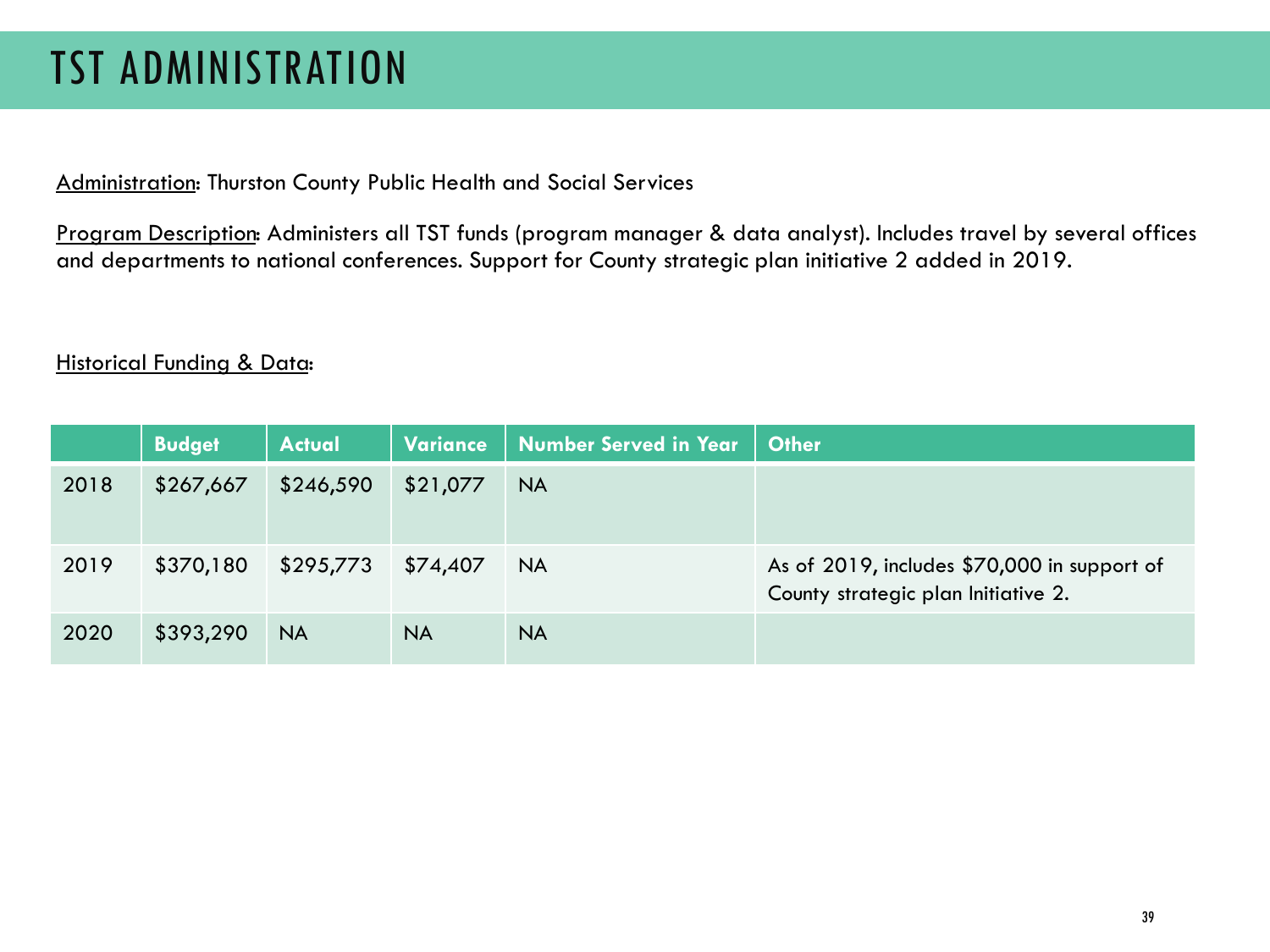### TST ADMINISTRATION

#### 2021-2022 Key Issues:

- Diversity, Equity & Inclusion
	- Across PHSS
		- Equity is one of the focus areas in the PHSS 2020-2024 Strategic Plan.
			- 2020 Objectives include: convening a Racial Equity Team, conducting two staff trainings related to equity, and several specific actions related to language equity
		- PHSS is leading development of the Community Health Improvement Plan, a central focus of which is health disparities
		- Other plans in which PHSS plays a leadership role have explicit goals and strategies related to equity, especially with respect to race, ethnicity and income:
			- Thurston County Opioid Response Plan, 2019-2020
			- Thurston County Comprehensive Plan, 2020
	- Specific to TST Administration
		- Data collection on race/ ethnicity of all participants in TST-funded programs required as of 2020
		- Proactive efforts to engage more diverse participation in TST Advisory Committee
- COVID-19 Context
	- In 2020, COVID-19 has decreased costs on TST Administration because TST Program Manager has charged considerable time to COVID-19 response instead of TST and no funds were spent on travel to national treatment court conference.
- Other Goals/ Context
	- Continue to support best practices and performance reviews of TST-funded programs.

#### 2021-2022 Budget Preview:

- PHSS is making the following policy-level requests:
	- Reduce TST data analyst position from 1.0 to 0.75 FTE, for an approximate savings of \$20,000- \$25,000 per year.
		- Why? Given declining revenues, direct service positions should be prioritized. Infrastructure is in place to allow this work to be done efficiently.
	- Reduce County Strategic Plan Initiative 2 funds by \$55,000
		- Why? This was intended as a 1-time investment and is an opportunity for cost savings. Request that \$15,000 investment continue for injectable Naloxone.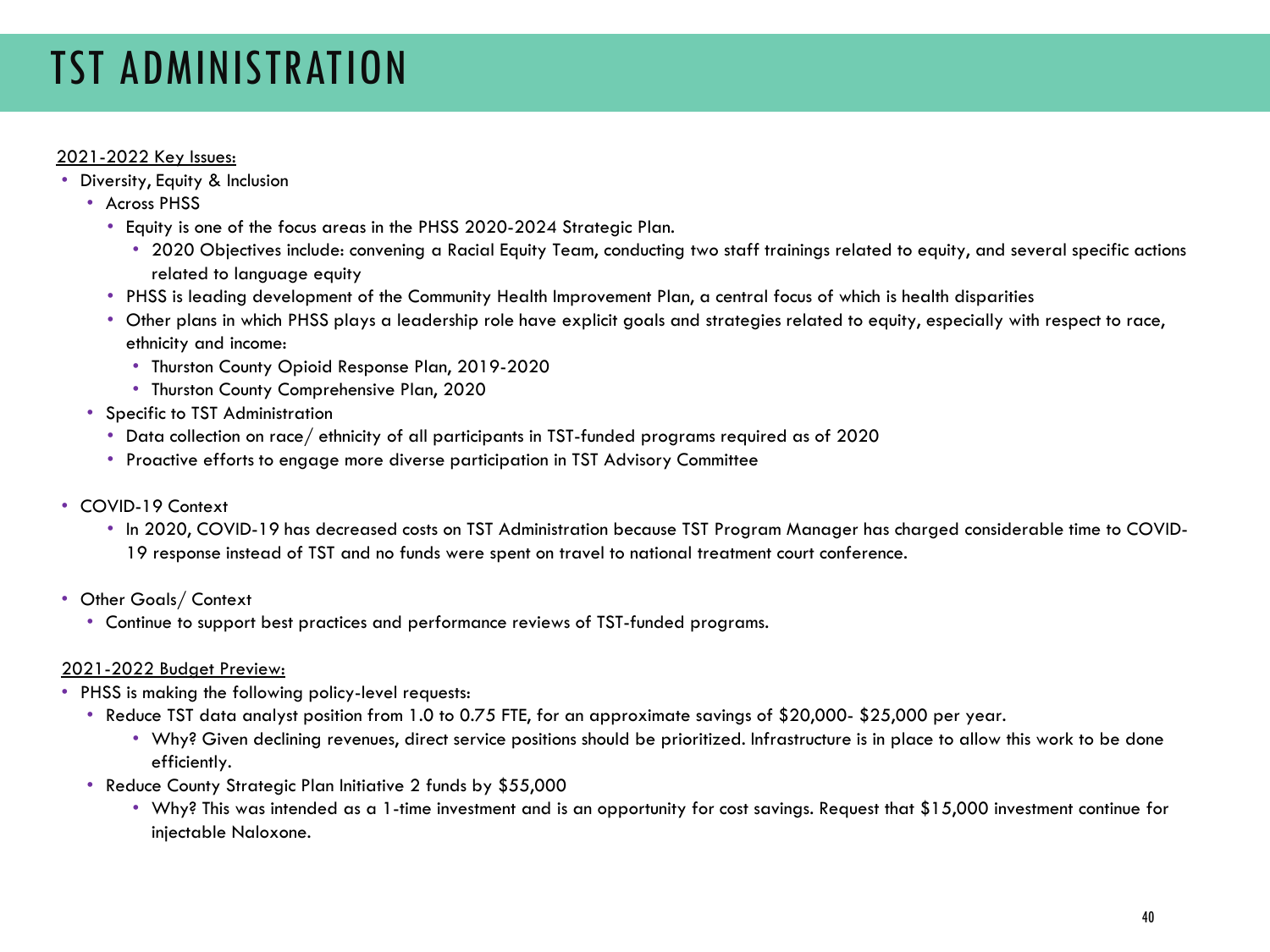### TST COMMUNITY GRANTS

Administration: Thurston County Public Health and Social Services

Program Description: Supports TST-eligible treatment and related support services in the community. Funds are allocated via a Request for Proposals process; different programs are funded over time.

|      | <b>Budget</b> | <b>Actual</b> | Variance  | <b>Number Served in Year</b>                   | <b>Other</b> |
|------|---------------|---------------|-----------|------------------------------------------------|--------------|
| 2018 | \$250,000     | \$231,998     | \$18,002  | Varies- includes grants<br>to several agencies |              |
| 2019 | \$250,000     | \$224,909     | \$25,091  | Varies- includes grants<br>to several agencies |              |
| 2020 | \$250,000     | <b>NA</b>     | <b>NA</b> |                                                |              |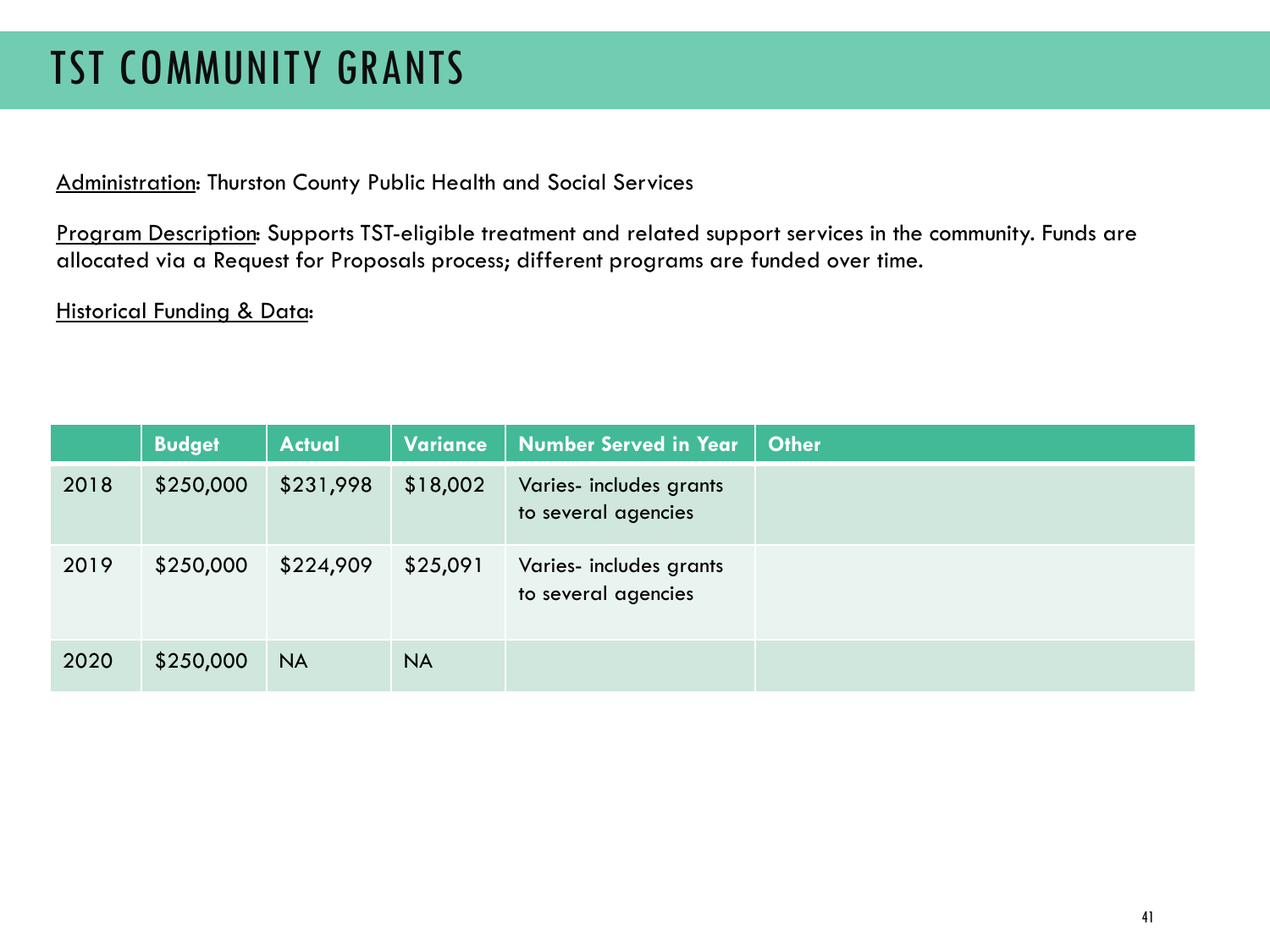### TST COMMUNITY GRANTS

### 2021-2022 Key Issues:

- Diversity, Equity & Inclusion
	- Across PHSS- see slide #40
	- Specific to TST Community Grants- TST Community Grants are awarded to non-profits who often disproportionately serve communities of color. Grant proposals include discussions of equity; future proposal review processes could be improved to provide more weight and consideration to questions of equity.

### • COVID-19 Context

• Some community grants have seen a pause in services (e.g. program serving jail population), while others have seen intense demands (e.g. those serving homeless individuals, who have experienced new challenges during this time).

### • Other Goals/ Context

• Next RFP in 2021 is an opportunity to fill gaps in community behavioral health system.

### 2021-2022 Budget Preview:

- PHSS is making the following policy-level request:
	- Increase TST Community Grant budget by \$50,000 per year to \$300,000 per year
		- Why? Needs in the community are greater than ever due to COVID-19 impacts and loss of flexible funds in transition to integrated managed care.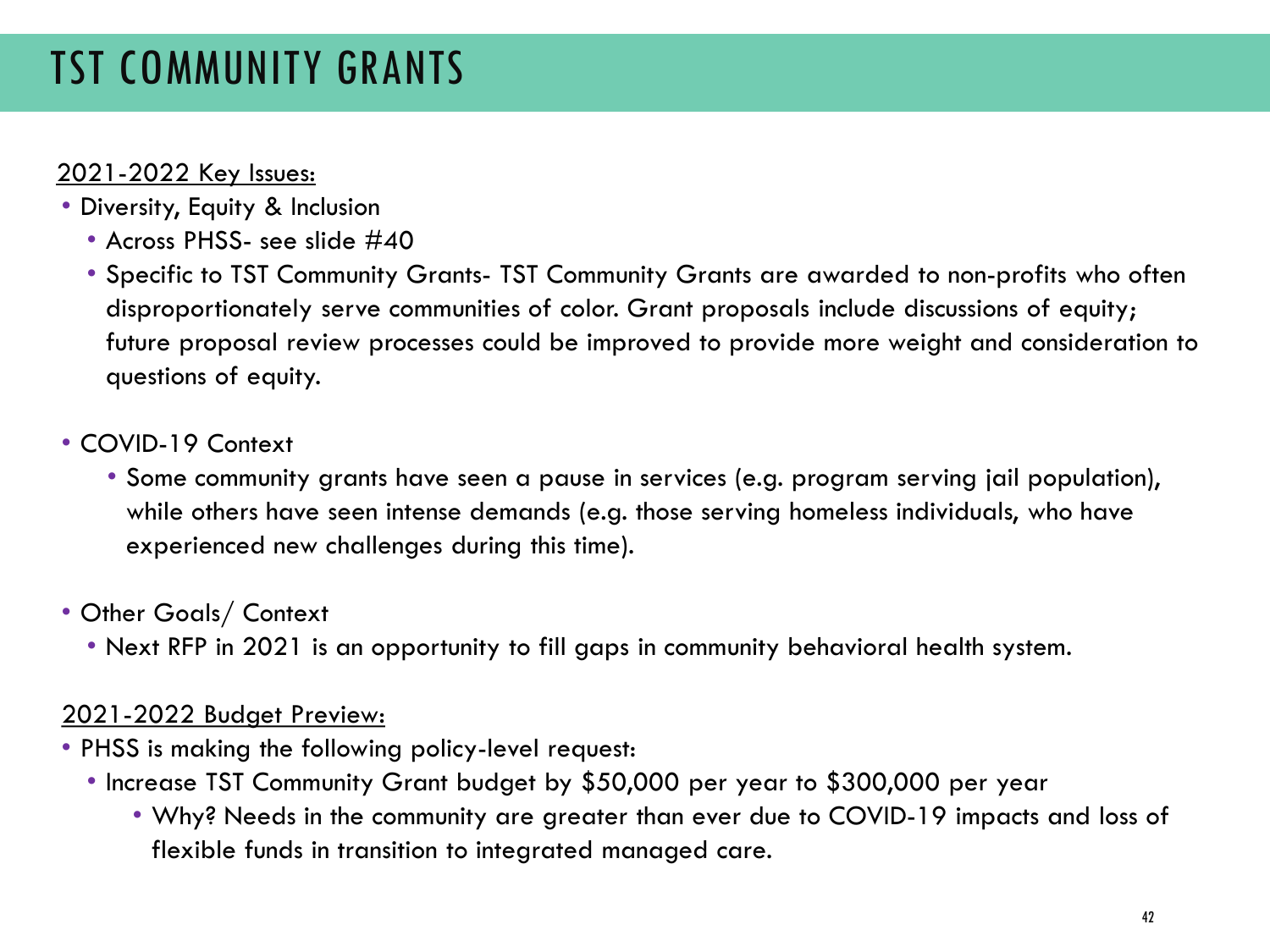### VETERANS CASE MANAGER

Administration: Thurston County Public Health and Social Services

Program Description: The Veterans Case Manager (VCM) spends 8 hours per week (0.20 FTE) to connect veterans who have mental health and/or substance use disorders and are in the custody of the Thurston County Sheriff's Office Corrections Bureau or are enrolled in the Thurston County Treatment Courts with treatment activities, supports, and services for up to 90 days.

|      | <b>Budget</b> | <b>Actual</b> | Variance  | Number Served in Year | <b>Other</b>             |
|------|---------------|---------------|-----------|-----------------------|--------------------------|
| 2018 | \$30,000      | \$19,481      | \$10,519  | 15                    | 100% linked to treatment |
| 2019 | \$50,723      | \$32,852      | \$17,871  | 15                    | 50% linked to treatment  |
| 2020 | \$52,139      | <b>NA</b>     | <b>NA</b> | <b>NA</b>             |                          |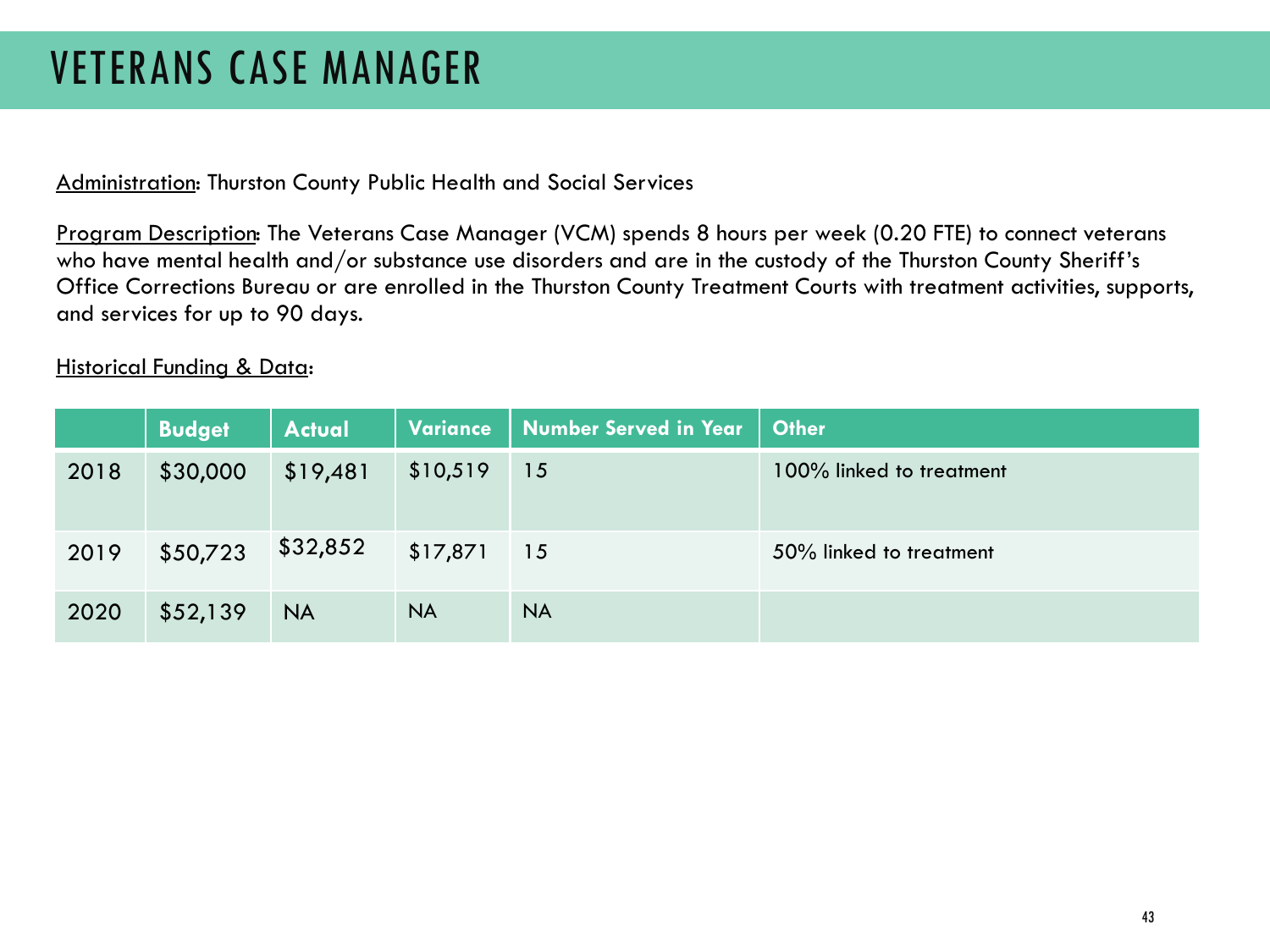## VETERANS CASE MANAGER

### 2021-2022 Key Issues:

- Diversity, Equity & Inclusion
	- Across PHSS- see slide 40
	- Specific to this program- Thurston County's Veteran population is more diverse than the County as a whole, and PHSS Veterans programs make efforts to reach all Veterans
- COVID-19 Context
	- What impact has COVID-19 had on your program's operations and costs?
		- Due to COVID-19, our Veteran's Case Manager (VCM) has not been able to meet with Veterans in any of the Thurston County detention centers. The VCM has answered questions by inmates electronically, but has not enrolled new clients.
	- What impact has COVID-19 had on the demand for this program's services?
		- Although there are Veterans confined in local jails, the demand for service has been nonexistent due to the closure of the Veteran's Court. We expect an increase in need as the courts start to open.
- Other Goals/ Context
	- Our goal is to reestablish our VCM program within the jails as soon as possible. We will enroll as many Veterans into the program that are eligible and assist with financial and earned benefits.

#### 2021-2022 Budget Preview:

- PHSS is requesting maintenance level funding.
	- We do not anticipate increasing the program's services in the next two years. Current funding level is adequate to serve the projected client level.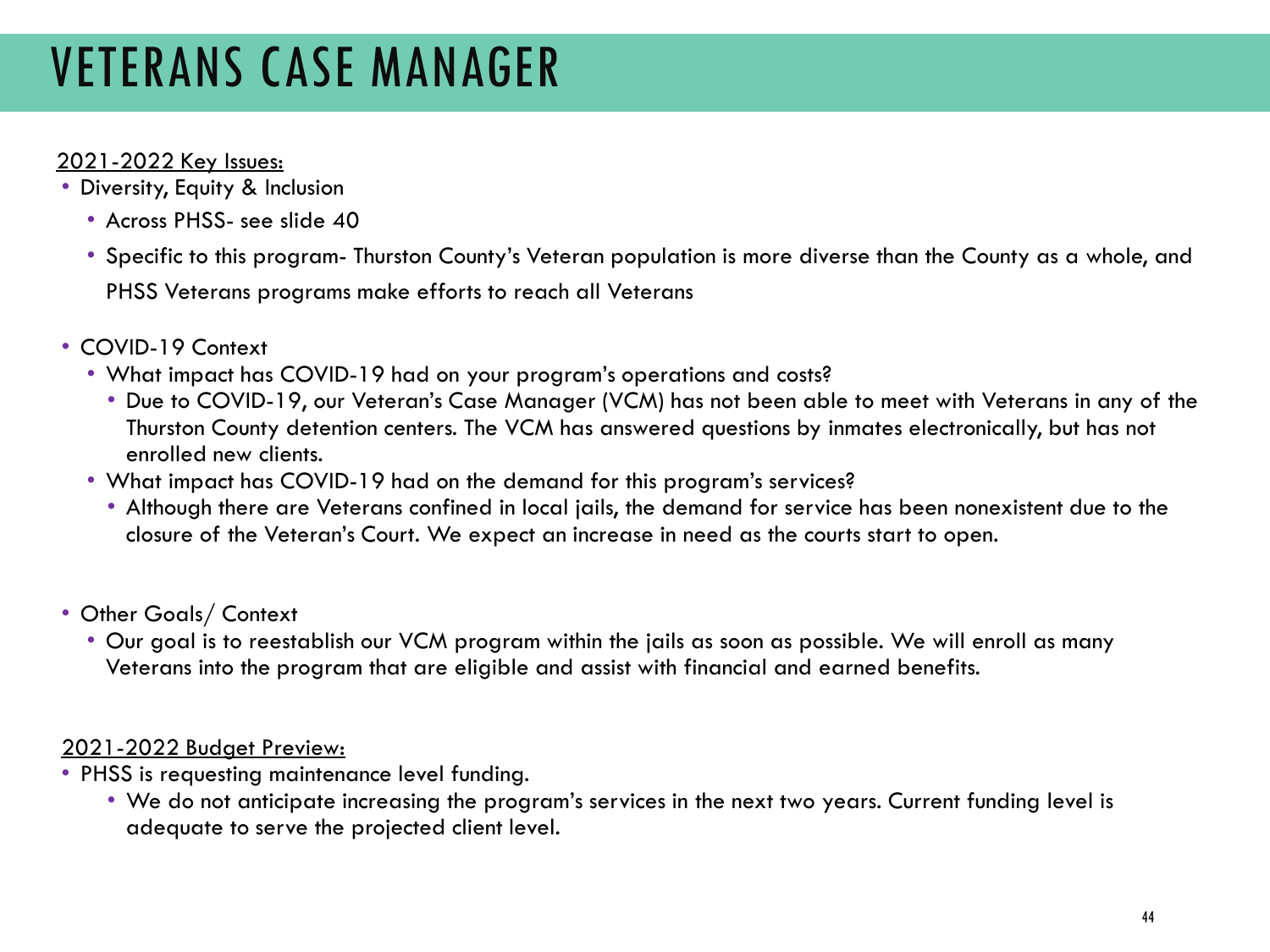### NURSE FAMILY PARTNERSHIP

Administration: Thurston County Public Health and Social Services

Program Description: NFP is a prenatal and infancy nurse home visitation program that aims to improve the health, well-being, and self-sufficiency of low-income parents and their children.

|      | <b>Budget</b> | <b>Actual</b> | <b>Variance</b> | Number Served in Year | <b>Other</b>            |
|------|---------------|---------------|-----------------|-----------------------|-------------------------|
| 2018 | \$353,385     | \$353,385     | $\overline{0}$  | 254                   | 69% exited successfully |
| 2019 | \$683,907     | \$620,972     | \$62,935        | 253                   | 85% exited successfully |
| 2020 | \$718,274     | <b>NA</b>     | <b>NA</b>       | <b>NA</b>             |                         |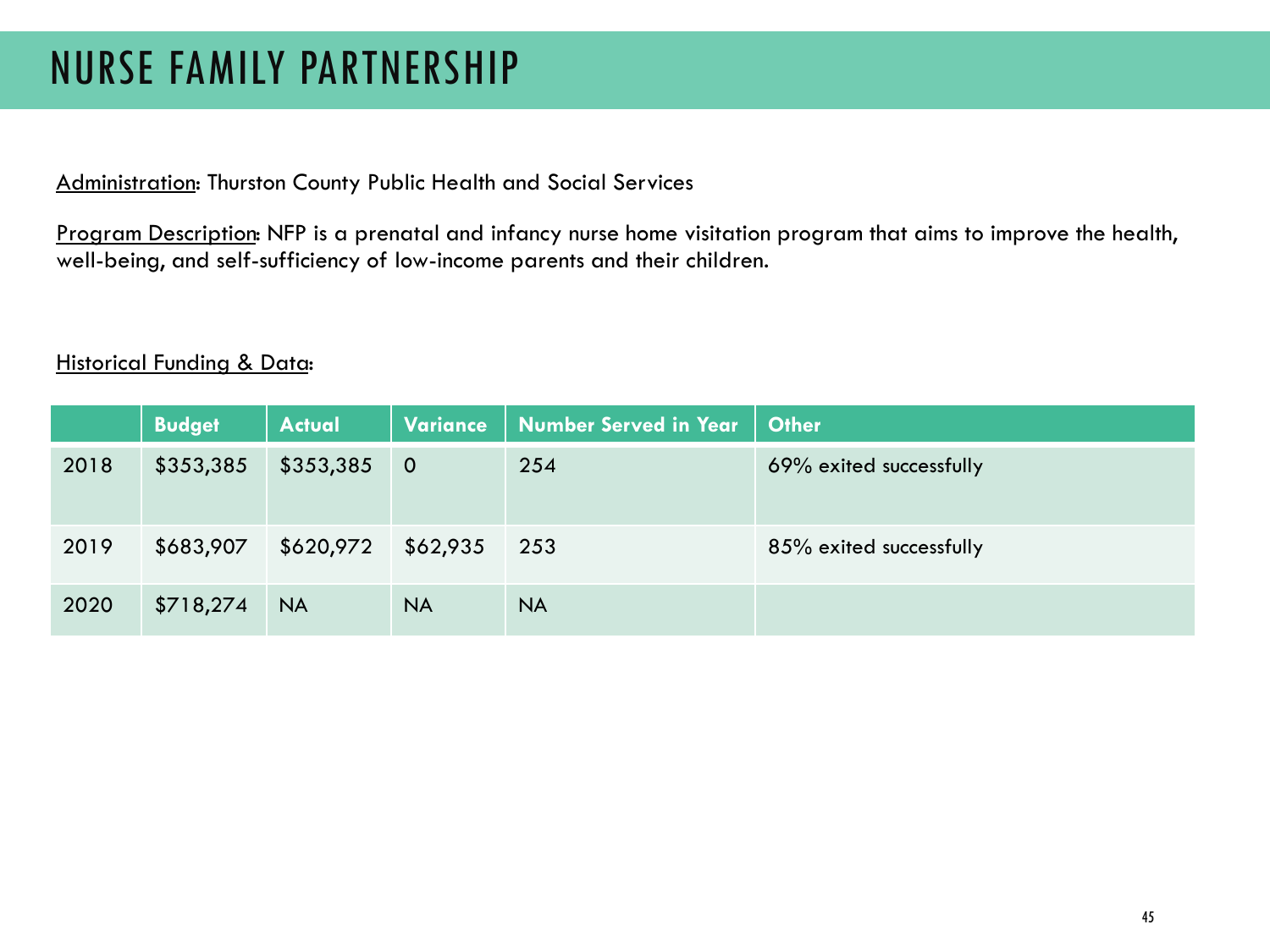## NURSE FAMILY PARTNERSHIP

#### 2021-2022 Key Issues:

- Diversity, Equity & Inclusion
	- Across PHSS- see slide 40
	- Specific to NFP
		- o The Maternal Child Health team is intentional about utilizing a diverse workforce that reflects the population of the communities we serve.
		- o We have and will continue to embrace trainings such as cultural humility and equity.
		- o Client centered services recognize that every individual is unique in their culture and beliefs. Our role is to assist them while incorporating their individual beliefs and values into their physical and mental health.
- COVID-19 Context
	- What impact has COVID-19 had on your program's operations and costs?
		- o Transition to telehealth visits in early March (zoom, phone)
		- o Early increase in number of visits as clients requested more frequent interactions with nurses. The strength of the therapeutic relationship was evident during this time of crisis.
		- $\circ$  Approximately 70% of clients report or exhibit symptoms of increased mental health distress.
		- o Nurses delivered supplies including diapers, formula, wipes and food donated by the United Way to families in need. Cell phones donated by Verizon have also been distributed through the Nurse Family Partnership national program. Unfortunately, the donation from United Way for families has now ended.
	- What impact has COVID-19 had on the demand for this program's services?
		- o Initially when the *Stay Home Stay Healthy* orders started, referrals slowed down significantly as individuals ceased to seek care with providers or other services.
		- o NFP referrals have greatly increased again over the last two months.
		- o There is currently a waitlist of 22 referrals for Thurston County.
- Other Goals/ Context
	- o Although we are not able to visit clients in their homes, our partnership is even more important during this unprecedented time. Many families are struggling as their day to day challenges are compounded by the effects of the pandemic. Through a trusted relationship with their nurse, clients are receiving support, advocacy and information that helps them cope. In the coming year we will continue to offer services while adapting our methods of delivery to meet the fluctuating needs of families through supportive therapeutic interventions.

#### 2021-2022 Budget Preview:

• PHSS is requesting maintenance level funding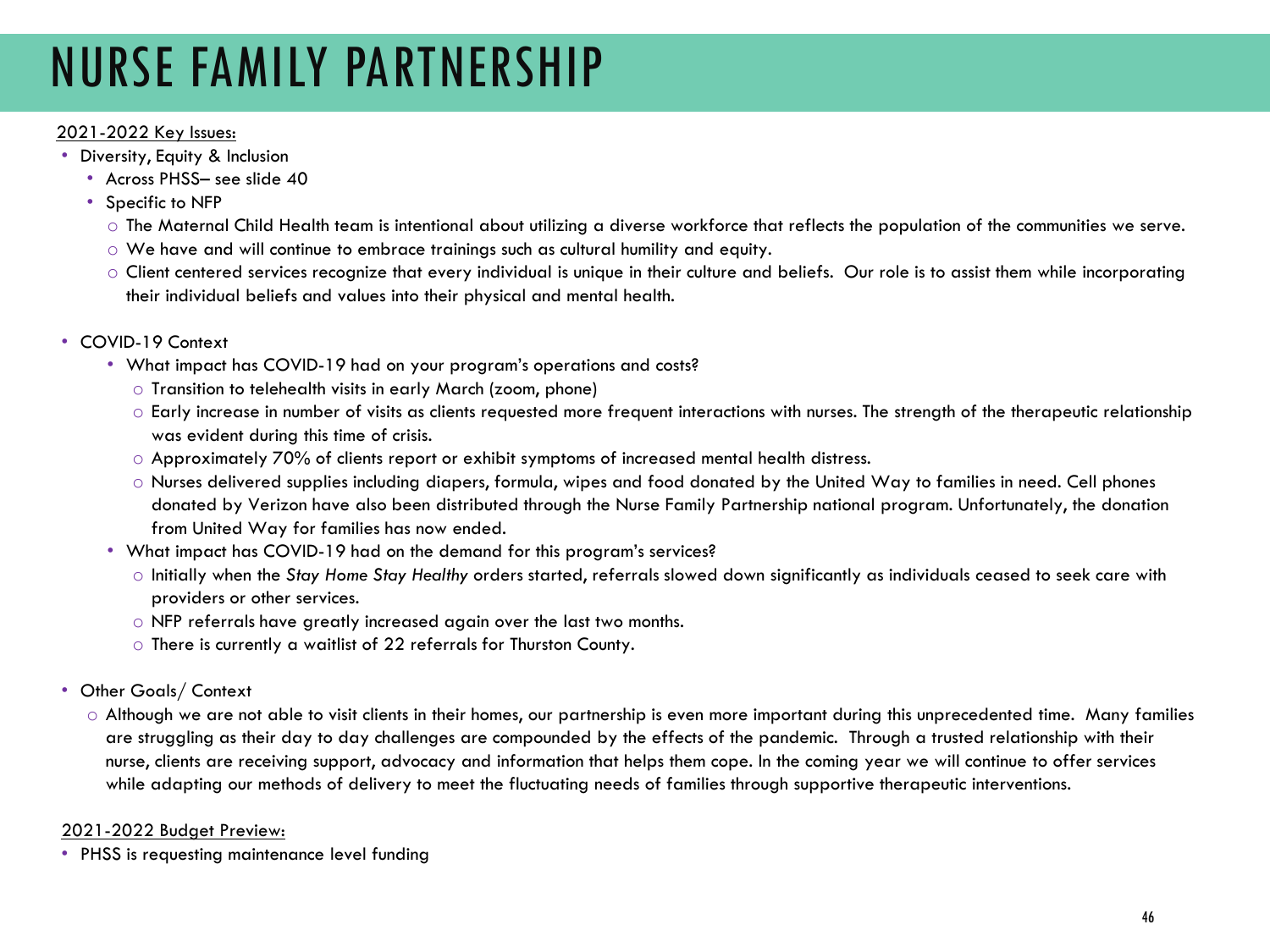### FAMILY INTERVENTION/ FAMILIAS UNIDAS COMMUNITY HEALTH NURSE

#### Administration: Public Health and Social Services

Program Description: The program would assist families who are experiencing mental health distress or substance use concerns.<br>Families would be enrolled to receive services from a public health nurse with specialized train being and an infant mental health endorsement. Interventions would focus on nursing assessment of mental health and substance use disorders, evidenced based motivational interviewing, referrals and coordination of additional comprehensive services. Furthermore, nurses will address parent stress, parent child interactions, management of behavioral health, and other therapeutic interventions.

- 2021-2022 Key Issues:<br>• Diversity, Equity & Inclusion
	- o Across PHSS- see slide 40
	- o Specific to this program
		- o The Maternal Child Health team is intentional about employing a diverse workforce that reflects the population of the communities that we serve.
		- o We will continue to embrace trainings such as cultural humility and equity.
		- o Client centered services recognize that individuals are unique in their culture and beliefs. Our role is to support them while encompassing their unique beliefs and values in their physical and mental health.

- COVID-19 Context<br>○ Data has shown that as a result of COVID 19, mental health tribulations are increasing at a rapid pace for high risk families.
	- As our communities see increasing numbers of individuals struggling with emotional well being or substance use paired with the impact of COVID 19 on services normally offered to vulnerable populations, this program will provide more support for families than ever.
	- $\circ$  We anticipate that telehealth visits will be necessary until phase 4 of the Washington State re-opening plan.
- Other Goals/ Context
	- This position would help to fill a gap in services in our community for high risk parents. Based on current requests for services, we anticipate most of the referrals would come from Child Welfare and/or health care provid
	- o We anticipate that this position will carry their infant mental health endorsement.
	- o This program aligns with Initiatives one and two, to "Improve health outcomes for all" and to "Improve community health, wellness and safety" in the 2019/2020 Thurston County Strategic Plan.

2021-2022 Budget Preview:<br>• PHSS is requesting an increase of approximately \$120,000 per year for a public health nurse to provide services to those identified with mental health or substance use involvement that are referred outside of the eligibility period for NFP services.